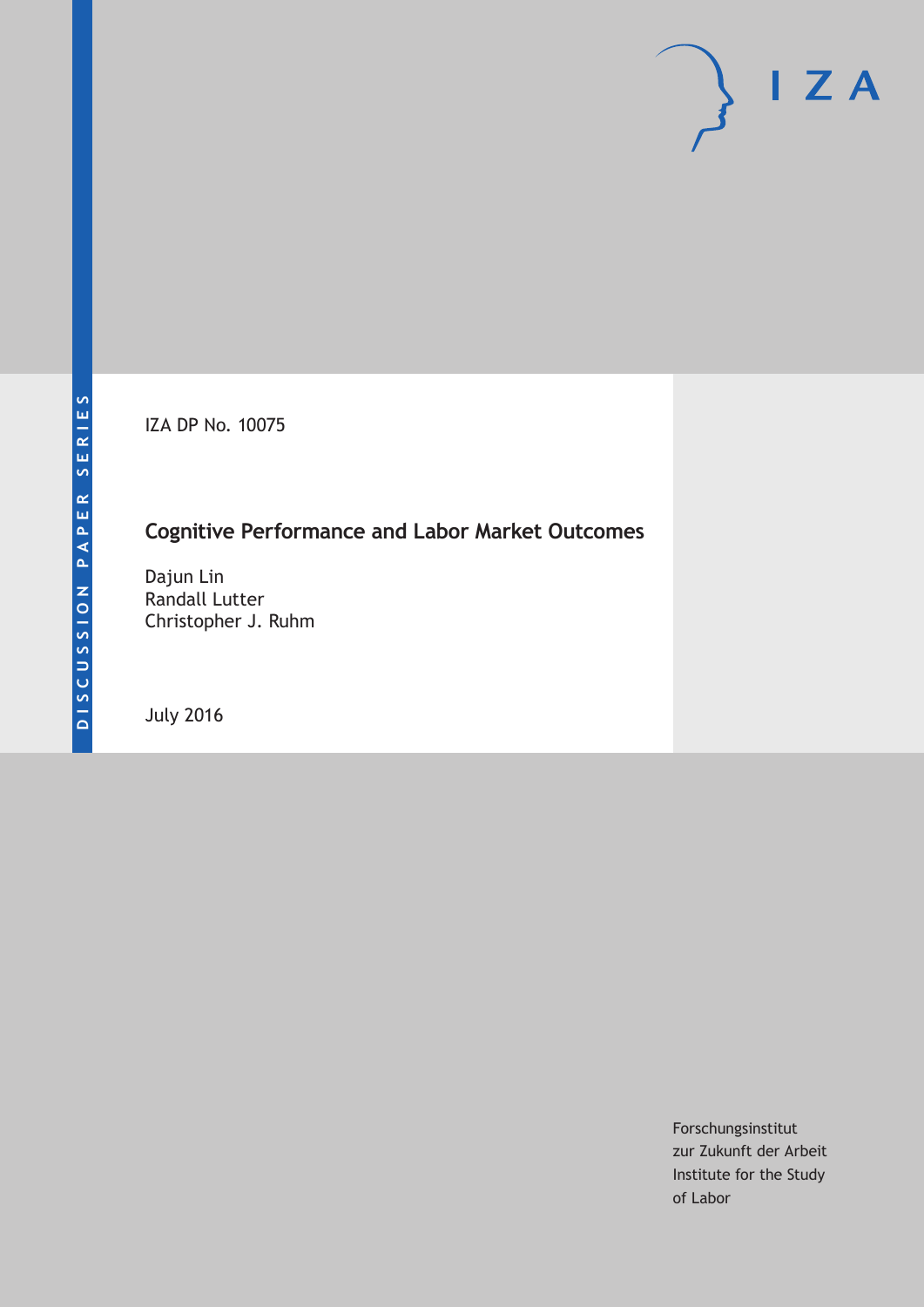# **Cognitive Performance and Labor Market Outcomes**

### **Dajun Lin**

*University of Virginia* 

### **Randall Lutter**

*University of Virginia and Resources for the Future* 

### **Christopher J. Ruhm**

*University of Virginia, NBER and IZA*

Discussion Paper No. 10075 July 2016

IZA

P.O. Box 7240 53072 Bonn **Germany** 

Phone: +49-228-3894-0 Fax: +49-228-3894-180 E-mail: iza@iza.org

Any opinions expressed here are those of the author(s) and not those of IZA. Research published in this series may include views on policy, but the institute itself takes no institutional policy positions. The IZA research network is committed to the IZA Guiding Principles of Research Integrity.

The Institute for the Study of Labor (IZA) in Bonn is a local and virtual international research center and a place of communication between science, politics and business. IZA is an independent nonprofit organization supported by Deutsche Post Foundation. The center is associated with the University of Bonn and offers a stimulating research environment through its international network, workshops and conferences, data service, project support, research visits and doctoral program. IZA engages in (i) original and internationally competitive research in all fields of labor economics, (ii) development of policy concepts, and (iii) dissemination of research results and concepts to the interested public.

IZA Discussion Papers often represent preliminary work and are circulated to encourage discussion. Citation of such a paper should account for its provisional character. A revised version may be available directly from the author.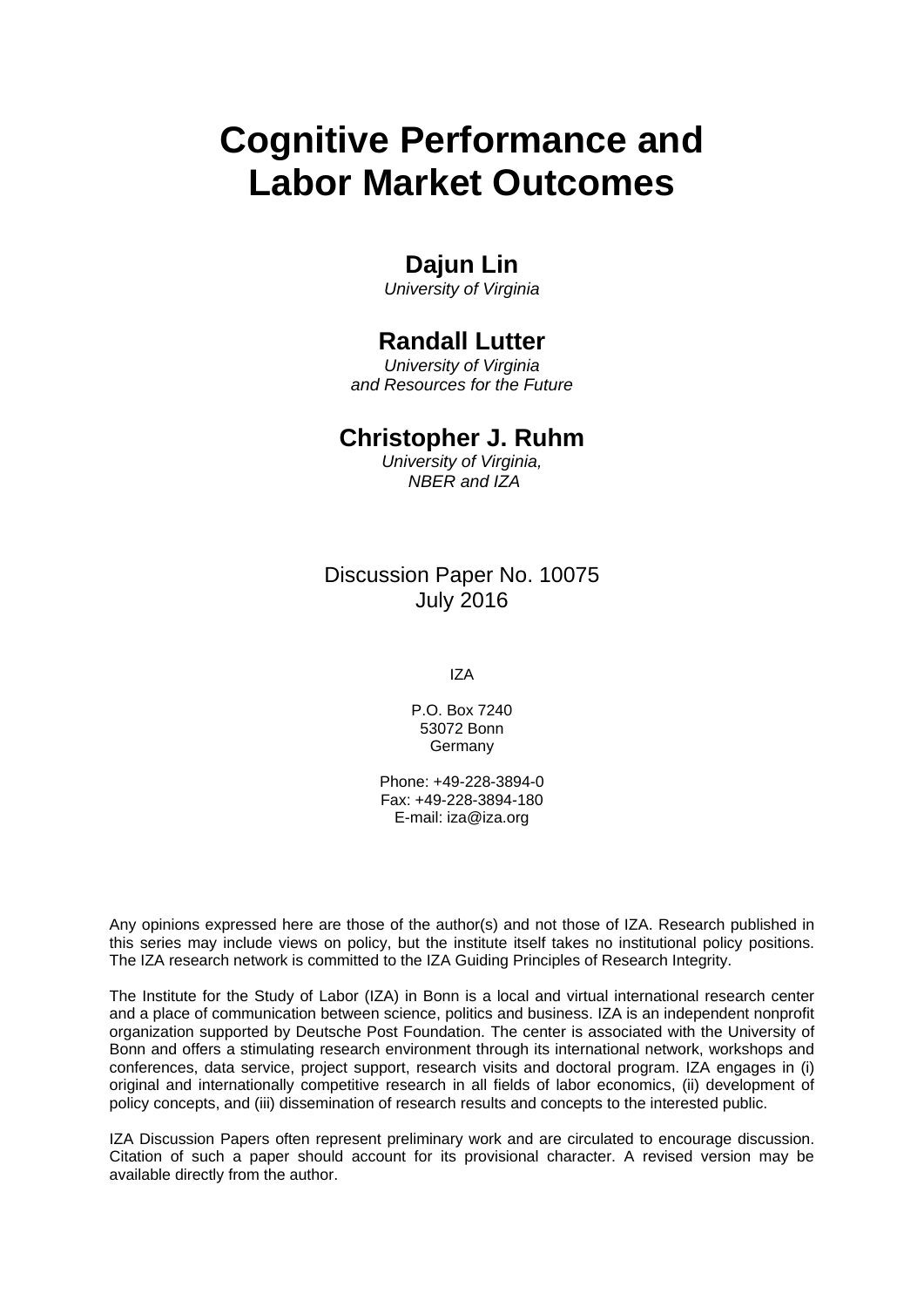IZA Discussion Paper No. 10075 July 2016

# **ABSTRACT**

## **Cognitive Performance and Labor Market Outcomes\***

We use information from the National Longitudinal Survey of Youth 1979 (NLSY79) and supplementary data sources to examine how cognitive performance, measured at approximately the end of secondary schooling, is related to the labor market outcomes of 20 through 50 year olds. Our estimates control for a wide array of individual and family background characteristics, a limited set of non-cognitive attributes, survey year dummy variables and, sometimes, geographic place effects. The analysis reveals five main findings. First, cognitive performance is positively associated with future labor market outcomes at all ages. The relationship is attenuated but not eliminated by the addition of controls for noncognitive characteristics, while the inclusion of place effects does not change the estimated associations. Second, the returns to cognitive skill increase with age. Third, the effect on total incomes reflects a combination of positive impacts of cognitive performance for both hourly wages and annual work hours. Fourth, the returns to cognitive skill are greater for women than men and for blacks and Hispanics than for non-Hispanic whites, with differential effects on work hours being more important than corresponding changes in hourly wages. Fifth, the average gains in lifetime incomes predicted to result from greater levels of cognitive performance are only slightly above those reported in prior studies but the effects are heterogeneous, with larger relative and absolute increases, in most models, for nonwhites or Hispanics than for non-Hispanic whites, and higher relative but not absolute returns for women than men.

JEL Classification: J23, J24, J31, J38

Keywords: cognitive performance, cognitive skill, labor market outcomes, labor income, earnings, work hours

Corresponding author:

 $\overline{a}$ 

Christopher J. Ruhm Frank Batten School of Leadership and Public Policy University of Virginia 204 Garrett Hall, 235 McCormick Rd. P.O. Box 400893 Charlottesville, VA 22904-4893 USA E-mail: ruhm@virginia.edu

<sup>\*</sup> We thank participants at the Society for Risk Analysis 2015 annual meetings for helpful comments and the Bill and Melinda Gates Foundation for financial support. All opinions expressed are our own and do not necessarily represent the views of the funder, who had no role Page 1 in study design, data collection and analysis, decision to publish, or preparation of the manuscript.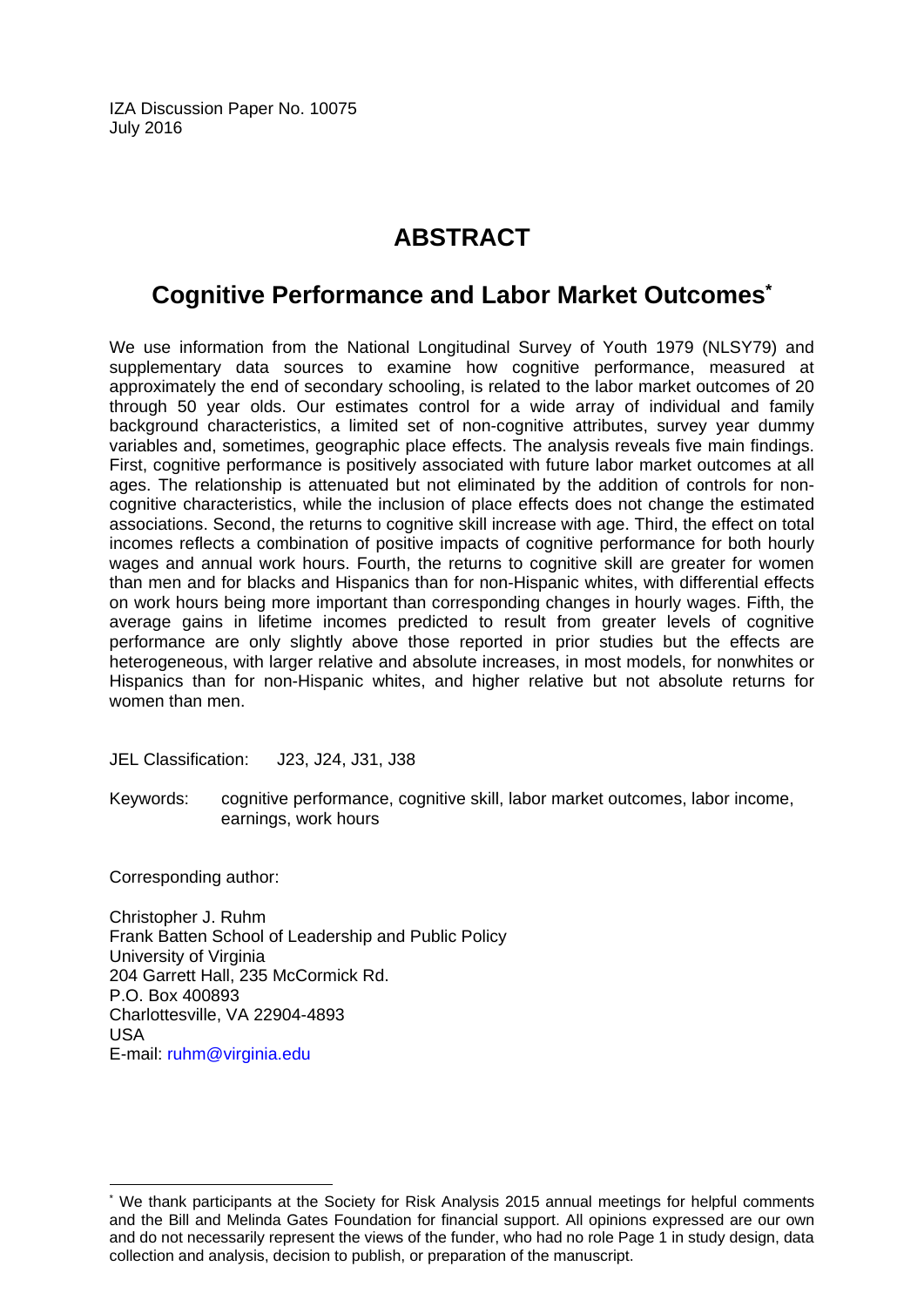We investigate how cognitive performance affects labor market outcomes over the lifecycle. Cognitive skills may be influenced by endowments of what is sometimes termed "intelligence" or IQ (see, e.g., the influential but controversial work of Herrnstein and Murray 1994) but realized cognitive and non-cognitive skills result from a lengthy production process that includes as inputs the aforementioned endowments but also environmental conditions that begin in utero (e.g., Currie 2011; Persico, Figlio and Roth 2016) and continue in childhood through at least secondary school (e.g., Heckman 2000; Heckman 2007). Differences in cognitive performance are important. For example, Neal and Johnson (1996) found that heterogeneity in pre-labor market cognitive skills explains all of the subsequent wage gap between black and white women and around three-quarters of the corresponding differential between black and white men.<sup>1</sup> To the extent that cognitive performance is affected by environmental conditions that are malleable, policies that change such conditions may yield large benefits.

Multiple difficulties arise when attempting to determine how improved cognitive performance affects future labor market outcomes. First, when should cognitive skills be measured? For some early interventions (e.g., policies affecting breastfeeding, infant nutrition, or early childcare), it may be appropriate to evaluate cognitive performance at the time of school entry, or even earlier. Such assessments may be incomplete or otherwise flawed, however, if some of the initial benefits "fade away", or if there are dynamic complementarities, such that initial gains increase the marginal productivity of later investments (Cunha and Heckman, 2007). Our strategy is to examine effects of cognitive performance measured between the ages of 16 and 23, reflecting skills before or shortly after labor market entry.

<sup>&</sup>lt;sup>1</sup> However, Lang and Manove (2011) raise concerns about this interpretation.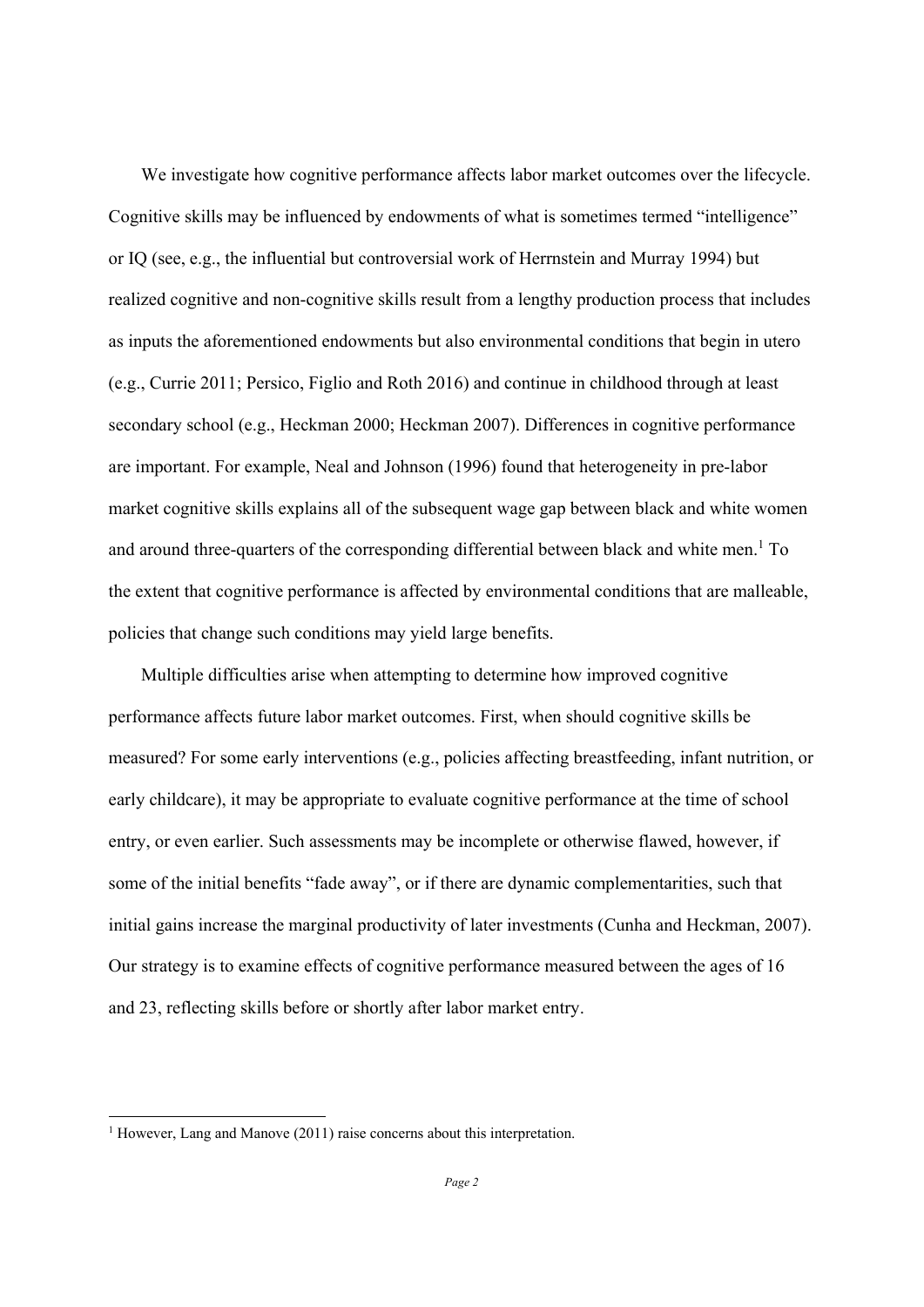Second, when should one assess labor market outcomes? Prior investigations have frequently focused on the late twenties or early thirties (e.g., Salkever 1995; Neal and Johnson 1996), largely because of data availability. The age when labor market outcomes are evaluated would not matter if returns to cognitive performance were constant across the lifecycle. However, there are theoretical reasons why this is unlikely and our empirical analysis demonstrates that cognitive skill premia increase with age. We therefore analyze effects from approximately twenty to fifty years of age, and make additional assumptions to estimate returns through age 65.

Third, the best measure of labor market performance is not obvious. Investigators have previously focused on weekly earnings (e.g., Griliches and Mason 1972), annual incomes (e.g., Salkever 1995), and hourly wages (e.g., Neal and Johnson 1996). Wage rates are appealing to the extent they indicate marginal labor productivity, although this requires strong assumptions (i.e., perfectly competitive spot labor markets). Work hours could reflect preferences for leisure versus income that might be influenced by human capital investments that increase cognitive performance. However, differences could also occur if institutional factors (e.g., wage floors or involuntary unemployment), introduce divergences between desired and actual work hours. With this in mind, we separately analyze cognitive performance effects on annual labor incomes and work hours and hourly wage rates, as well as a measure of total (discounted) lifetime labor income $^2$ 

Lifetime income is of special interest to the extent it provides relatively comprehensive information about the benefits of cognitive skill investments and since it appears in a broad class

<sup>&</sup>lt;sup>2</sup> Throughout the paper, we use "annual income" to mean the sum of income from wage/salary/tips and income from farm/own business. We also examine effects on "annual earnings", defined as annual income less farm/own business income. Details are provided below.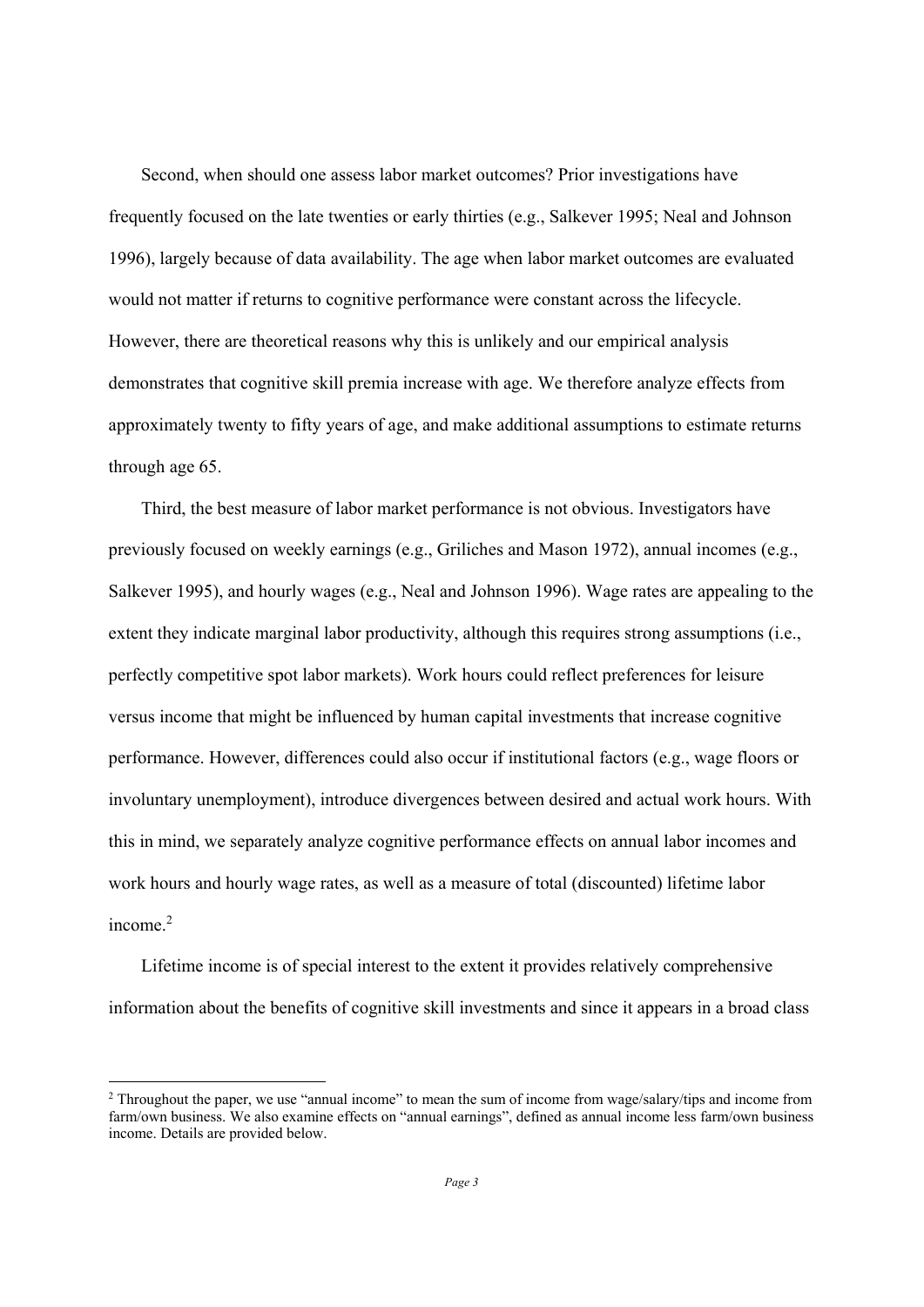of policy discussions. For example, the Environmental Protection Agency (EPA) considered estimates of the changes in lifetime earnings in developing regulations of lead in drinking water (Levin 1986) and emissions of lead and mercury (Environmental Protection Agency 1997; 2008; 2011). Academic researchers have similarly evaluated the health effects of fish consumption using estimates of the effects of IQ on lifetime earnings (Rheinberger and Hammitt 2014; Shimshack and Ward 2010). Lutter and Lutter (2012) argued that the present value of lifetime earnings is the appropriate measure to value cognitive improvements related to breastfeeding.

A well-known challenge in any effort to estimate the returns to cognitive performance is that observed relationships need not reflect causal effects, since a constellation of other factors could have independent confounding effects on labor market outcomes. Our analysis specifically considers the role of two categories of variables that have received considerable attention since most prior research examining the returns to cognitive skill was conducted: 1) non-cognitive traits<sup>3</sup> (especially self-reported perceptions of control and self-esteem), which have been shown to influence later life outcomes; and 2) geographic "place effects", which play a role in determining labor market performance and other measures of adult success.

It is also important to emphasize what we are *not* attempting to do in this paper. First, it is well beyond our scope to provide a full evaluation of the benefits of early life human capital investments. As mentioned, a substantial literature emphasizes the role of non-cognitive traits in determining adult outcomes. To the extent that policies improve *both* cognitive and noncognitive skills, analyses focusing only on cognitive performance are likely to underestimate total benefits. Second, we do not investigate whether there are heterogeneous returns across

<sup>&</sup>lt;sup>3</sup> We call these traits skills when the context implies that they are abilities that come, in part, from training or practice.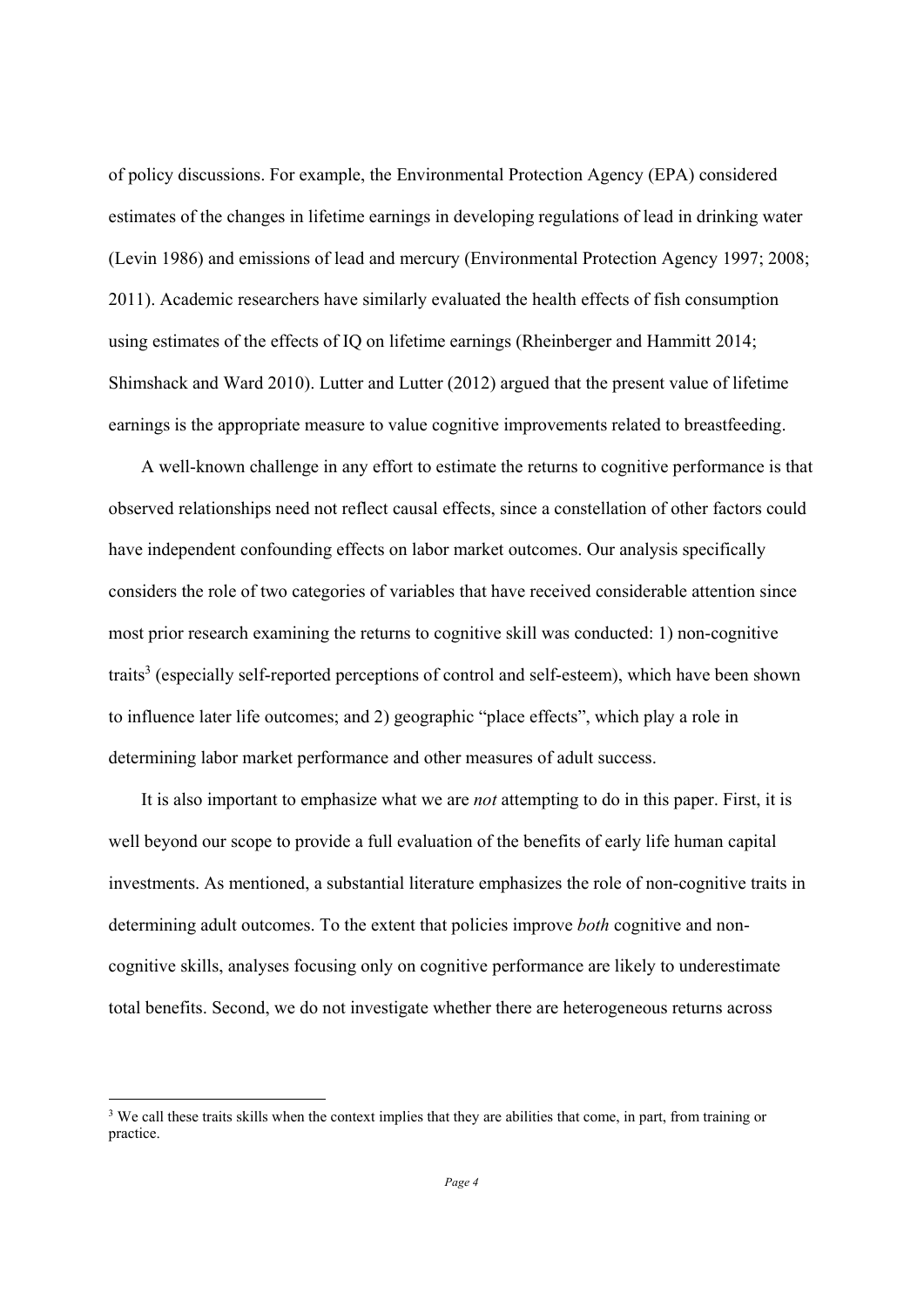types of cognitive skills, although such differences may well exist and a full understanding of them may be important for policy design.

Our main data source is the National Longitudinal Survey of Youth 1979 cohort (NLSY79). We also use information from the later 1997 cohort of the NLSY (NLSY97) and other data sources. We measure cognitive performance at the ages of 16 to 23, from scores on the Armed Forces Qualification Test (AFQT). For labor market outcomes, we examine total labor market incomes or earnings, annual work hours, and hourly wages at ages ranging between 20 and 50. We also calculate lifetime-discounted labor incomes based on earnings reported through ages 48- 49 and estimated to age 65. Most of models control for a wide array of individual and family background factors, a limited set of non-cognitive characteristics, as well as survey year fixedeffects. Some models also include controls for geographic place effects or provide estimates for population subgroups.

The analysis reveals five main findings. First, cognitive performance is positively associated with future labor market outcomes at all ages. The relationship is attenuated but not eliminated by adding controls for non-cognitive traits, while the inclusion of place effects has no effect on the estimates. Second, the return to cognitive skills rises with age. Third, the effect on labor incomes reflects a combination of positive impacts on both hourly wages and annual work hours. Fourth, the returns to cognitive performance are greater for females than males, and for blacks or Hispanics than non-Hispanic whites, with differential effects on work hours being more important than corresponding changes in hourly wage rates. Fifth, the average gains in lifetime labor incomes predicted to result from higher levels of cognitive performance slightly higher those obtained by prior studies, and reflect offsetting adjustments. Specifically, previous estimates will tend to be understated because the effects of cognitive performance grow over the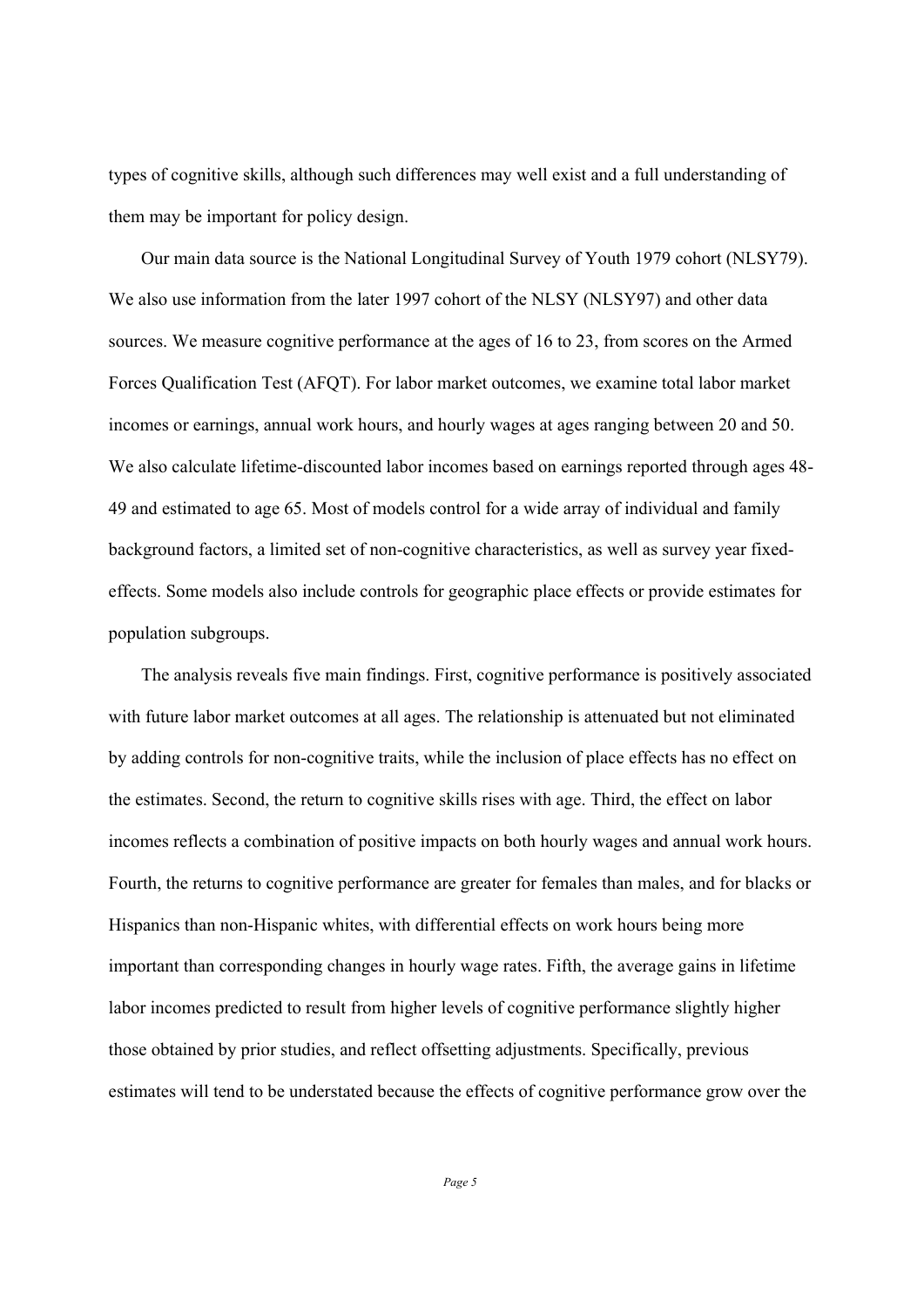lifecycle and prior research has typically focused on relatively younger individuals. On the other hand, controlling for non-cognitive traits reduces the overall effect. In addition, previous research has not emphasized the important heterogeneity of results by sex and race/ethnicity, whereby the returns to cognitive performance are higher for nonwhites than whites and, in percentage terms, for females than males.

#### I. Conceptual Framework

Annual labor incomes, hours worked and hourly wages at age *t*, *Yt*, are assumed to depend on the stock of human capital,  $\theta_t$ , according to:

$$
(1) \t Y_t = g(\theta_t)
$$

where  $\partial g/\partial \theta \ge 0$ . The assumption that wages increase with human capital is straightforward, as long as employees capture any of the gains to higher marginal labor products. For work hours, and by inference annual earnings, the relationship is less automatic, but we assume and the empirical analysis confirms that there is a positive effect. In principle,  $\theta$  refers to all types of human capital; however, we hereafter consider only one component—performance on cognitive tests. This restriction is not problematic as long as the factors influencing cognitive performance are similar to those affecting other types of human capital, like non-cognitive skills.

Cunha and Heckman (2007) provide a simple model of skill formation:

(2) 
$$
\theta_t = f(l_{t-1}, \theta_{t-1}, \kappa) + (1 - \rho)\theta_{t-1},
$$

where *I* represents human capital investments during the previous period,  $\kappa$  are time-invariant individual characteristics (e.g., endowments), and  $\rho$  is the rate of human capital depreciation. Recursively substituting into earlier ages yields:

(3) 
$$
\theta_t = F(I, \theta_0, \kappa, \rho, t),
$$

where  $\theta_0$  is the "baseline" stock of human capital and  $I = I_0, I_1, ... I_{t-1}$  represents the stream of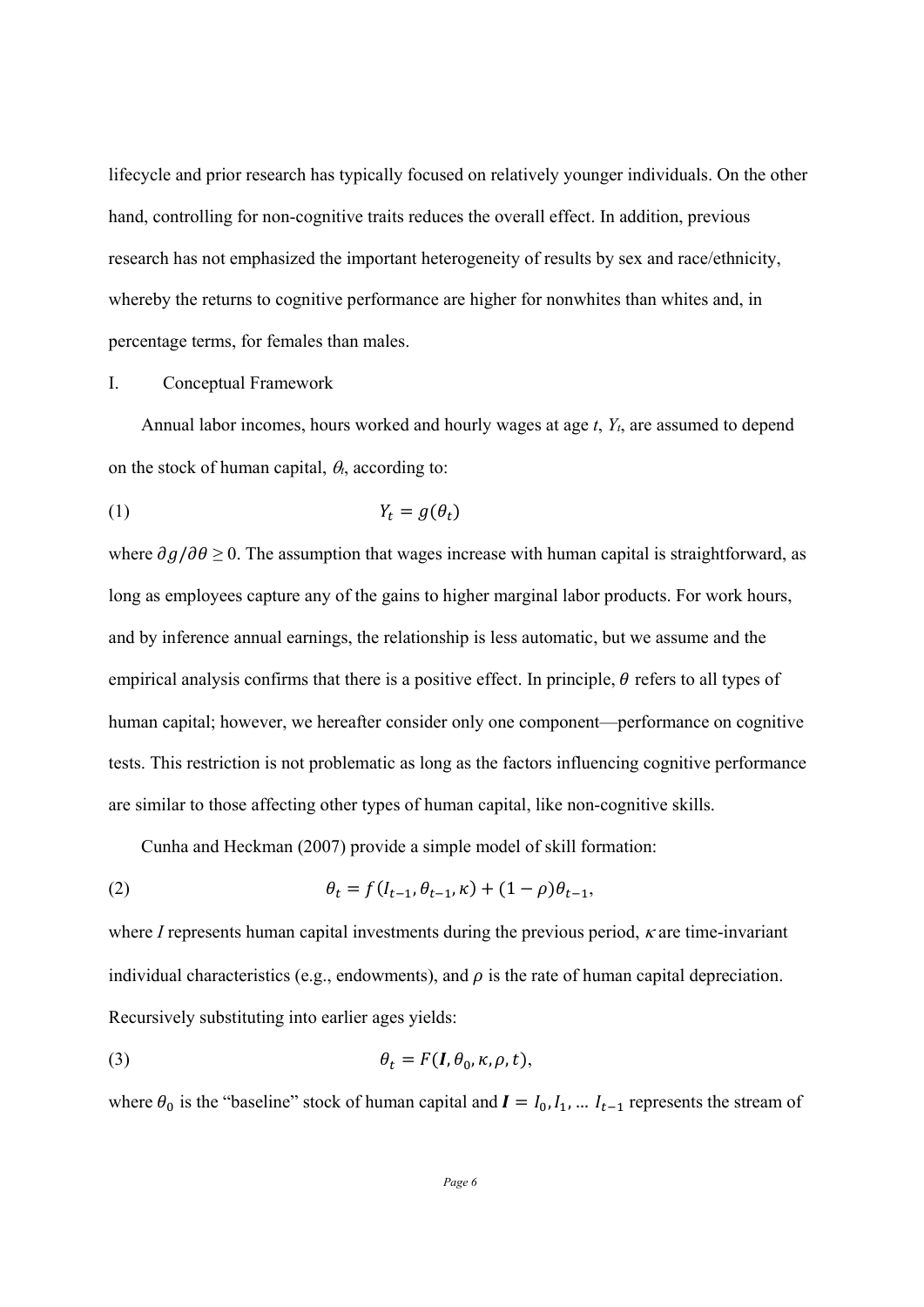investments occurring since the baseline period. We do not observe these investments in our data but assume that they are non-negatively related to baseline cognitive performance.

Cunha and Heckman note that self-productivity arises if:

(4) 
$$
\partial \theta_t / \partial \theta_{t-1} = \partial f(I_{t-1}, \theta_{t-1}, \kappa) / \partial \theta_{t-1} + (1 - \rho) \theta_{t-1} > 0,
$$

and that there is dynamic complementarity if:

(5) 
$$
\partial^2 f(I_{t-1}, \theta_{t-1}, \kappa) / \partial \theta_{t-1} \partial I_{t-1} > 0.
$$

Self-productivity implies that human capital grows with age and dynamic complementarity means that the productivity of subsequent investments rises with the baseline stock of human capital. Cunha and Heckman, focusing on skill development during childhood, show that these imply that initial differences in human capital grow with age. We postulate that an analogous process exists for adult workers.

Substituting (3) into (1) gives:

(6) 
$$
Y_t = g(\theta_t) = g(F(\mathbf{I}, \theta_0, \kappa, \rho, t)),
$$

which shows how the dependent variables at age  $t$  are related to baseline human capital,  $\theta_0$ , as well as (unobserved) endowments, subsequent investments and depreciation. A key point is that self-productivity and dynamic complementarity imply that, *ceteris paribus*, initial productivity differences (i.e., differences in baseline human capital) grow with age.

Consider the most straightforward case of hourly wages. With competitive labor markets and symmetric and complete information, employers will pay workers their marginal revenue product. Normalizing human capital to be measured according to the labor market productivity it produces, (6) can be simplified to:

(7) 
$$
Y_t = \theta_t = F(I, \theta_0, \kappa, \rho, t).
$$

However, when labor markets are not perfectly competitive or employers do not have perfect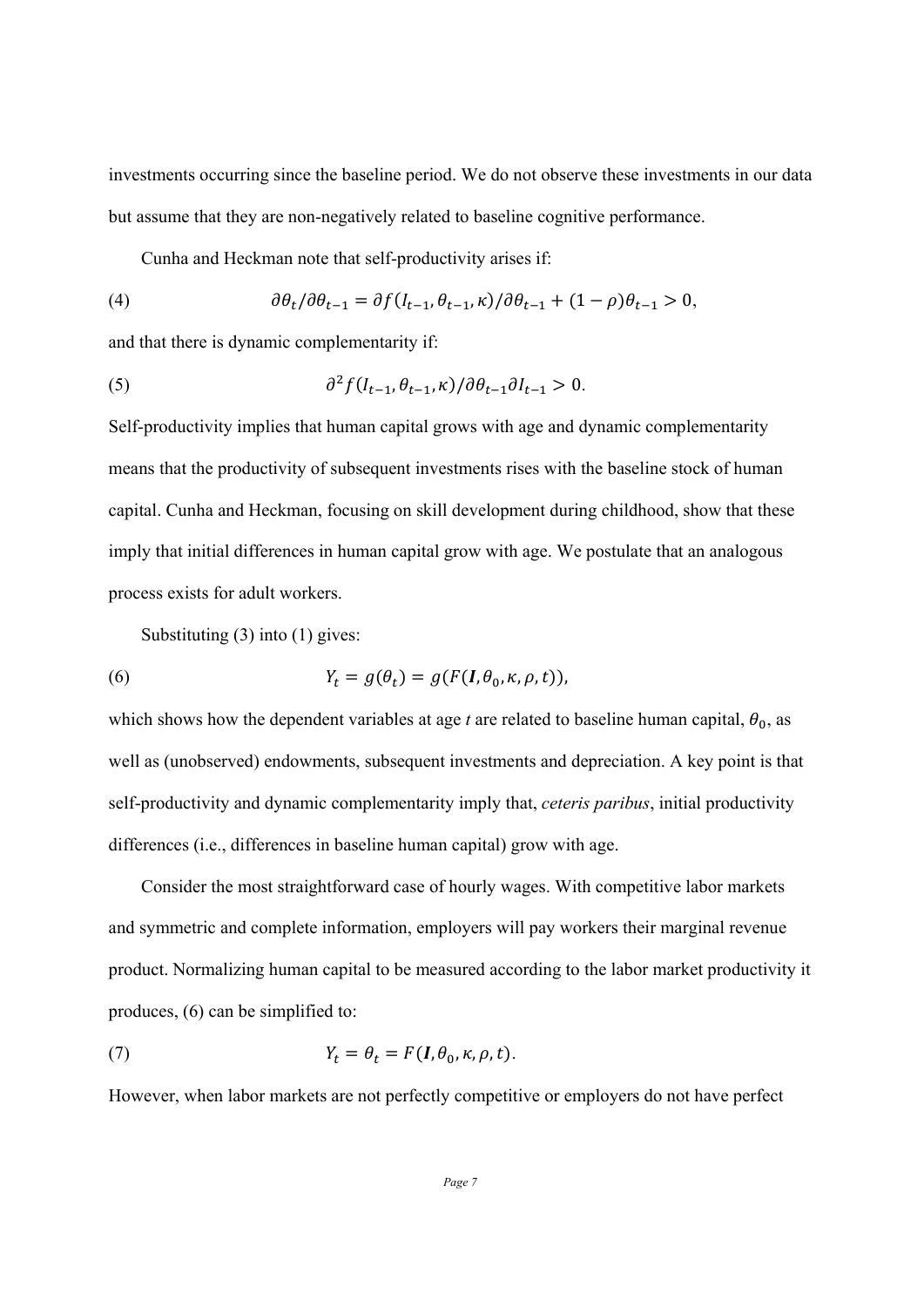information about worker productivity, the situation is more complicated.

Altonji and Pierret (2001) and Lange (2007) emphasize that employers gradually learn about worker productivity. In this case, the correlation between cognitive performance and wages (the outcome they examine) is likely initially to be quite low. However, as individuals gain experience, employers learn about their true productivity, so that the association between productivity and wages strengthens. In the context of the model described above, this provides an additional reason, beyond self-productivity or dynamic complementarity, why the labor market consequences of baseline differences in cognitive performance are likely to increase with age.

The situation for work hours is more complicated. With a completely flexible labor market, it is not clear why baseline or subsequent levels of cognitive performance should be related to hours worked, although a positive association might occur if, for instance, persons with high marginal utilities of income (relative to leisure) tend also to invest heavily in human capital. Holding underlying preferences constant, institutional factors may cause individuals with lower levels of cognitive performance to work relatively few hours. For example, minimum wages and other rigidities might prevent wages from falling to the level where labor supply and demand clear for such individuals. Similarly, the availability of transfer payments or alternative sources of financial support (including from other household members) might raise the reservation wages of less skilled workers, resulting in relatively low work hours. More generally, a substantial literature (e.g., Kahn and Lang 1992), suggests that many workers face constraints on hours worked, most commonly resulting in actual work hours being less than preferred levels. For all of these reasons, we hypothesize that high cognitive skill individuals will work more hours than their less skilled counterparts at any point in time, and that differential is likely to increase with age. Notice, also, that this implies that cognitive performance related differences in labor market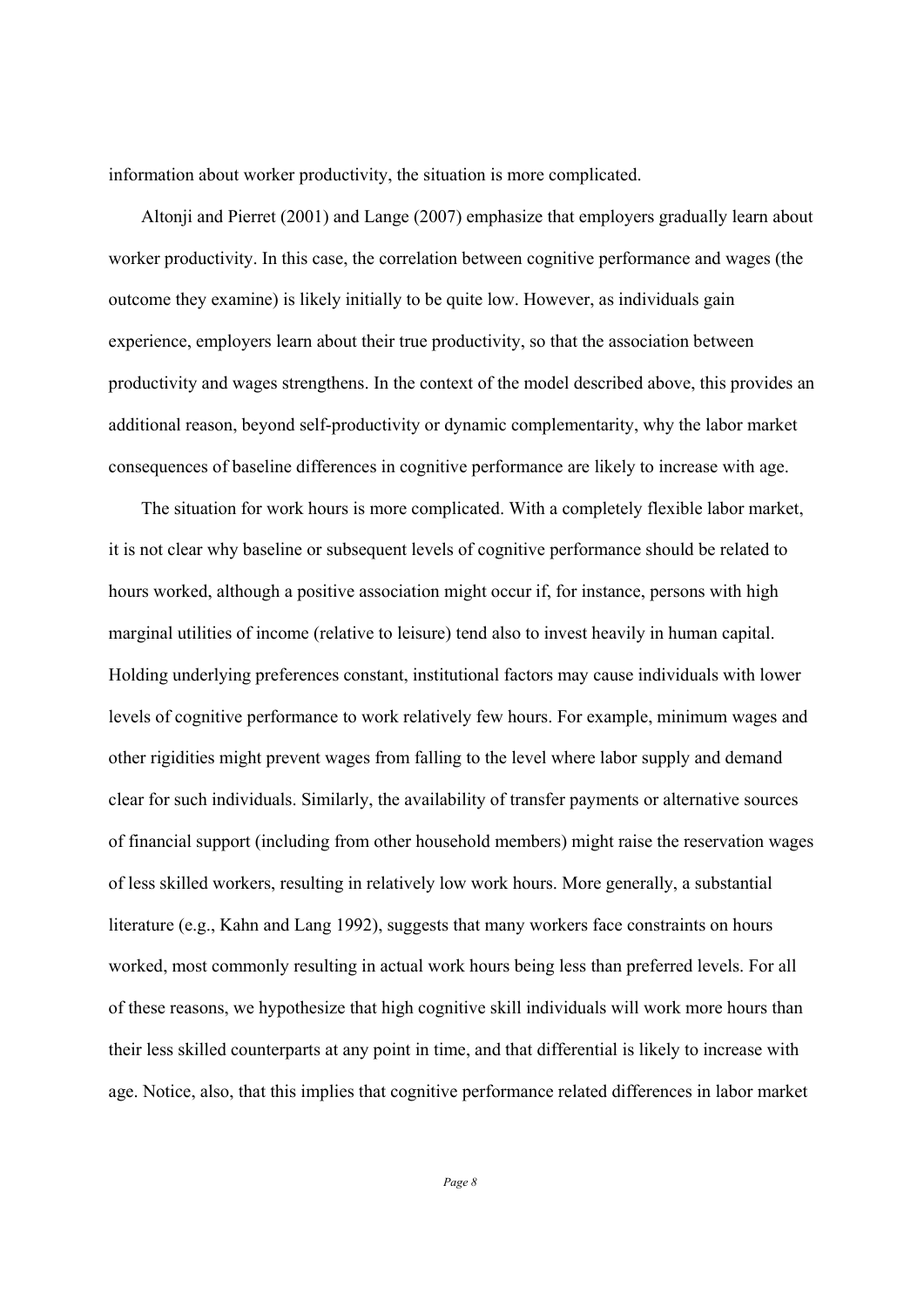experience (i.e. total lifetime work hours) are also likely to rise with age, providing another reason why the effects of initial differences in cognitive skills may grow over the lifecycle.4

#### II. Lessons from Prior Research

 

For a decade or so after the publication of Herrnstein and Murray's (1994) influential book *The Bell Curve*, there was a flurry of research examining how cognitive performance, often referred to as IQ, influences a variety of labor market (and sometimes other) outcomes (Heckman 1995; Murnane, Willett and Levy 1995; Neal and Johnson 1996; Ceci and Williams 1997; Murnane, et al. 2001).<sup>5</sup> There are many controversies surrounding this work, including the heritability of genetic endowments and the extent to which "intelligence" can be characterized by a single measure.<sup>6</sup> We largely sidestep these issues, noting that cognitive performance as measured by test scores almost certainly reflects a combination of endowments and environmental influences, and instead focus on the relationship between cognitive performance at 16-23 years of age and adult labor market outcomes.7

As mentioned, assessments of the effects of cognitive skills on economic outcomes over the lifecycle are valuable in a variety of contexts, perhaps most importantly, for the evaluation of the

<sup>4</sup> The relationship between baseline cognitive performance and total experience is actually more complicated. If highly skilled individuals also obtain relatively high levels of education (i.e. stay in school until later ages) they may initially have *lower* levels of total labor market experience but will gradually make up for this through their higher annual work hours and, at older ages, are likely to have worked more lifetime hours.

<sup>&</sup>lt;sup>5</sup> More limited related earlier research predated Herrnstein and Murray (e.g., Kiker and Condon 1981; Bound, Griliches and Hall 1986). 

<sup>6</sup> For instance, Heckman (1995), in his detailed review of Herrnstein and Murray's book noted that "by no means is there agreement in the psychometric literature that one [latent ability] factor is sufficient to 'explain' the data, or that there is just one type of intelligence" (p. 1095). He also notes that measures of IQ indeed predict productivity but with  $R<sup>2</sup>$  values much less than one, and that heritability explains 40-80 percent of within-group variability in measures of IQ. For further discussion and evidence, see Cawley et al. (1997).

<sup>7</sup> Neal and Johnson (1996) similarly interpret the Armed Forces Qualification Test (AFQT) scores, which we also use, as a measure of basic "skills" rather than innate intelligence. As further evidence of the malleability of cognitive test scores, Flynn (1987, 2000), highlighted the importance of environmental determinants of IQ by noting gains of roughly three IQ points per decade in different populations around the world.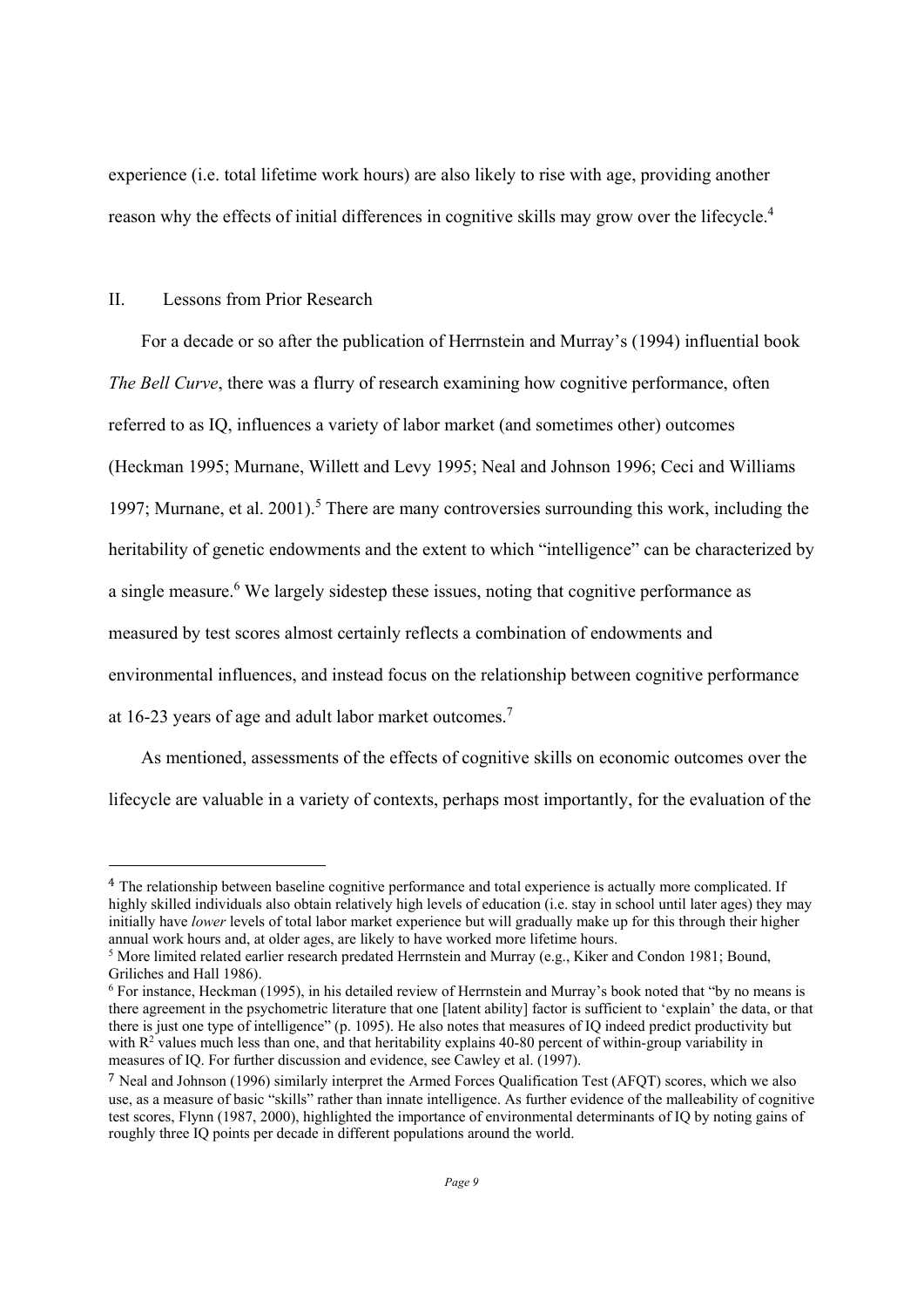benefits of government policies and interventions (e.g., Levin 1986; Schwartz 1994; Salkever 1995; Environmental Protection Agency 1997; 2008; 2011; Karoly, Kilburn and Cannon 2005). Most of the prior research has, however, at least three shortcomings. First, as highlighted above, the returns to cognitive skill are likely to increase with age, implying that estimates obtained from investigations focusing on relatively young individuals (such as Salkever 1995; and Neal and Johnson 1996) are likely to understate lifetime benefits. Specifically, Altonji and Pierret (2001), as well as Lange (2007), show that the wage gains associated with higher AFQT scores increase with experience, and Ganzach (2011) similarly uncovers a substantial positive age-wage gradient in the effects of cognitive performance.<sup>8</sup> However, the upper age in all of these studies is fairly low (the middle to late thirties), limiting generalizability of the results and, with the exception of Ganzach (2011), estimating the effects of cognitive skill was not the primary research question.<sup>9</sup>

Zax and Rees (2002) provide a rare counterexample of research focusing on changes over lifecycle in the returns to cognitive skill. They use data from the Wisconsin Longitudinal Study to examine how scores on the Henmon-Nelson Test of Mental Ability at age 17 are related to earnings at the 35 and 53, after controlling for individual factors and characteristics of respondents' communities, schools, peers and friends. They find that cognitive skill effects are overstated when potential confounding factors are insufficiently controlled for and that the estimated impact is almost twice as large at age 53 as at 35. However, their sample is not representative, being restricted to around 3,000 (disproportionately white) males who were seniors in Wisconsin high schools in 1957, and this cohort faced a very different labor market

8 Ganzach's analysis is restricted to persons with *exactly* 12 years of schooling, which is likely to omit that portion of the cognitive performance effect that operates through increases in educational attainment.

<sup>9</sup> Altonji and Pierret (2001) and Lange (2007) are primarily interested in understanding the process by which employers learn about the productivity of their employees.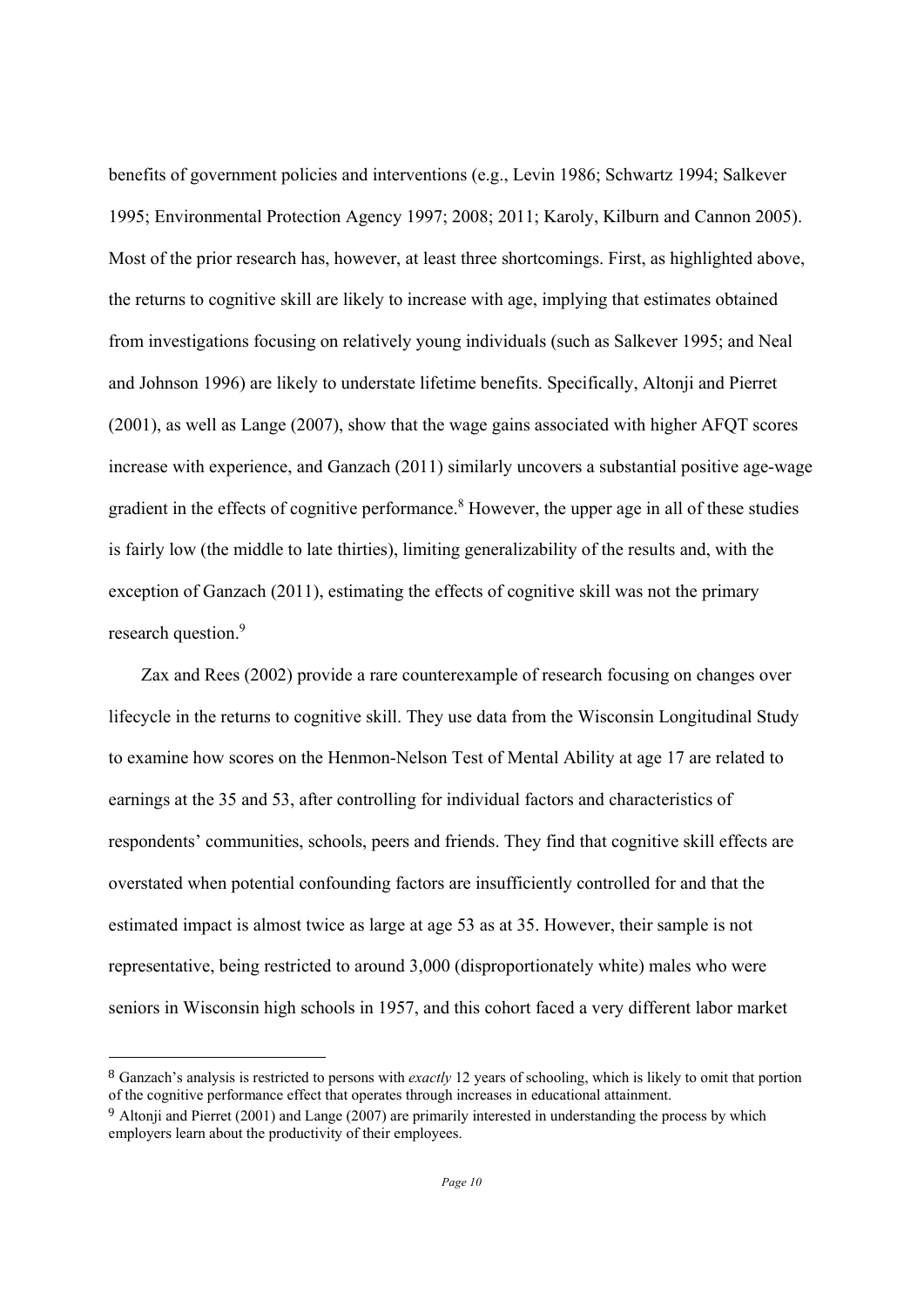than people born later. A more general limitation of all of these studies is that it is not possible to separately identify age, time and cohort effects (e.g., Hall, Mairesse and Turner 2007), since only single cohorts were examined.

A second issue is that the earlier work does not account for non-cognitive characteristics, which have demonstrated importance in determining labor market outcomes. For example, using NLSY79 data (but with outcomes measured only to around age 30), Heckman, Stixrud and Urzua (2006) indicate that non-cognitive traits are at least as important as cognitive skills in determining measures of economic success, such as wages, education and choice of occupation.10 Analyzing three different data sets, Cunha, Karahan and Soares (2011) emphasize the importance of both cognitive and non-cognitive skills. Interestingly, they find that the returns to non-cognitive characteristics remained fairly constant across time periods, while returns to cognitive skills vary in ways consistent with patterns of education-related wage premia.11 To the extent that the same processes affecting cognitive performance determine non-cognitive characteristics, estimated effects of the former are likely to be overestimated in models containing inadequate controls for the latter.<sup>12</sup>

Third, there is increasing evidence that a wide variety of adult outcomes are partially determined by geographic "place effects". In this vein, Chetty, Hendren and Katz (2016) show that moving to lower poverty areas at young ages (13 or earlier) is associated with increased college education and earnings, along with reductions in rates of single parenthood. Chetty et al. (2016) find that the deleterious effect of low incomes on life expectancy varies substantially

<sup>10</sup> Non-cognitive traits are proxied by scores on the Rotter Locus of Control and Rosenberg Self-Esteem Scales.

<sup>11</sup> Using one of their data sets, the Panel Study of Income Dynamics, Cunha et al., follow individuals through age 55; however, the sample is quite restricted – being limited to white males with exactly 12 years of education or who are college graduates.

<sup>12</sup> Borghans et al. (2008) discuss how personality traits and related issues in psychology can be incorporated into economic models.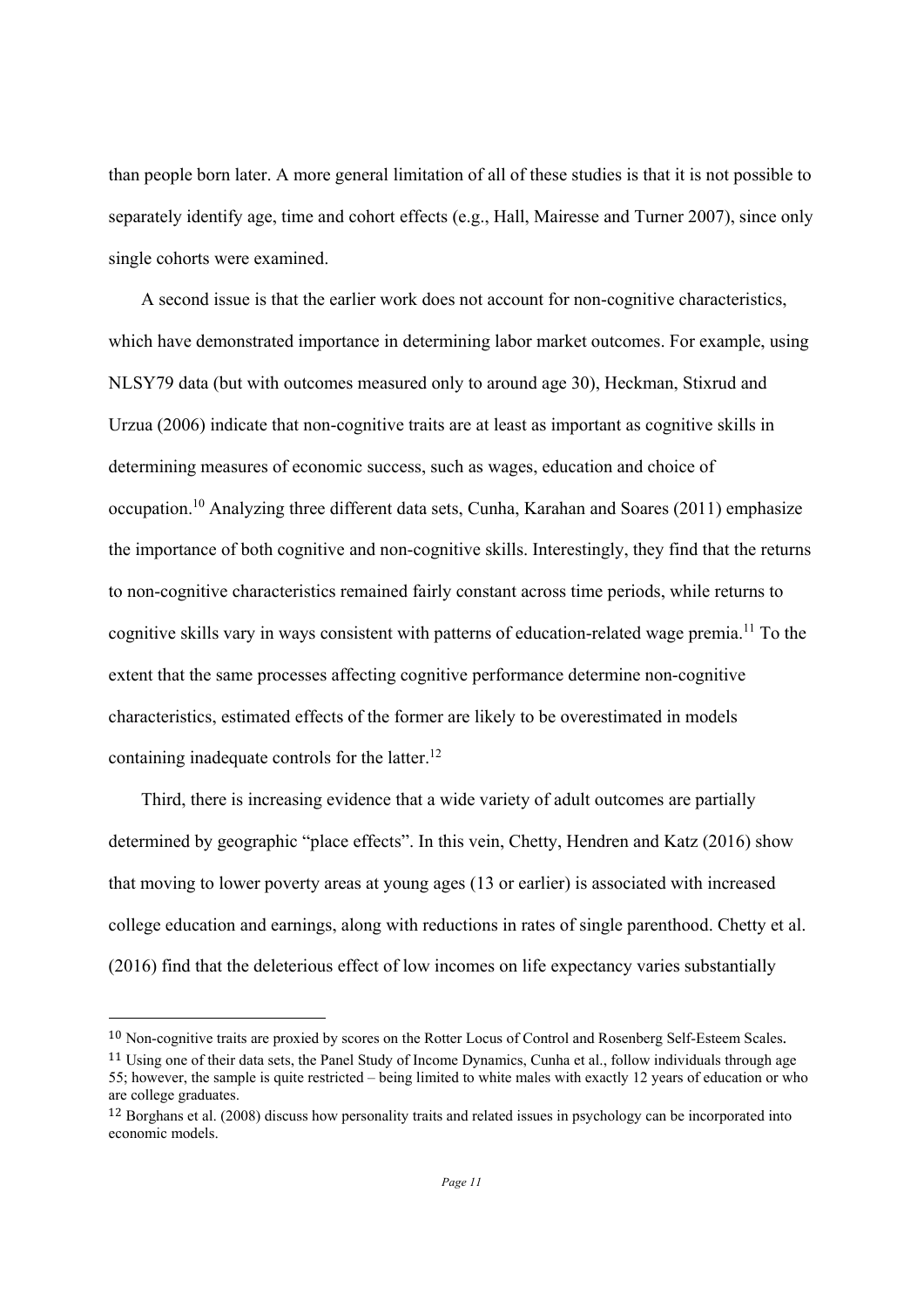across geographic areas. Zax and Rees (2002), indicate that the estimated earnings effects of cognitive skill are attenuated by around one-third with the additional of controls for community, school and peer characteristics.

Our investigation attempts to make progress along all of these dimensions. We examine three types of outcomes – annual labor incomes, annual work hours and hourly wages – providing important information on the sources of cognitive performance differentials in labor market outcomes. By using NLSY79 data through 2012, we have (in the absence of attrition or nonresponse), data for all respondents from 22 through 48 years of age, supplying information on the evolution of cognitive performance effects over much of the lifecycle. We include an unusually comprehensive set of controls for individual and family characteristics, as well as several non-cognitive traits. We also provide a limited comparison of the age-AFQT gradients using data for the NLSY97 cohort, which surveyed individuals born approximately 20 years after our main sample. The results suggest that our primary findings reflect true age variations in the returns to cognitive skill, rather than a confounding of age with period effects. We use two methods to control for place effects, and determine that these are not of key importance for our analysis. Finally, we split the entire NLSY79 cohort into younger and older individuals and find that effects for persons for whom the AFQT tests were administered before age 19 (and so where scores are less likely to be determined by subsequent labor market or educational experiences), are modestly larger than for the full sample.

#### III. Empirical Methods

We use straightforward econometric methods. The basic regression specification is:

(8) 
$$
Y_{it} = \alpha + \beta_1 X_i + \beta_2 Z_{it} + \gamma A F Q T_i + \mu_{it},
$$

*Page 12*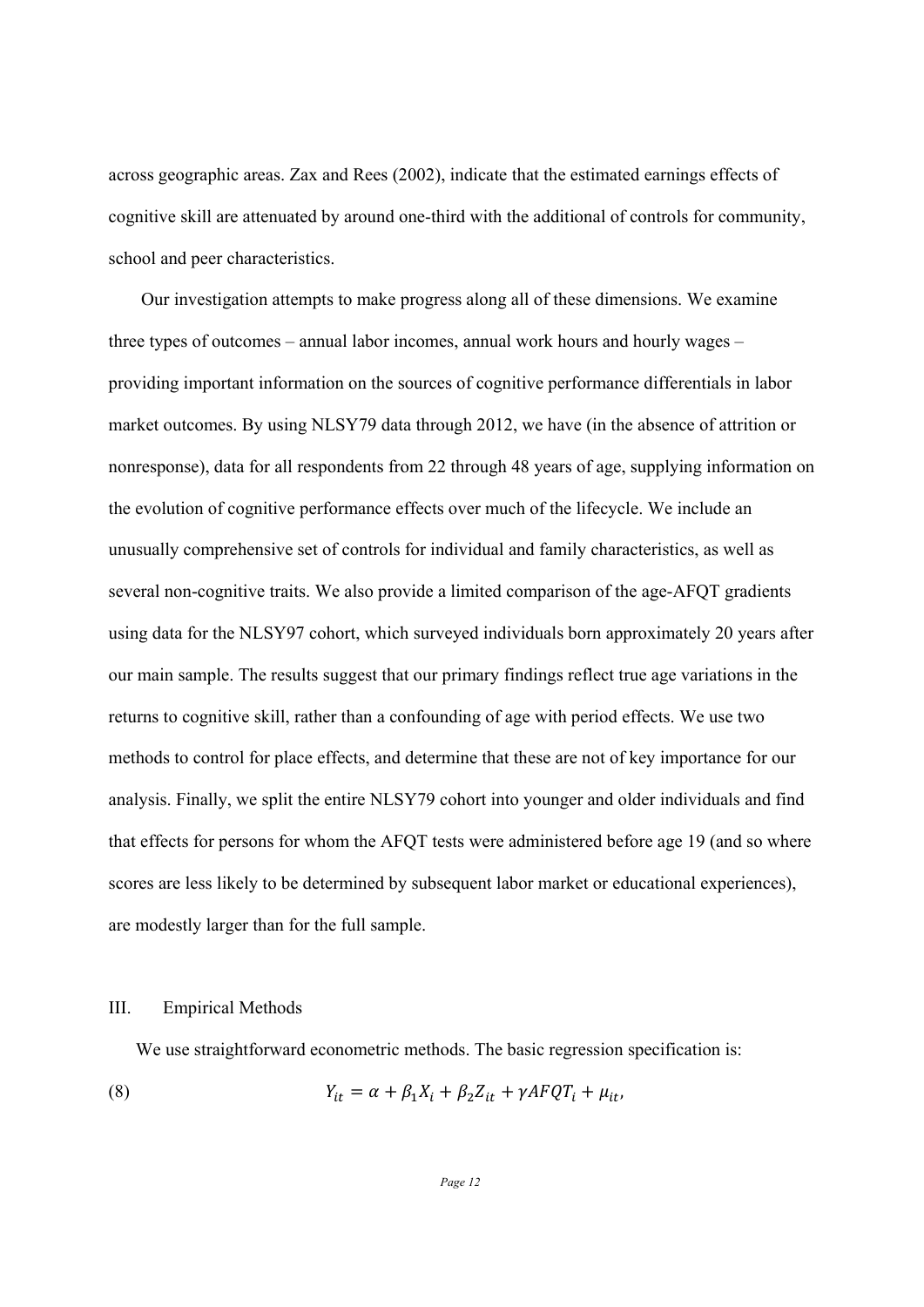where  $Y_{it}$  is the labor market for individual *i* at age *t*, *X* is a vector of age-invariant covariates, *Z* are age-varying regressors,  $AFOT$  is our measure of cognitive performance, and  $\mu$  is an error term. The estimated return on cognitive performance is  $\hat{\gamma}$ . One condition required for this to be an unbiased estimate is that AFQT scores are uncorrelated with the error term, after conditioning on the other regressors. More extensive controls reduce the potential for omitted variables bias, but the regression will be "over-conditioned" if these covariates are caused by cognitive performance. Thus, for example, we will not include the completed level of education in most of specifications, since this is likely to be strongly influenced by prior cognitive performance. However, we briefly discuss how the results change when schooling is controlled for. All specifications with supplementary covariates (other than AFQT scores) also include survey year dummy variables, to account for year-specific effects. Some models also contain vectors of county characteristics or fixed-effects. Robust standard errors are shown in parentheses in the tables.

When the outcomes are annual incomes, earnings or work hours, we include observations with zero values in our sample and convert the estimated effects to percentage changes as  $\hat{\gamma}/\bar{Y} \times 100$ , where  $\bar{Y}$  is the mean value of the dependent variable.<sup>13</sup> For hourly wages, we estimate log-linear models, using positive wage observations only and interpret the coefficients directly as percentage changes.<sup>14</sup> We also estimate wage models corresponding to those used for incomes, earnings and work hours to make sure that differences in estimated cognitive skill effects are not sensitive to this choice. We then use the age-specific estimates to examine how

<sup>&</sup>lt;sup>13</sup> Alternatives include estimating two-part or Tobit models; however, the interpretation of the age profiles of effects would be less transparent.

<sup>&</sup>lt;sup>14</sup> Since the estimates of the AFOT effects on wages are small, coefficients from the log wage regressions can directly be interpreted as percentage changes with little loss of accuracy.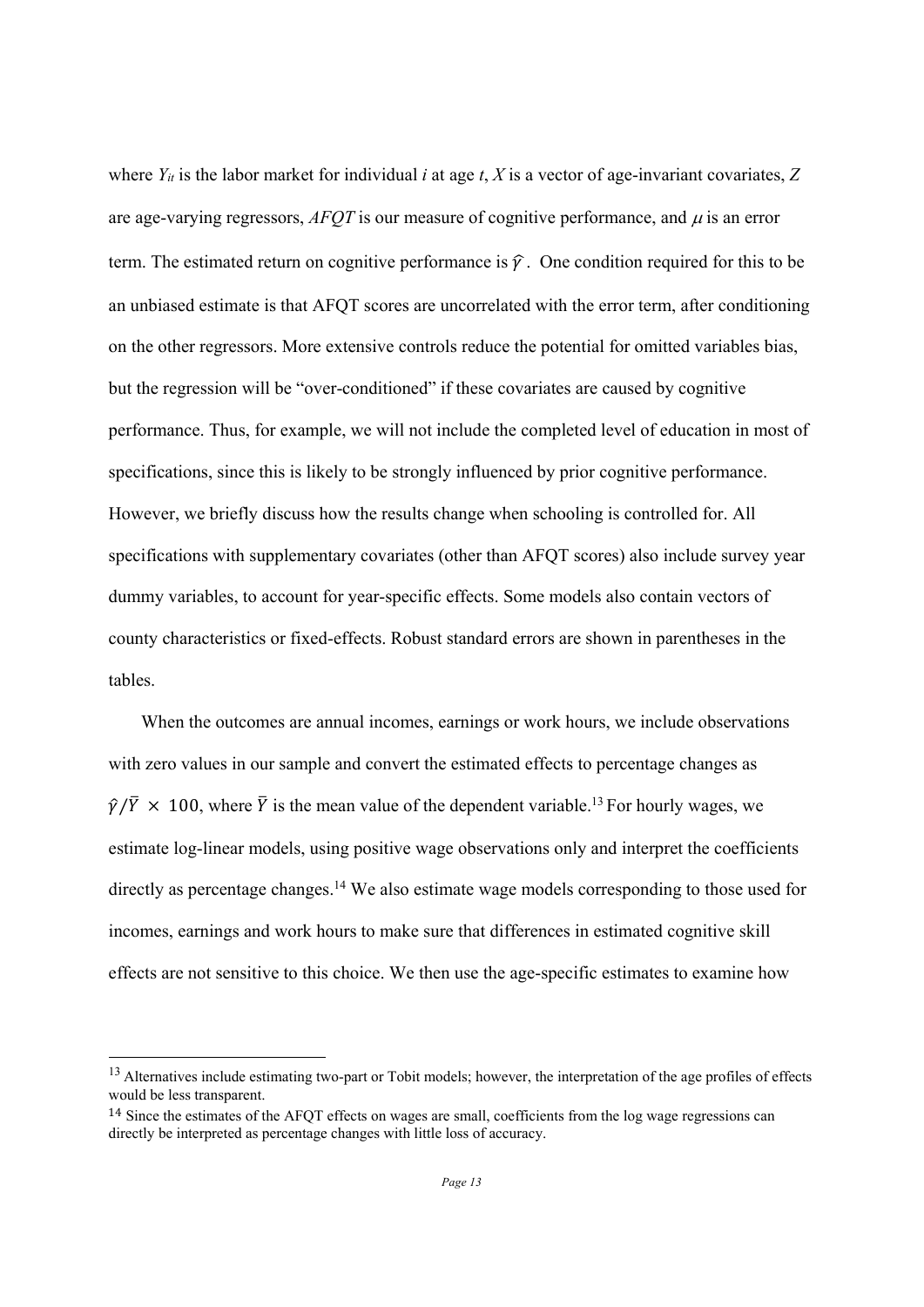cognitive performance affects the net present value of discounted lifetime earnings. The procedures for doing so are detailed below.

#### IV. Data and Measures

Our primary data source, the NLSY79, sampled individuals born between 1957 and 1964, who were between the ages of 14 and 21 on December 31, 1978.<sup>15</sup> Interviews were conducted annually through 1994 and biennially since then, with data used here through 2012. The initial survey contained a nationally representative sample of 6,111 respondents and supplemental samples of 2,172 blacks, 1,480 Hispanics/Latinos, 1,643 poor whites (non-black/non-Hispanics) and 1,280 military respondents. Most of the military sample was dropped in 1984, as was the entire economically disadvantaged white sample in 1990. We restrict our analysis to the representative sample, except for our investigation of race/ethnicity disparities, where we include the black and Hispanic oversamples.

Surveys were not conducted in odd years after 1993. Therefore, to maintain consistency over time, we analyze data for even numbered survey years between 1980 and 2012, and evaluate effects at two-year age intervals, with the lower of the two years referred to for brevity. Thus, for example, references to "28" year olds actually refer to 28 and 29 year-old respondents. We use data from multiple survey waves to obtain values of age-specific variables. For instance, data on 28 year olds comes from the 1986, 1988, 1990 and 1992 surveys.

In the absence of sample attrition, we would have information available for all 22 through 48 year olds, as well as for some (but not all) 16-20 and 50-54 year olds.16 Wave-to-wave

<sup>15</sup> Information on the NLSY79 is available at http://www.bls.gov/nls/nlsy79.htm).

<sup>&</sup>lt;sup>16</sup> In 1980, the oldest respondents were 23 years old – and so placed into the 22-23 year old age group – while the youngest were 16. In 2012, these individuals were 48 and 55 years old, respectively.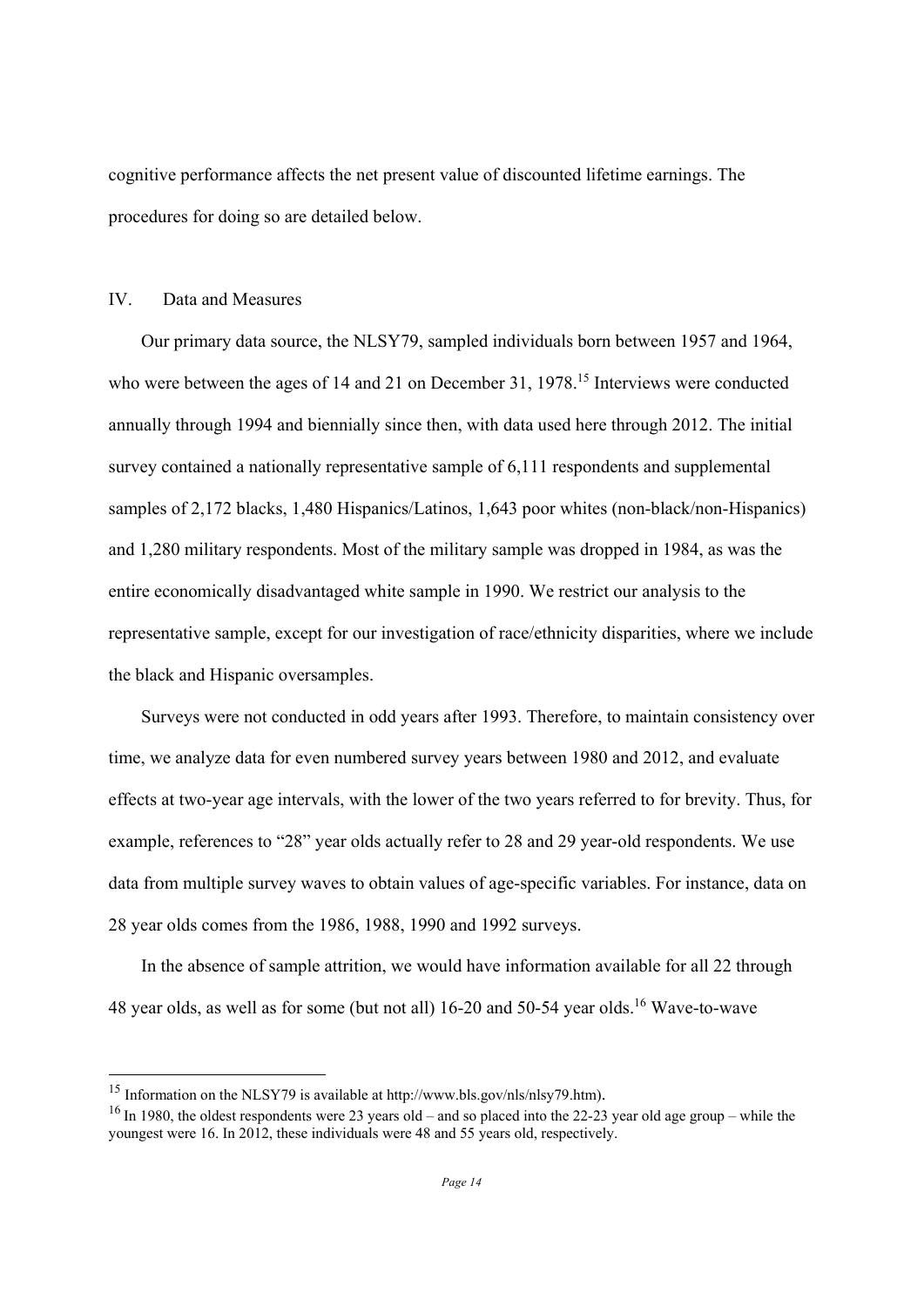attrition or nonresponse rates were modest but the lengthy time period does imply a non-trivial loss of respondents. For example, 4,580 (74.9%) of the 6,111 individuals in the original representative sample provided information at age 48. We examine below whether selective attrition raises concern.

Our measure of cognitive performance is based on the 2006 renormed version of the Armed Forces Qualification Test (AFQT) score. AFQT scores are calculated using information from four of the ten Armed Services Vocation Aptitude Battery (ASVAB) of tests – word knowledge, paragraph comprehension, math knowledge and arithmetic reasoning – which were completed by 94% of the original (1979) sample in 1980.<sup>17</sup> The 2006 version renormed the scores to control for age (in three-month groups) and expressed them in percentiles.<sup>18</sup> We convert these to standardized Z-scores by assuming that the underlying test score distribution was standard normal.<sup>19</sup> For convenience, we multiply the Z-scores by 10, so that a one unit change corresponds to a 0.1 standard deviation change in AFQT. A potential issue is that respondents could be as old as 23 at the time the AFQT test was taken, raising the possibility that scores reflect early labor market as well as pre-labor market experiences. As a robustness check, we estimated models for a "young sample" where all respondents were born after 1961 (and so were 18 or younger when taking the test). The results obtained when doing are similar but slightly larger to the main estimates that included individuals born slightly earlier, as detailed below.

 

18 NLSY79 has three versions of AFQT scores. The earliest used numerical operations instead of mathematical knowledge to compute the final score. The second, used widely in previous literature (e.g., Neal and Johnson 1996), was not age-adjusted. However, Neal and Johnson show that an additional year of schooling increases a respondent's AFQT raw score by 2 to 4 percentage points. For this reason, we use the age-normed third version of the AFQT score. Information on construction of age-adjusted AFQT percentile scores is available at:<br>https://www.nlsinfo.org/content/cohorts/nlsy79/topical-guide/education/aptitude-achievement-intelligence-scores.

<sup>&</sup>lt;sup>17</sup> The other ASVAB tests measure knowledge and skill related to general science, numerical operations, coding speed, auto and shop information, mechanical comprehension and electronics information.

 $\frac{19}{19}$  AFOT percentile scores range between 0 and 100. For the conversion to Z-scores we winsorize percentile values less than 0.25% and greater than 99.75%.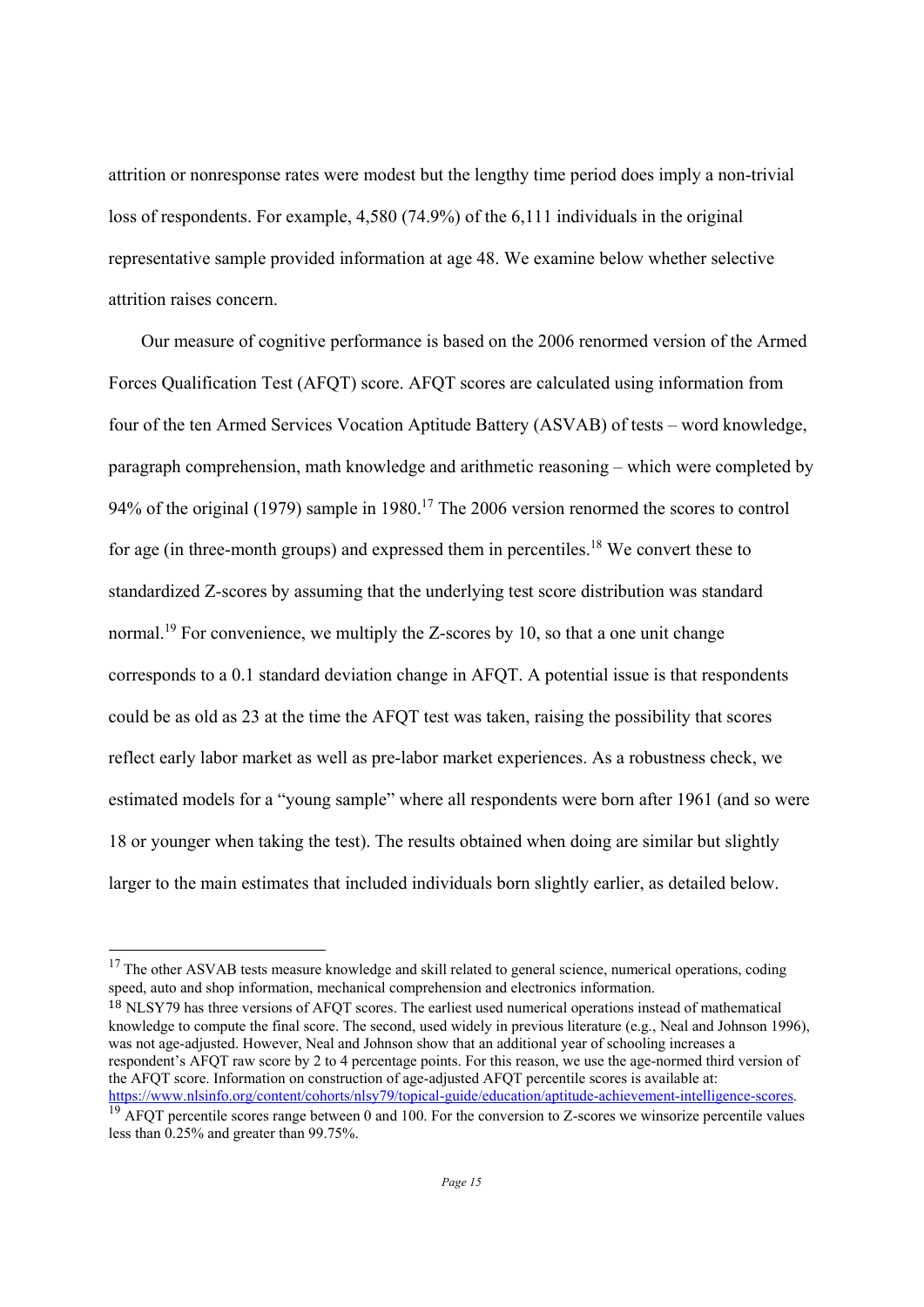We evaluate five outcomes: annual labor incomes, earnings or work hours, hourly wages, and "lifetime" discounted labor incomes through age 65. We express amounts throughout in 2014 dollars, using the Consumer Price Index to adjust for price changes. Annual earnings include wages, salaries and tips; annual labor income adds in farm and self-employment income.<sup>20</sup> We construct annual hours worked using the NLSY79's weekly work history data. An issue is that some respondents do not report hours worked in some weeks. If data were missing for no more than 10 percent of weeks, we extrapolate using information for weeks that hours were available. If hours were missing in more than 10 percent of weeks, we treat hours as a missing variable. We also do so if reported annual hours worked exceeded 5,200, assuming that these values were erroneous.

Our primary wage variable uses information provided in the NLSY for the main job held in the week prior to the survey, sometimes referred to as the "CPS job", with reported wage rates below \$1 or above than \$1,000 per hour treated as missing values. We test the robustness of the results to a different hourly wage variable calculated as total earnings for the specified year divided by annual hours worked.<sup>21</sup>

Finally, we calculate lifetime incomes starting at age 20 and continuing through 65. We use data through the 2012 wave, at which point the youngest respondents are 48 years old. For older ages, we use average of incomes at ages 46-47 and 48-49 as the projected income received up through age 65. We then discount the net present value, in 2014 dollars, to the year of the

<sup>&</sup>lt;sup>20</sup> We do not include in these measures transfer payments, such as the earned income tax credit, unemployment insurance benefits, or the federal Temporary Assistance to Needy Families.

 $21$  Wages based on the work history data cover the entire year, rather than just a single week, but are more likely to be measured with error because of long recall period. Difficulties are also introduced where there are missing data for some weeks or if there are errors in reports of either annual earnings or work hours. Previous research (Duncan and Hill, 1985; Ruhm 1997) provides some indication that work hours may be overstated using the work history data, which should be noted in our evaluation of annual hours, and will also cause hourly wages calculated using the work history data, to be understated.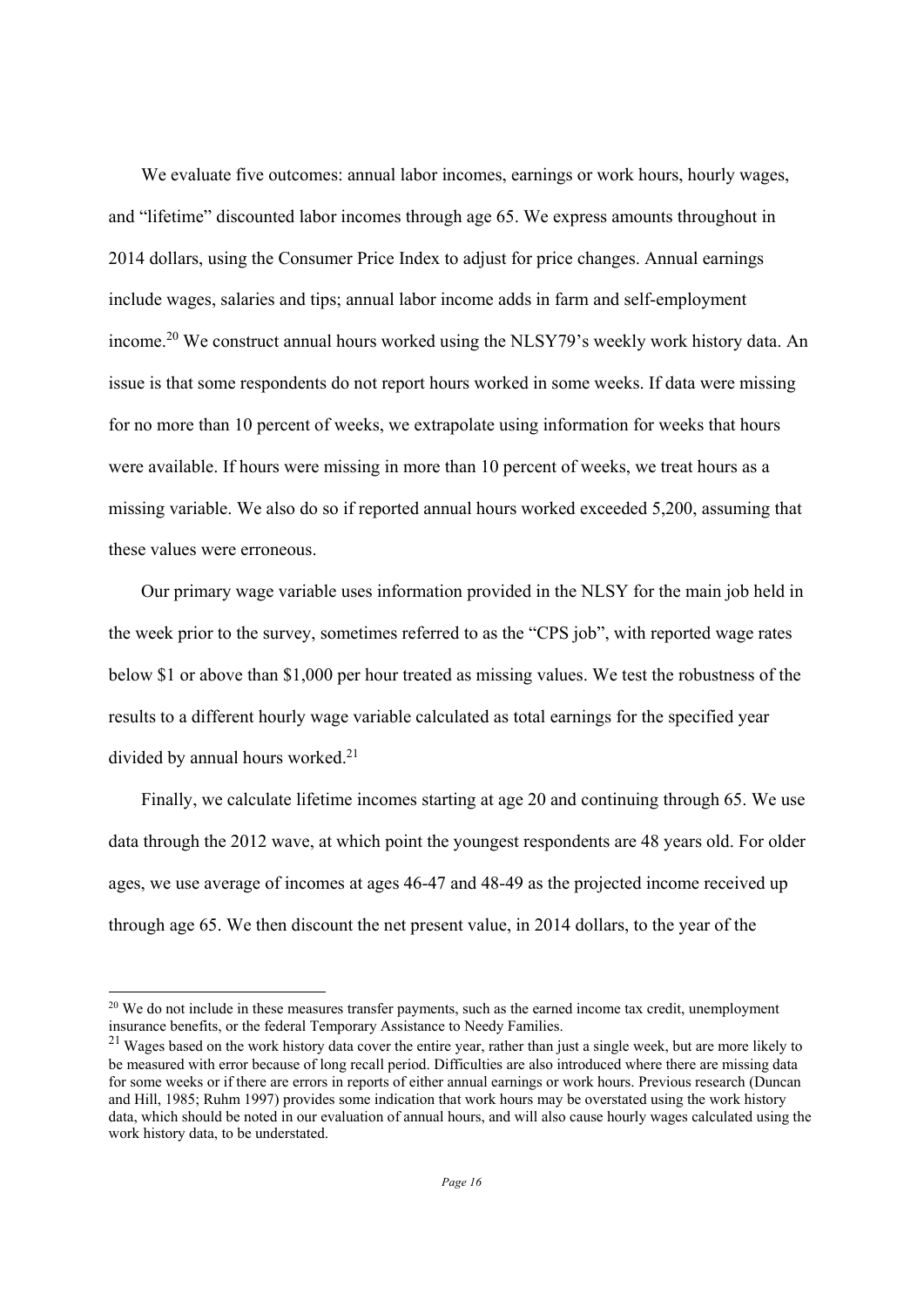respondent's birth, using a three percent annual real discount rate in our main estimates, but sometimes also using five and seven percent discount rates. We assume that incomes in odd numbered years are in the same as in the preceding even numbered year and interpolated values for up to three missing survey waves. When income information is missing for more than three waves, or at either age 22 or 48, we do not calculate lifetime earnings.

These estimates of lifetime incomes refer to NLSY respondents born in the late 1950s or early 1960s. To provide calculations of the hypothetical lifetime incomes for persons born more recently, in 2014, we inflate the aforementioned estimates by 65 percent, which represents the growth in average annual real labor incomes of 20-65 year olds occurring between 1961 (the median year of birth for NLSY79 respondents) and 2014, as measured using data from the 1962 and 2015 March Current Population Surveys.<sup>22</sup>

Table 1 provides summary information on the dependent variables at two ages, 28 and 48, as well as the net present value of lifetime incomes through 48 (the last age for which we directly observe income data) and 65 (the lifetime income variable examined below), calculated using a three percent real discount rate. Annual incomes are just shy of \$32,000 for 28 year olds and rise to over \$51,000 20 years later, with almost all (between 96% and 97%) income derived from earnings. Hourly wages rise more than 30 percent over the two decades; annual work hours grow by a much smaller 4 percent.<sup>23</sup> Discounted lifetime incomes average over \$550,000 through age 65.

<sup>22</sup> Mean annual incomes, in 2014 dollars, grew from \$22,999 in 1961 to \$37,920 in 2014. These estimates are illustrative only rather than precise since they make several assumptions including that AFQT effects on earnings have not changed over time and that a common inflation factor is correct for all race-sex groups. <sup>23</sup> The table shows wages based on the CPS job which are higher than those obtained using the work history data, as

expected given previously discussed evidence that annual hours may be overstated.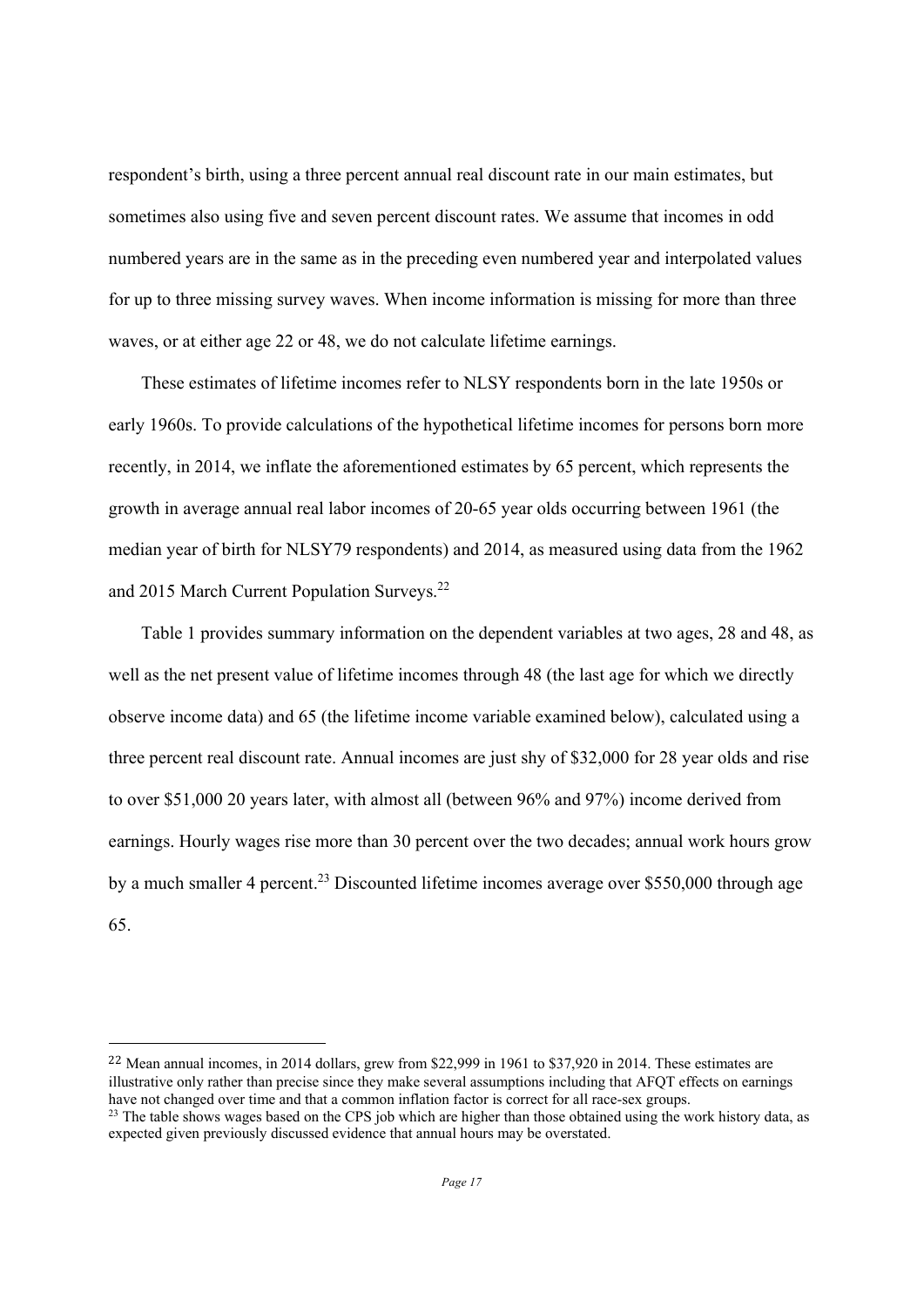In addition to AFQT scores, most models include three types of supplementary covariates. The first are individual or family characteristics measured in early in life (and age-invariant in our data) that may cause or be correlated with cognitive performance. These include: gender, race/ethnicity (black or Hispanic versus non-black non-Hispanic), magazines, library cards and newspapers in home at age 14 (3 dummy variables), urban residence at 14, whether or not the respondent and respondent's mother and father are foreign born (3 variables), mother and father's education (< high school graduate, some college, college graduate vs. high school graduate), number of siblings  $(0, 1, 2, 3, 4, \ge 5$ , missing), and number older siblings  $(0, 1, 2, 3, \dots)$  $\geq$ 4, missing).<sup>24</sup> We sometimes refer to these as "cross-round" variables.

The second set of regressors includes age-varying characteristics such as: marital status (currently married, divorced/separated widowed vs. never married), urban residence, census region (north central, south, west vs. northeast), and survey-year dummy variables. Although many of these covariates are potentially endogenous (i.e., affected by prior cognitive performance) we include them in our preferred models under the belief that they are likely to strongly influence labor market outcomes while being only weakly determined by AFQT scores. However, we also provide evidence that our main results are robust to excluding these variables.

Third, we control for non-cognitive characteristics, reflecting prior evidence (e.g., Heckman and Rubinstein 2001; Heckman et al. 2006; Borghans et al. 2008) that they affect future outcomes and could be correlated with cognitive performance. Specifically, we include scores from the Rotter Locus of Control scale, designed to measure perceived control over one's own

<sup>&</sup>lt;sup>24</sup> Where the number of siblings or older siblings is missing, we put in the mean values for these variables and then create a missing value dummy variable. We also estimated models that controlled for mother's age at birth but do not include them in our primary specifications because the quality of this variable is low and its inclusion did not affect our results. In addition, we estimated models with height (in inches) included, without changes in our estimates.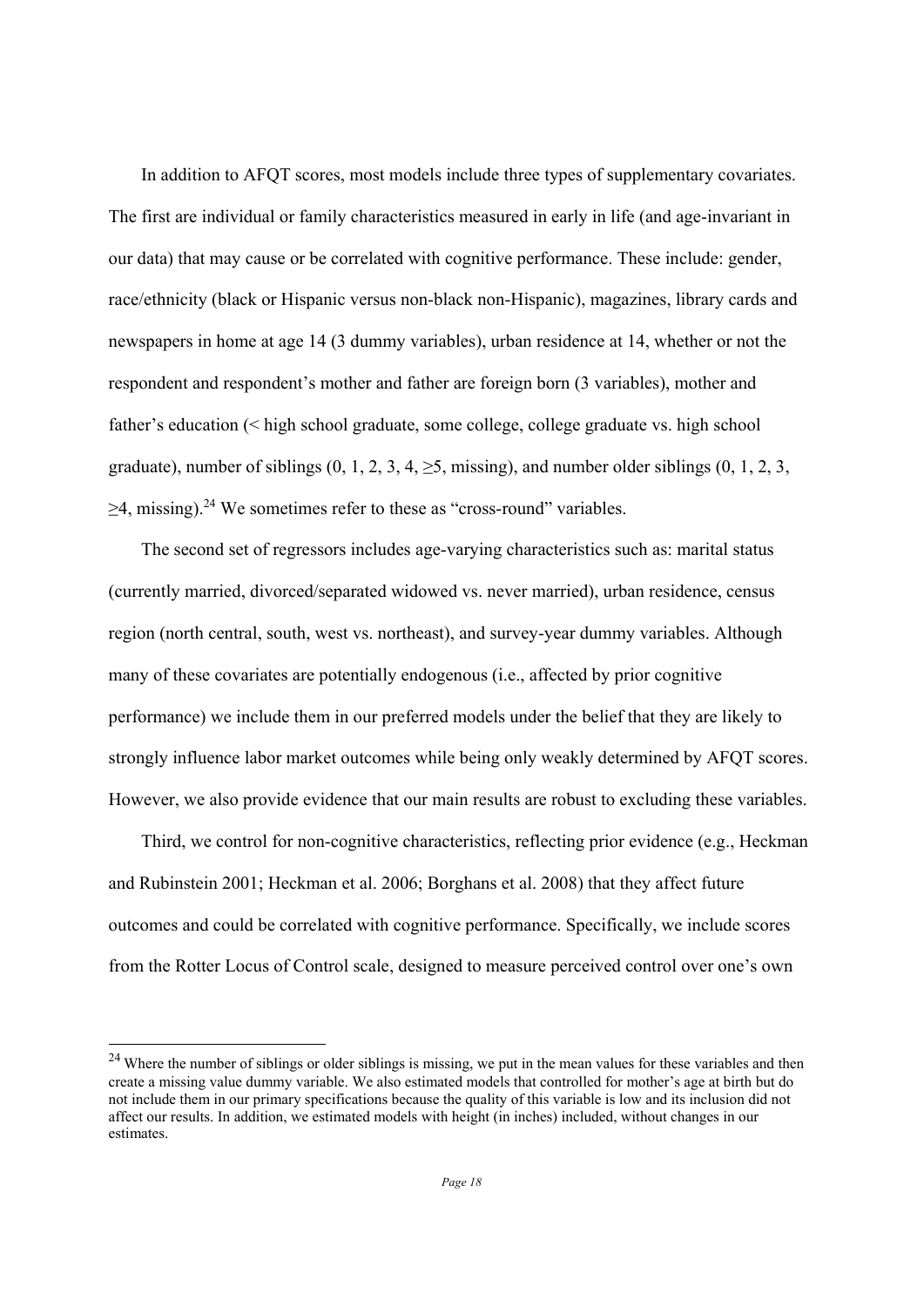life, the Rosenberg Self-Esteem scale, indicating self-assessed self-esteem, and a sociability variable measuring self-assessments of the degree to which the respondent is shy or outgoing. The Rotter and Rosenberg scales were measured in 1979 and 1980. Sociability was assessed in 1985 but refers to personality at age 6.25 Summary statistics for the cross-round and noncognitive variables are provided in Appendix Table A.1; those on the age-varying characteristics, at ages 28 and 48, are displayed in Appendix Table A.2. Appendix Table B.1 provides additional details on the construction of some variables.

Fourth, we use two strategies to examine whether the estimated effects of cognitive performance change when controlling for geographic factors. The first includes county-level characteristics similar to those documented to be important by Chetty and Hendren (2015). Specifically, we collect county measures for: population density, fraction of black residents, share of families in poverty, income per capita, fraction of children living with two parents, educational attainment among adults, Gini coefficient, and violent (murder, rape, robbery and assault) and property (burglary, larceny and auto-theft) crime rates. In principle, we would like these variables to cover the period of the respondents' childhood. In practice, we are somewhat constrained by data availability and so use information from the decade of the 1970s, when the NLSY79 individuals were in their teens or younger. These data come from various sources and years (see Appendix Table A.3). For some respondents, the full set of county level statistics is not available. Missing data are mainly related to county crime statistics. We drop these

 $25$  The Rotter score was reverse coded so that higher scores indicate greater self-control. The Rotter and Rosenberg scores were age-adjusted by regressing the raw scores on age in months and its square and then normalizing the residuals to have mean of zero and standard deviation of one. Values on the sociability scale ranged between one (extremely shy) and four (extremely outgoing). Since the sociability score could have non-monotonic effects on labor market outcomes, we include a full set of categorical variables in our regression models. For missing values of the Rotter or Rosenberg scores, we code a value of zero and then create a missing value dummy variable.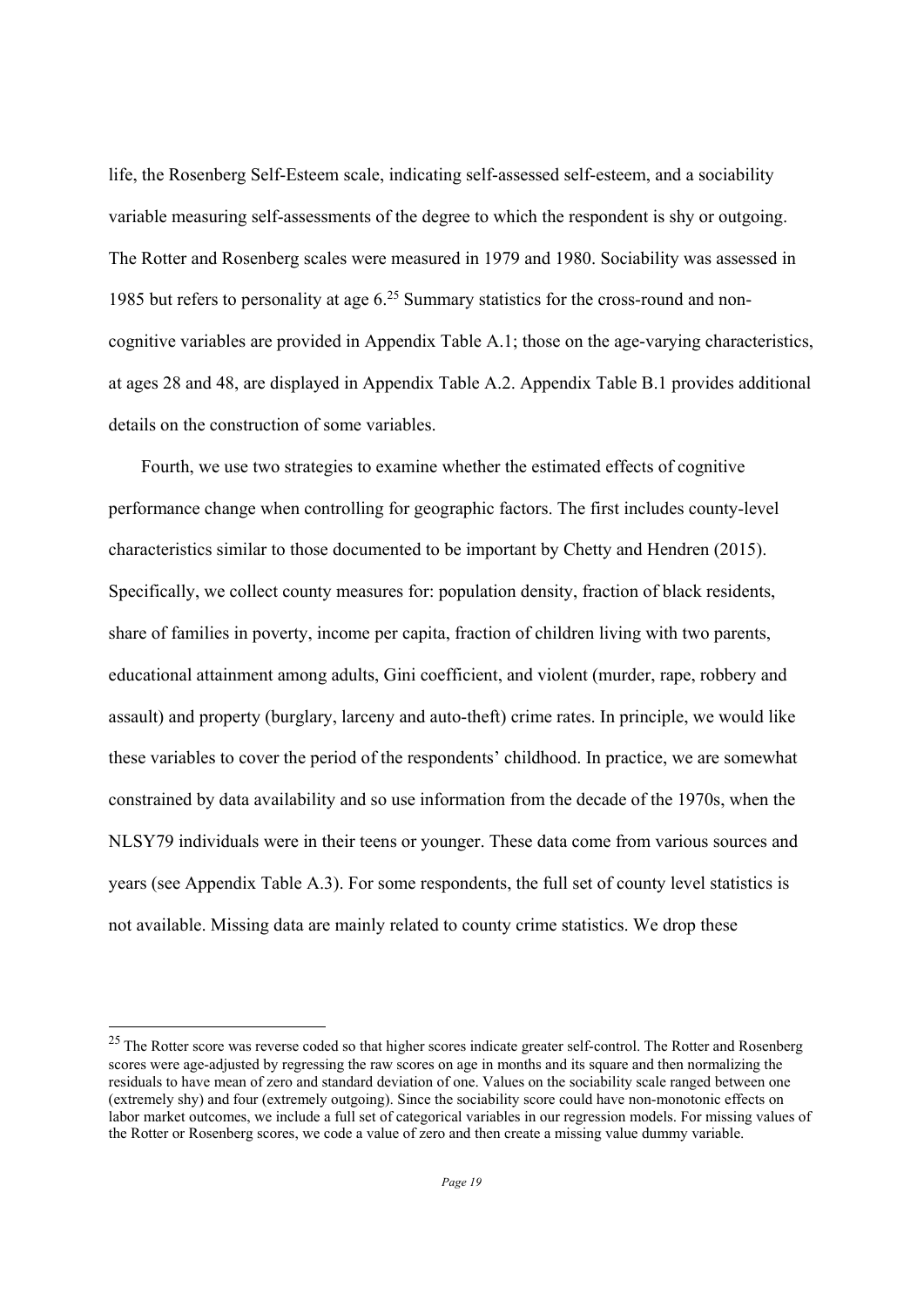observations from the models that include county characteristics, resulting in a sample size decrease of around five percent.<sup>26</sup> Our results do not appear to be sensitive to these exclusions.

As an alternative, we estimated specifications with county fixed-effects. This generally provides a more comprehensive method of controlling for geographic factors, but with a loss of precision for counties with few sample members. For purposes of identification, we restrict this portion of the analysis to persons residing in counties containing five or more survey respondents, reducing sample sizes by about twelve percent.<sup>27</sup> We only observe respondents' county at age 14 and treat this as the county of residence during childhood.

A final set of estimates compares results for the NLSY79 cohort to those obtained using the more recent NLSY97 data, which sampled persons aged 12-16 in 1996.<sup>28</sup> Doing so introduces several complications. Most importantly, since the information collected for the two cohorts is not identical, we select a somewhat restricted set of control variables that are consistent across surveys. These include: sex, race/ethnicity (black, Hispanic, non-black, non-Hispanic), foreign born, urban residence (at age 14 for the NLSY79 and 12 for NSLY97), foreign language spoken at home, parents' education (<high school, high school, some college, college, missing), parents' foreign born, number of siblings (0, 1, 2, 3, 4, 5+, missing). We also include age-varying controls for: residence (urban, rural, missing), region (northeast, north-central, south, west, missing), and marital status (never married, married and spouse present, other, missing). The non-cognitive variables are unavailable for the NLSY97 cohort and so are excluded from these estimates. The age range of the NLSY97 is also obviously more restricted. We have data through 2013, with the youngest respondents being 29 years old at that time. Therefore, we compare

<sup>&</sup>lt;sup>26</sup> For example, in the lifetime income specifications, restricting the sample to respondents with a full set of county level measures reduces the sample size from 3,950 to 3,740.

<sup>&</sup>lt;sup>27</sup> For example, in the lifetime income specifications, the sample size falls from 3,950 to 3,475.

<sup>28</sup> See http://www.bls.gov/nls/nlsy97.htm for further information on the NLSY97 survey.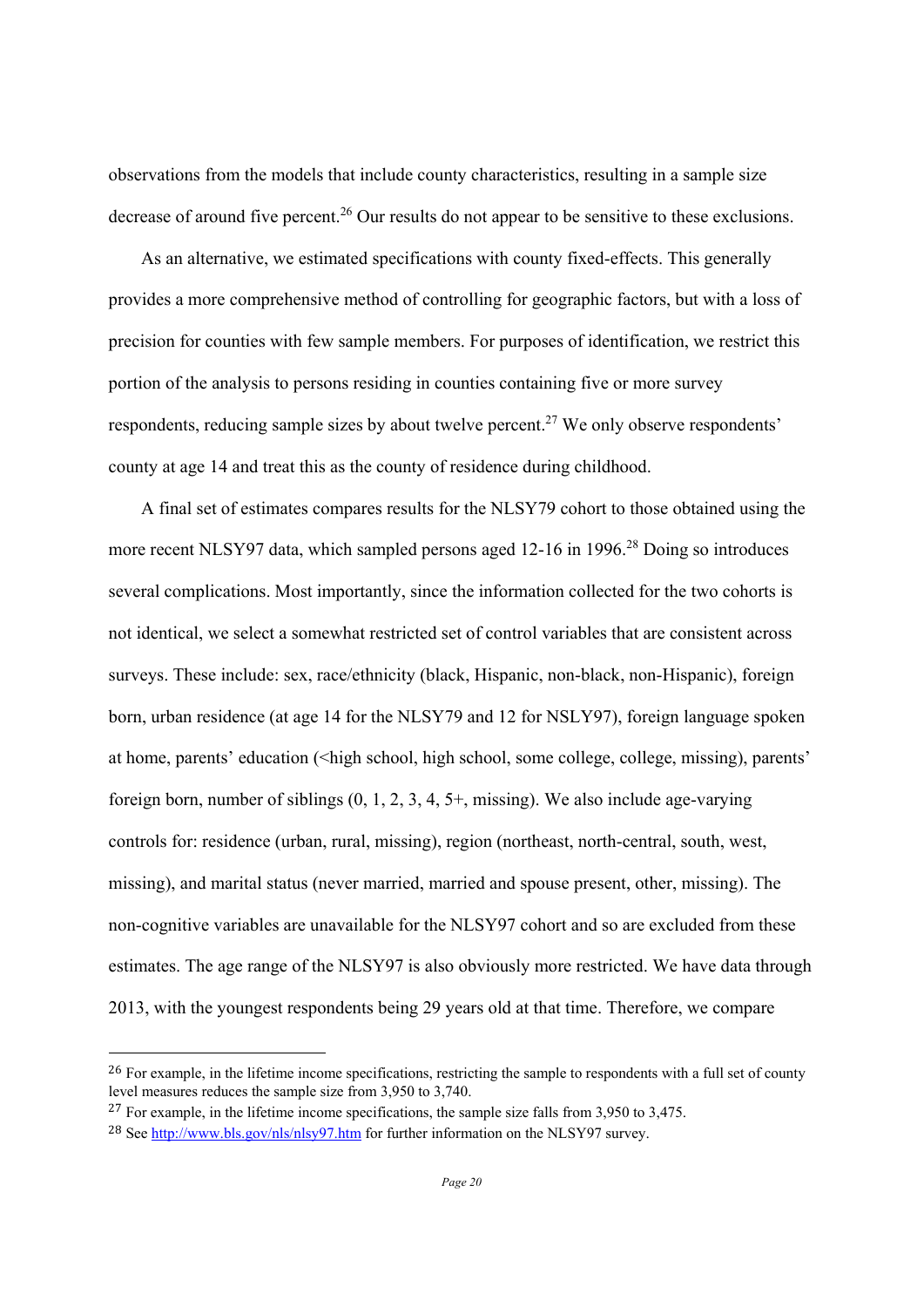AFQT effects of the two cohorts for the age range 20 through 29, using annual (rather than biennial) surveys.<sup>29</sup> Table A.3 provides descriptive statistics for the cross-round variables included when comparing NLSY79 and NLSY97 results.

#### V. Annual Labor Income

 

We begin our empirical examination by investigating how cognitive performance is related to annual labor income at specific ages. We start with parsimonious specifications and then add more comprehensive sets of controls. We use figures to show the full age-profile of estimated cognitive performance effects and provide additional details for specified ages (generally 28, 38 and 48) in tables. The first model includes only AFQT scores. The second adds the cross-round family and individual background characteristics, as well as survey year fixed-effects. The third also incorporates age-varying covariates and the last includes controls for non-cognitive traits. Figure 1 shows point estimates for all ages between 20 and 50. Table 2 supplies point estimates and robust standard errors at 10-year age intervals beginning at 28.

Two patterns are noteworthy. First, in all specifications, the income effects predicted by higher cognitive performance are positive and grow with age, rapidly during the early 20's and more slowly but almost monotonically thereafter, with no evidence of any reversal before at least age 50. Second, the estimated AFQT premia decline with more comprehensive controls, confirming the expectations that: 1) cognitive performance is related to and probably at least partially caused by environmental characteristics at young ages; and 2) both cognitive performance and non-cognitive traits are likely to have substantial effects on future incomes. In our preferred specification, which includes the most comprehensive set of controls, a 0.1

<sup>&</sup>lt;sup>29</sup> This is feasible because the NLSY79 did not switch to biennial surveys until after 1994, at which point all respondents were older than 29.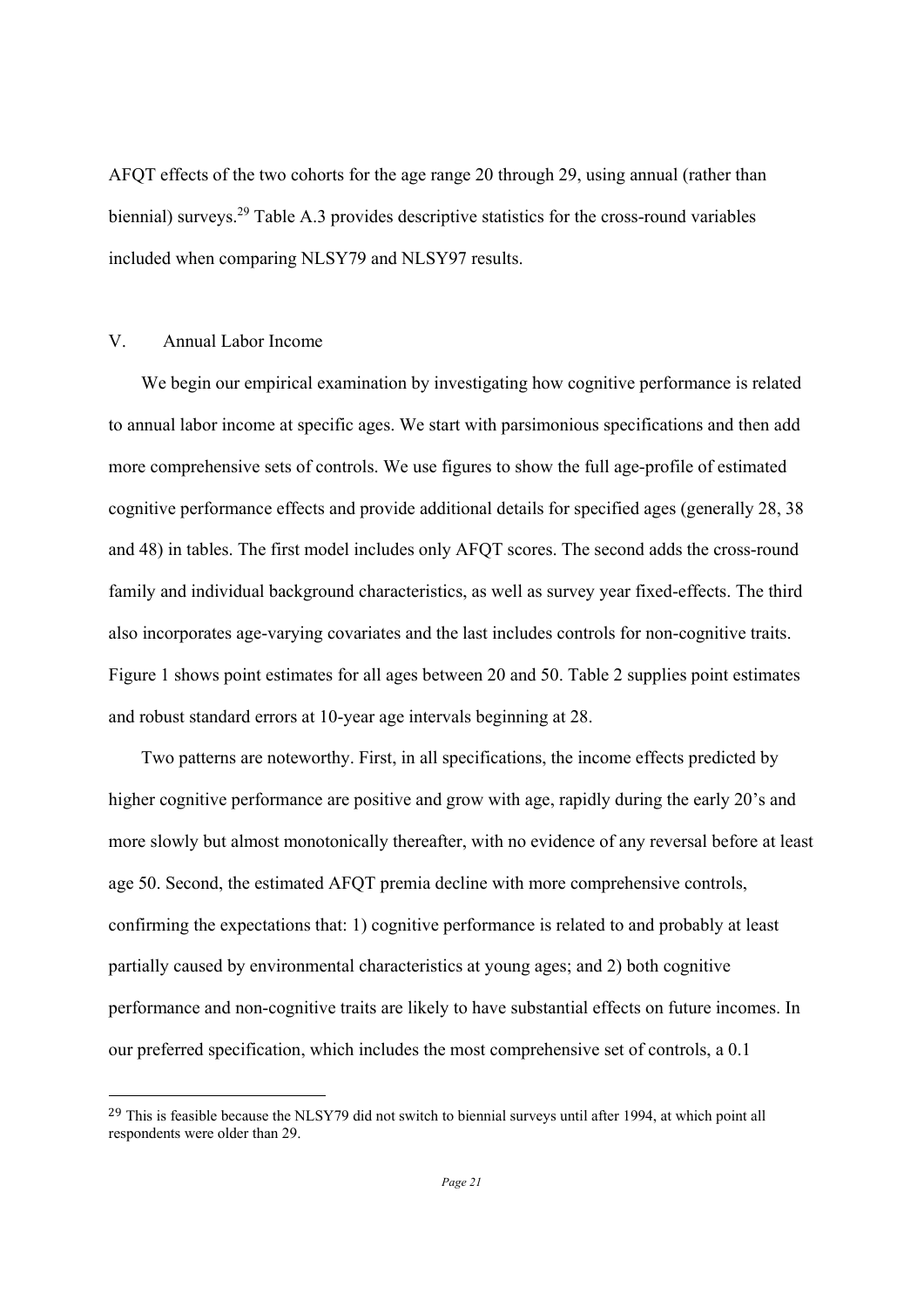standard deviation increase in cognitive performance is estimated to raise annual incomes by 1.7%, 2.4% and 2.6% at ages 28, 38 and 48, with standard errors of 0.1% to 0.2%. These predicted effects are approximately one-third smaller than when AFQT is the only independent variable and with an attenuation of 10% or more occurring when the non-cognitive variables are added (model 4 versus model 3). This suggests that the payoff to cognitive performance increases with age but is overestimated when confounding factors are inadequately controlled for.

Next we test the robustness of these results to changes in the choice of samples. Figure 2 repeats the findings for the nationally representative sample and adds estimates for a "balanced" sample, consisting of respondents for whom income data are available at age 48, as for a "full sample" that includes the supplemental oversamples of blacks and Hispanics.<sup>30</sup> The "balanced" sample estimates are virtually identical to those obtained from our main specification, indicating that selective attrition is not an issue. Conversely, the returns to cognitive performance increase with the inclusion of the minority oversamples, providing a first indication of greater gains from cognitive skill for blacks or Hispanics than for non-Hispanic whites: a one tenth of a standard deviation increase in AFQT scores raises predicted incomes of the full sample by 2.0%, 2.7% and  $3.1\%$  at ages 28, 38 and 48, compared to 1.7%, 2.4% and 2.6% for the nationally representative sample.

The inclusion of place effects has essentially no impact on the estimates. This is shown in Table 3, where columns (1a) and (1b) limit the sample to observations where the full set of data on county characteristics are available and models (2a) and (2b) to persons in counties with at

<sup>&</sup>lt;sup>30</sup> A true balanced sample would include respondents providing income data in *all* survey waves. What we refer to a balanced sample is more actually one with information provided in at least some (but possibly not all) surveys waves through that age. We choose 48 because this is the oldest at which all respondents are age-eligible to provide data.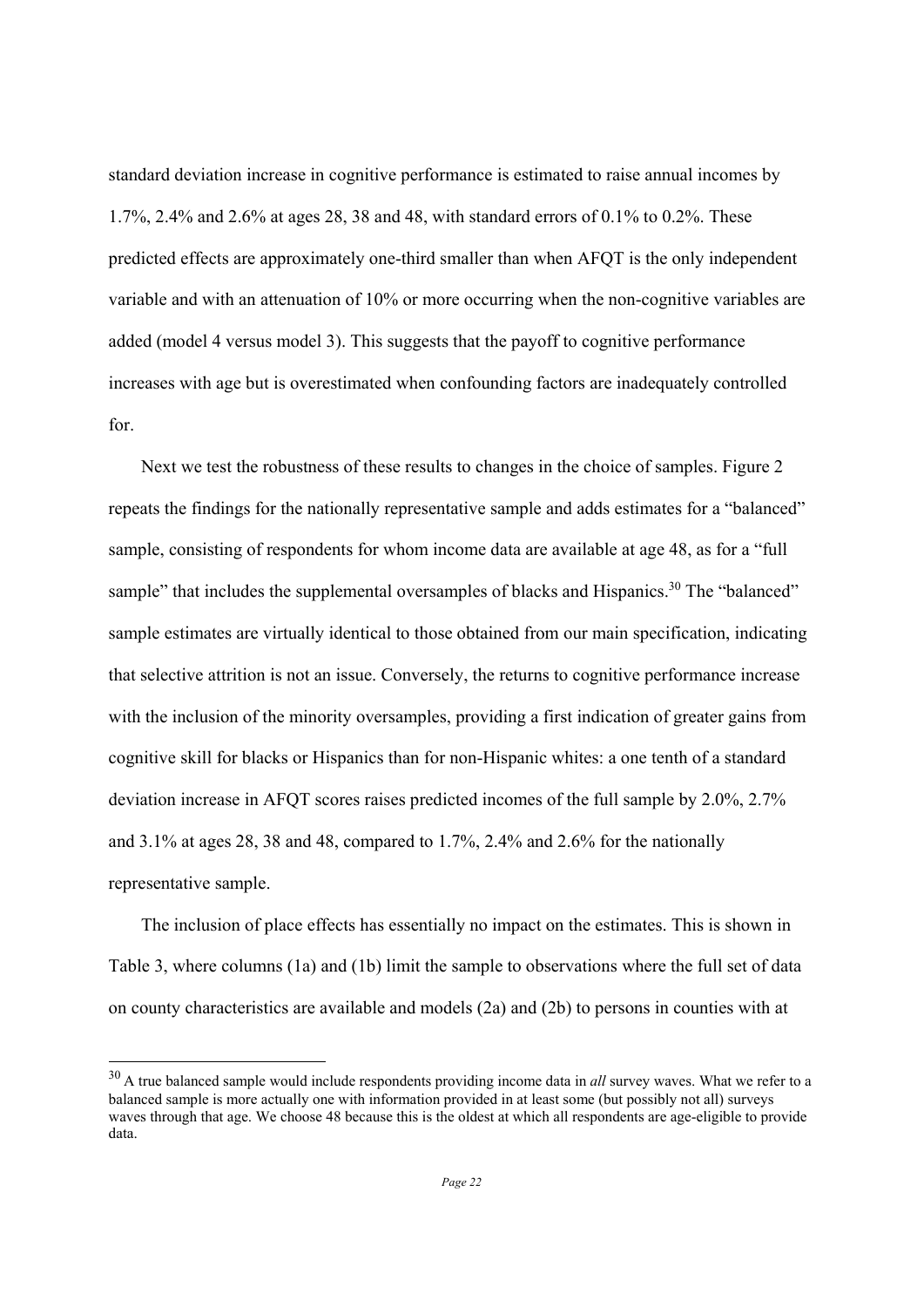least five observations, permitting the inclusion of county fixed-effects. The estimates with place effects, (1b) and (2b), are virtually the same as those without, (1a) and (2a), and very similar to the main results containing slightly larger samples. For this reason, we exclude geographic place characteristics from the remainder of the analysis.

We next estimate models for 20-29 year olds using common specifications and controls using data from the NLSY79 and NLSY97 cohorts. The results, summarized in Figure 3, suggest that the returns to cognitive performance are extremely similar across the two cohorts across all of the ages studied, with some possibility of a (statistically insignificantly) higher return for NLSY97 respondents. For example, at age 28, the point estimate (standard error) of the increased income associated with a 0.1 standard deviation rise in AFQT scores was 2.0 (0.2) percent for the later cohort versus 1.7 (0.1) percent for the earlier one.

Substantially larger increases over time in age-specific AFQT effects would have suggested either that: 1) the returns to cognitive performance had risen for all workers (e.g., because of general effects of the computer use in the labor market) or 2) that the returns to cognitive achievement may have increased more for the later than the earlier cohort (e.g., because computers raised the returns to cognitive skill for current younger but not older workers). The first possibility would have suggested that our main specifications (for the NLSY79 cohort) may have overstated age gradients in AFQT effects– because some of what was attributed to age would actually have been due to secular changes in the returns to cognitive skill. However, the similarity of results obtained for common ages across the two cohorts suggest that the ageprofiles in our main analysis are unlikely to be seriously biased by either cohort or time effects.

AFQT scores are measured in 1980, at which point NLSY79 respondents were between 16 and 23 years old. Since many of the older sample members are likely to have entered the labor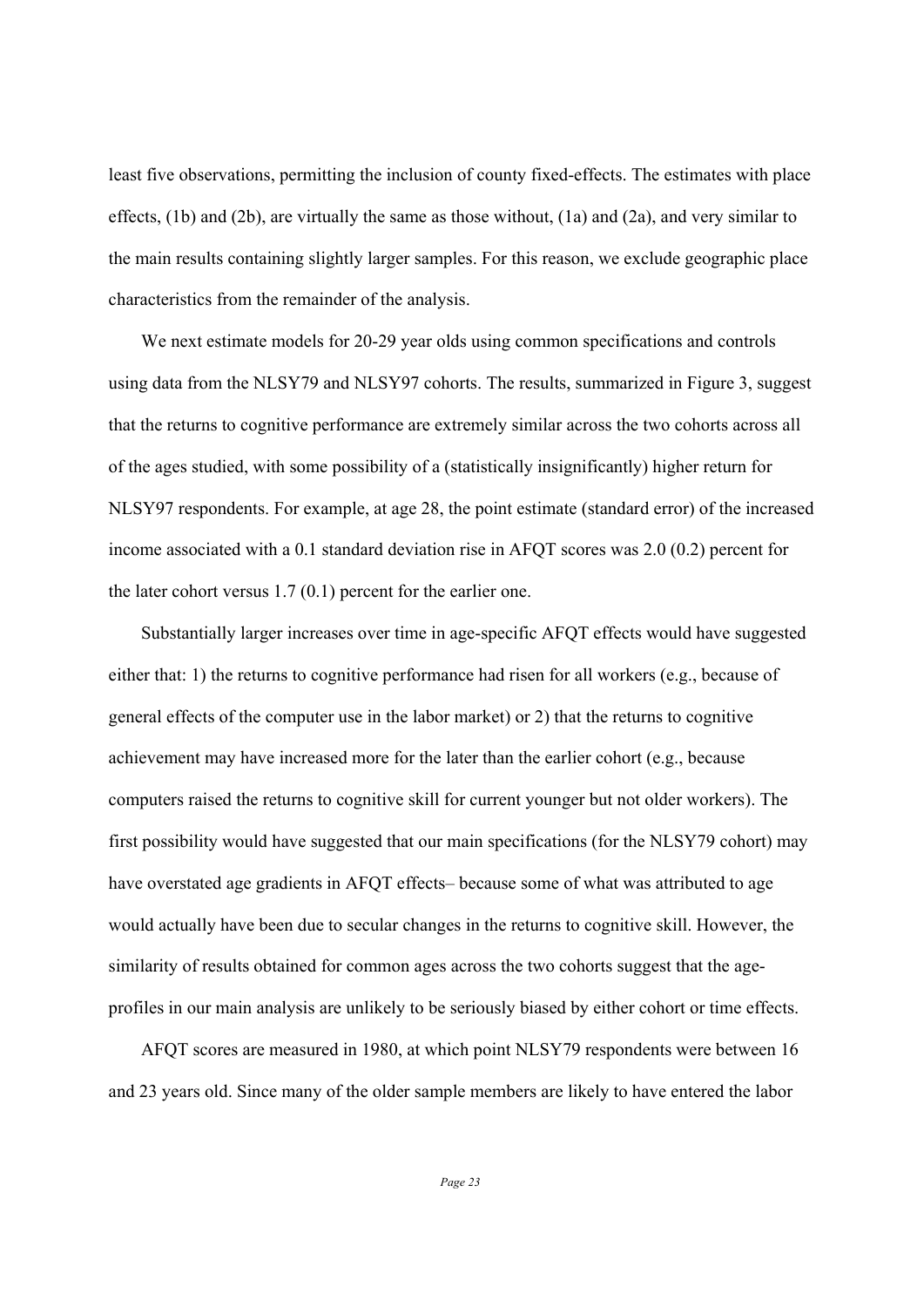market or post-secondary schooling by this point, measured cognitive performance could reflect the combined influences of pre-labor market and these later experiences. We examine the potential importance of this by estimating separate models for subsamples stratified by whether individuals were born in 1961 or earlier (and so >18 at the time of testing) or 1962 or later (and so ≤18 when tested). Results of these estimates, summarized on Appendix Table B.2, suggest that there were marginally (and statistically insignificantly) higher returns for those tested at younger ages. To the extent this group provides the more conceptually appropriate estimates, our main results may slightly understate the returns to cognitive skill.

#### VI. Other Labor Market Outcomes

We next examine cognitive performance effects on annual earnings (which exclude income from farming or self-employment), hourly wages and annual work hours. The results of our preferred specification, which includes background, age-varying and non-cognitive skill covariates are summarized in Table 4 and Figure 4, with estimates for total labor market incomes also repeated for purposes of comparison.

Cognitive performance has virtually identical predicted effects on future annual incomes and earnings, which is unsurprising since the latter account for over 95% of the former. At most ages, between two-thirds and three-quarters of the estimated AFQT impact on income operates through hourly wages, with the remainder reflecting differences in annual work hours. We do not know the reasons for these relative contributions, although wages are often taken as an indication of labor productivity and hours as a reflection of tastes for leisure or of labor market constraints. The age-related AFQT gradient is much flatter for work hours, where there is essentially no trend after age 32, than for wages, where the returns to cognitive skill rise at least through the mid-40s.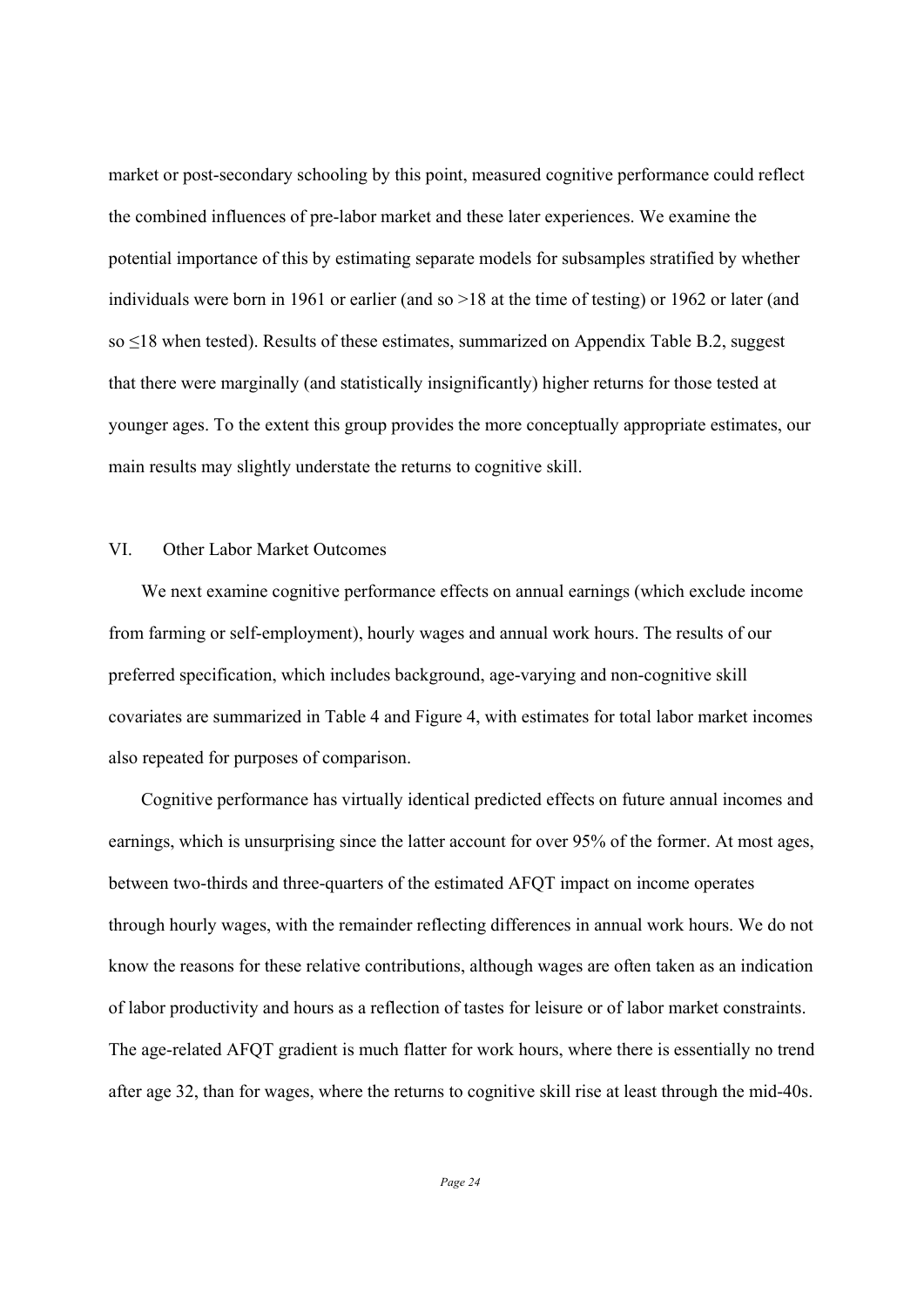Our main specifications include log hourly wages on the CPS reference week job. We also separately estimate models with hourly wages calculated as annual earnings divided by annual hours worked. These provided similar predicted cognitive performance effects, although possibly with slightly lower returns at older ages (see Appendix Figure B.2a).<sup>31</sup> We estimate the main wage effects directly from the semi-log equations, with zero values excluded. Conversely, for annual incomes and work hours, percent changes were predicted from linear models that included zeros, with the regression coefficient then divided by the dependent variable mean (and converted to percentages). To insure that the results were not driven by this difference in procedures, wage effects were also estimated using the same method as for incomes and work hours, which yielded very similar patterns to the main models (see Appendix Figure B.2b).<sup>32</sup>

#### VII. Subgroup Differences

 

The effects of cognitive performance on adult labor market outcomes vary by sex and race/ethnicity, with larger relative (and often absolute) effects for females than males and minorities than non-Hispanic whites.

Gender effects are summarized in Figure 5 and Table 5. The predicted cognitive skill effect on income is universally larger for women than men, although the differences are not always statistically significant, with particularly pronounced gaps at young ages. For example, a 0.1

<sup>&</sup>lt;sup>31</sup> The estimated AFOT effects are very similar using either method prior to age 38 and possibly slightly (but insignificantly) higher between 38 and 48 when based on reference week wages (see Appendix Figure B.2a). The largest disparity occurred at age 42, where the estimated cognitive skill effect was 1.40 percent using the alternative wage variable and 1.85 percent based on CPS job wages, with standard errors of 0.14 percent and 0.13 percent. <sup>32</sup> The AFQT wage effects may be marginally but insignificantly higher when using the alternative estimation strategy. The largest difference was at age 46, where direct estimates from the log wage equations indicate that a 0.1 standard deviation increase in AFQT scores raised hourly wages by 1.82 percent, with a standard error of 0.13 percent while, using the alternative method, the estimated wage increase was 2.17 percent, with a standard error of 0.23 percent. We also obtain very robust results for wages and work hours in models that added controls for county characteristics or county fixed-effects.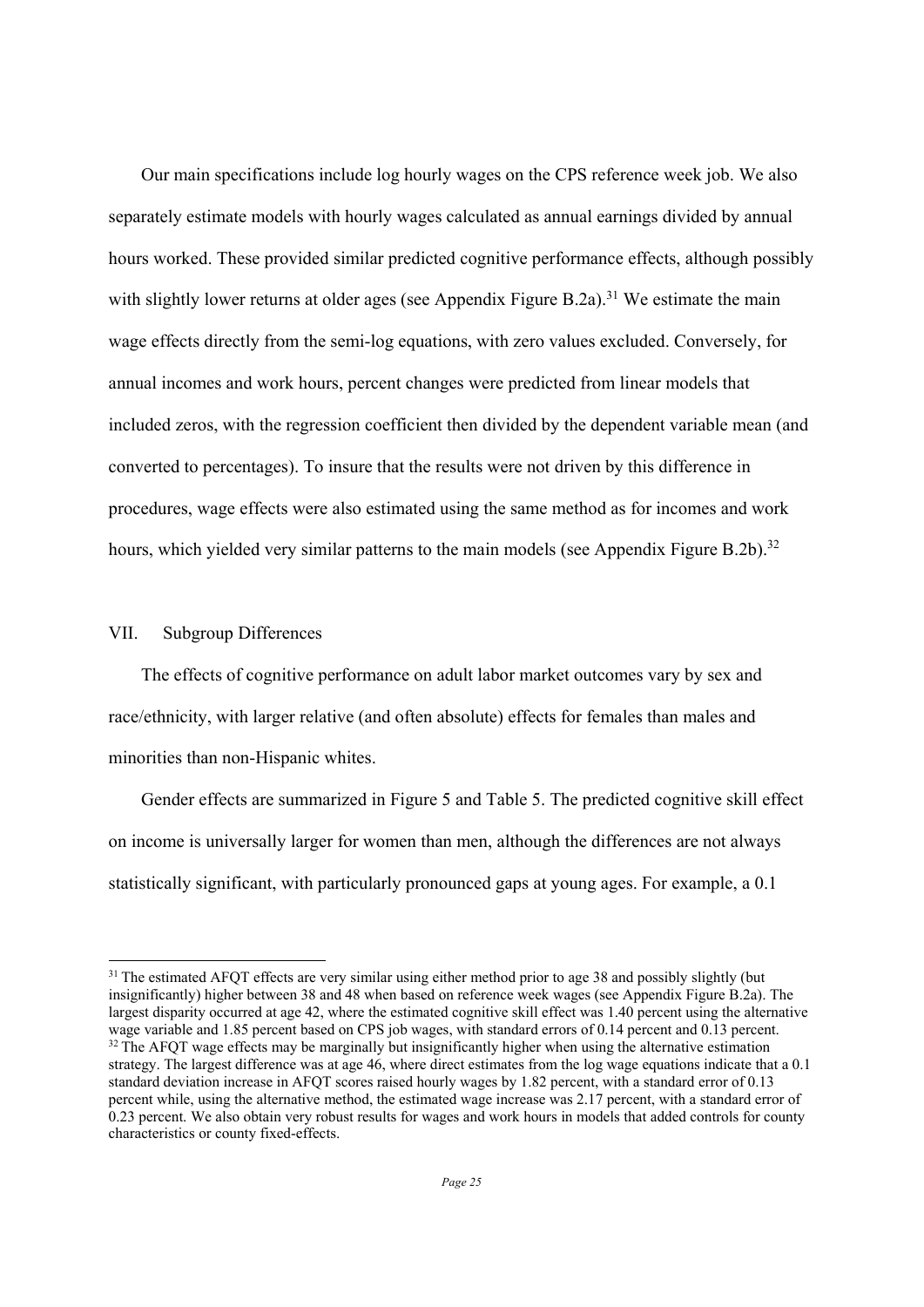standard deviation increase in AFQT scores raises predicted male incomes by 1.0% at age 28 versus 2.9% for women, both with a standard error of 0.2%. By 38 the differential is half as large (1.9% vs. 2.8%) and by 48 it has narrowed further (2.2% vs. 2.9%).

These gender differences in income effects are largely *not* driven by differences in impacts on predicted hourly wages, where the predicted impact of cognitive performance is marginally (insignificantly) higher for women than men, except at older ages where there is no difference (Figure 5b). For instance, a 0.1 standard deviation rise in AFQT scores predicts 1.1 percent, 1.4 percent and 1.7 percent wage increases for 28, 38 and 48 year old men, compared to 1.5 percent, 1.8 percent and 1.9 percent wage premia for corresponding women.

Instead, the larger returns of cognitive performance for women than men largely operate through work hours, particularly during the middle twenties through middle thirties (Figure 5c). The largest gender gap occurs at age 24, where the 0.1 standard deviation rise in AFQT predicts a 1.3 percent increase women's annual hours versus a 0.1 percent reduction for men. The differences remain statistically significant through age 40, but fall considerably in size (e.g., to 0.8 percent versus 0.4 percent for 44 year olds) beginning in the early thirties.

Larger AFQT effects on work hours but not wages could reflect greater overall wage elasticities of labor supply for women than men; however, this would not explain why gender differences in the effects on hours are particularly concentrated during the middle 20s through late 30s. This might occur because women with high levels of cognitive skill are more likely to delay childbearing, and the associated reductions in labor supply, into these ages. We found some support in the data for this possibility. Specifically, we constructed age-profiles of estimated AFQT effects on the probability that women had infants or young (less than 3 or 6 year old) children in the household, using specifications similar to those above. These indicated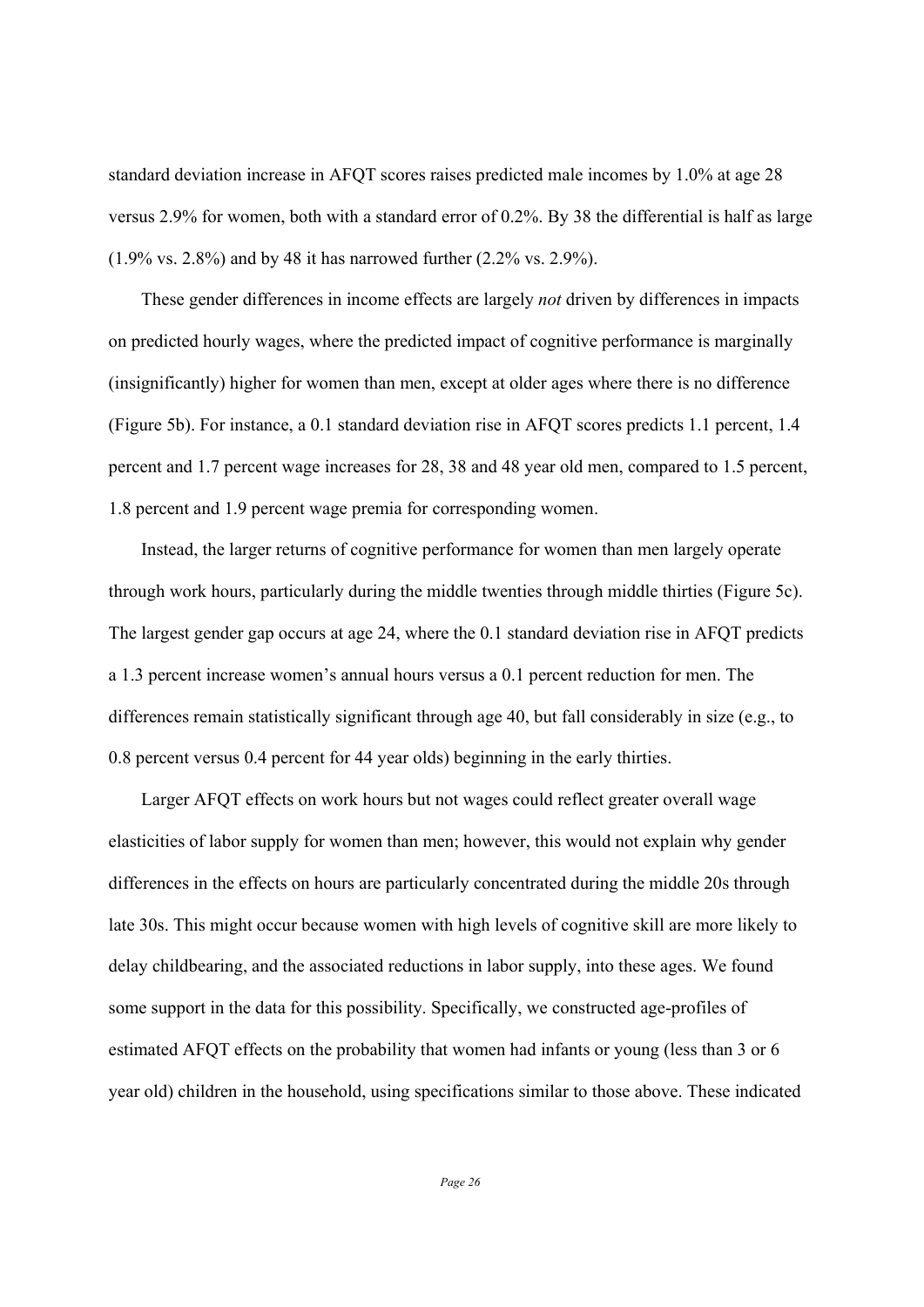that the likelihood of having infants or young children at home decreased with AFQT scores prior to age 30 but with no difference at later ages (Figure A.1).<sup>33</sup>

We present race/ethnicity differences in Figure 6 and Table 6. For these specifications, we use the full NLSY79, including the supplemental samples of non-Hispanic blacks (hereafter simply referred to as blacks) and Hispanics, to increase the sample sizes. Effects of cognitive performance on total labor market incomes are largest for blacks and smallest for non-Hispanic whites (hereafter just whites), as shown in Figure 6a. At age 28, a 0.1 standard deviation rise in AFQT predicts a 1.4 percent increase in white labor market incomes, compared to 2.4 percent for Hispanics and 3.0 percent for blacks. These differences remain pronounced throughout the lifecycle, except that the gap for blacks versus Hispanics falls at older ages.

The overall race/ethnicity differences are again dominated by heterogeneity in effects on work hours, rather than hourly wages, which peak in the early thirties (Figures 6b and 6c). For example, a 0.1 standard deviation increase in cognitive skill predicts a 0.5 percent increase in annual work hours for 32-year-old whites versus 1.5 percent and 1.8 percent for Hispanics and blacks. We suspect this occurs because minorities are more constrained (than whites) in being able to work their desired number of hours, particularly at relatively low levels of cognitive performance. It is not clear why these differences should peak around the early thirties, although a possibility is that hours constraints become less binding after this age for all workers.

<sup>&</sup>lt;sup>33</sup> For example, at age 26, a 0.1 standard deviation increase in AFQT reduced the likelihood of have a child younger than three (six) by 0.4 (0.7) percentage points. We also estimate work hours models with the inclusion of additional controls for the number of children in the household and an indicator for presence of a child under the age of three. Doing so reduces but does not completely eliminate the gender gap in predicted AFQT score effects (Figure B.3).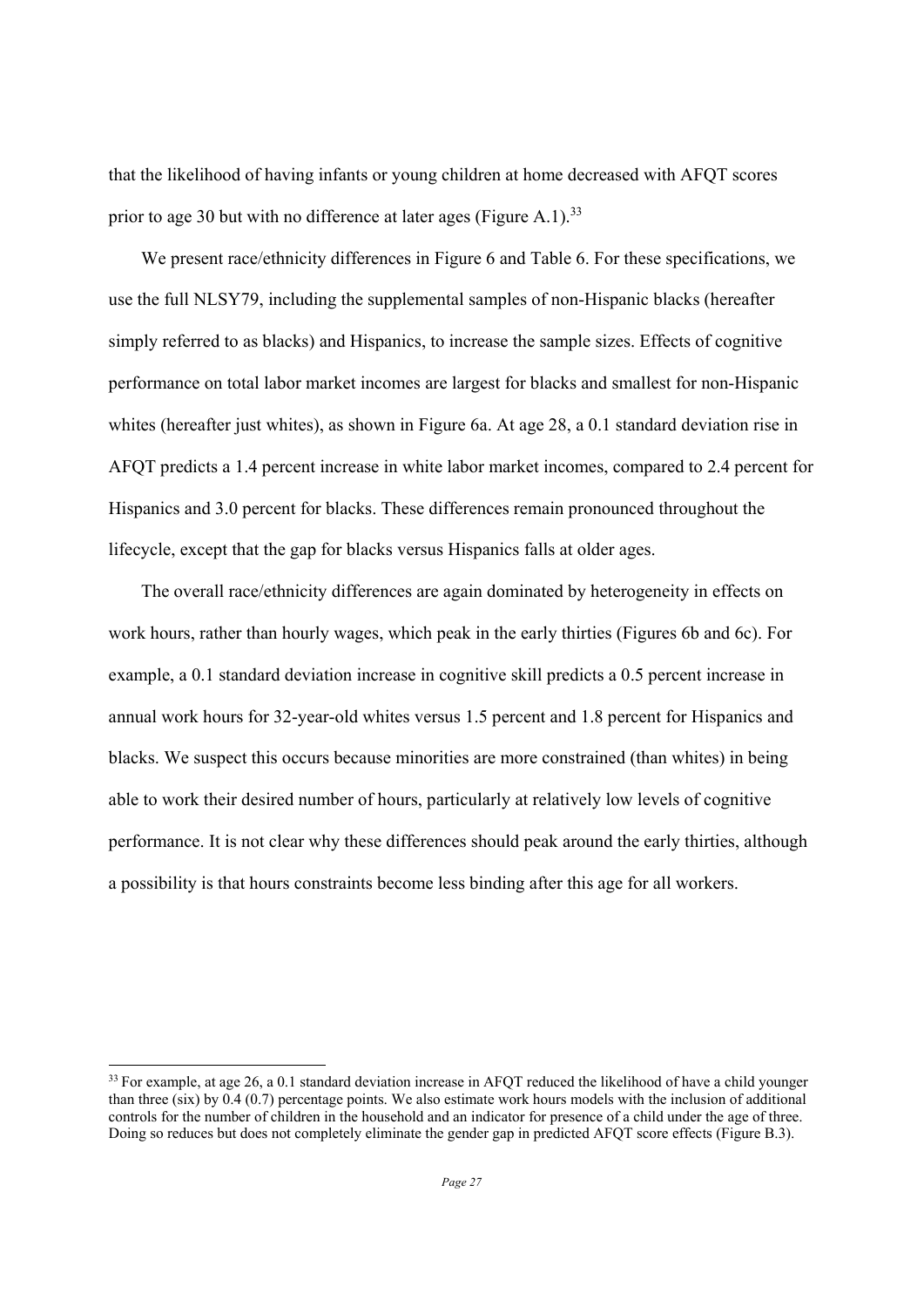#### VIII. Lifetime Income

 

Finally, we estimate how cognitive performance affects "lifetime" labor incomes, from ages 20 through age 65, expressed in 2014 dollars. Our main calculations assume a three percent real discount rate, are expressed in 2014 dollars, and are discounted to the birth year. Table 7 summarizes the results, again showing estimated effects of a 0.1 standard deviation increase in AFQT scores, with robust standard errors displayed in parentheses. We also show the lifetime effects predicted for individuals born in 2014 (rather than for births involving the 1979 cohort), estimated by accounting for the growth in real labor incomes occurring between the median birth year of birth for NLSY79 respondents (1961) and 2014.

A 0.1 standard deviation increase in AFQT is associated with a rise of 2.15 percent, or \$11,846, in lifetime income through 65 for the average NLSY79 respondent, which translates into an increase of \$19,545 for an infant born in 2014. The predicted effect is somewhat larger in absolute terms for men than women (\$20,724 versus \$16,778 for 2014 births) but since women earn less than men, the percentage growth is substantially larger for females (2.62 percent versus 1.71 percent).

Strikingly, the income gains associated with cognitive skill are higher *in both relative and absolute* terms for blacks and Hispanics than for whites in most specifications. A 0.1 standard deviation increase in AFQT scores is predicted to raise the lifetime earnings of blacks and Hispanics by 3.59 percent and 3.13 percent, compared to 1.92 percent for whites, which translates into dollar increases of \$21,626, \$23,117 and \$18,635 for 2014 births.<sup>34</sup>

<sup>&</sup>lt;sup>34</sup> Two caveats should be noted. First, the race/ethnicity differences in dollar amounts are not always statistically significantly different. Second, when limiting the sample to respondents born after 1961, the percentage gains are larger for blacks than whites (3.23 percent versus 2.28 percent) but the absolute amounts are somewhat smaller (\$11,588 versus \$13,664).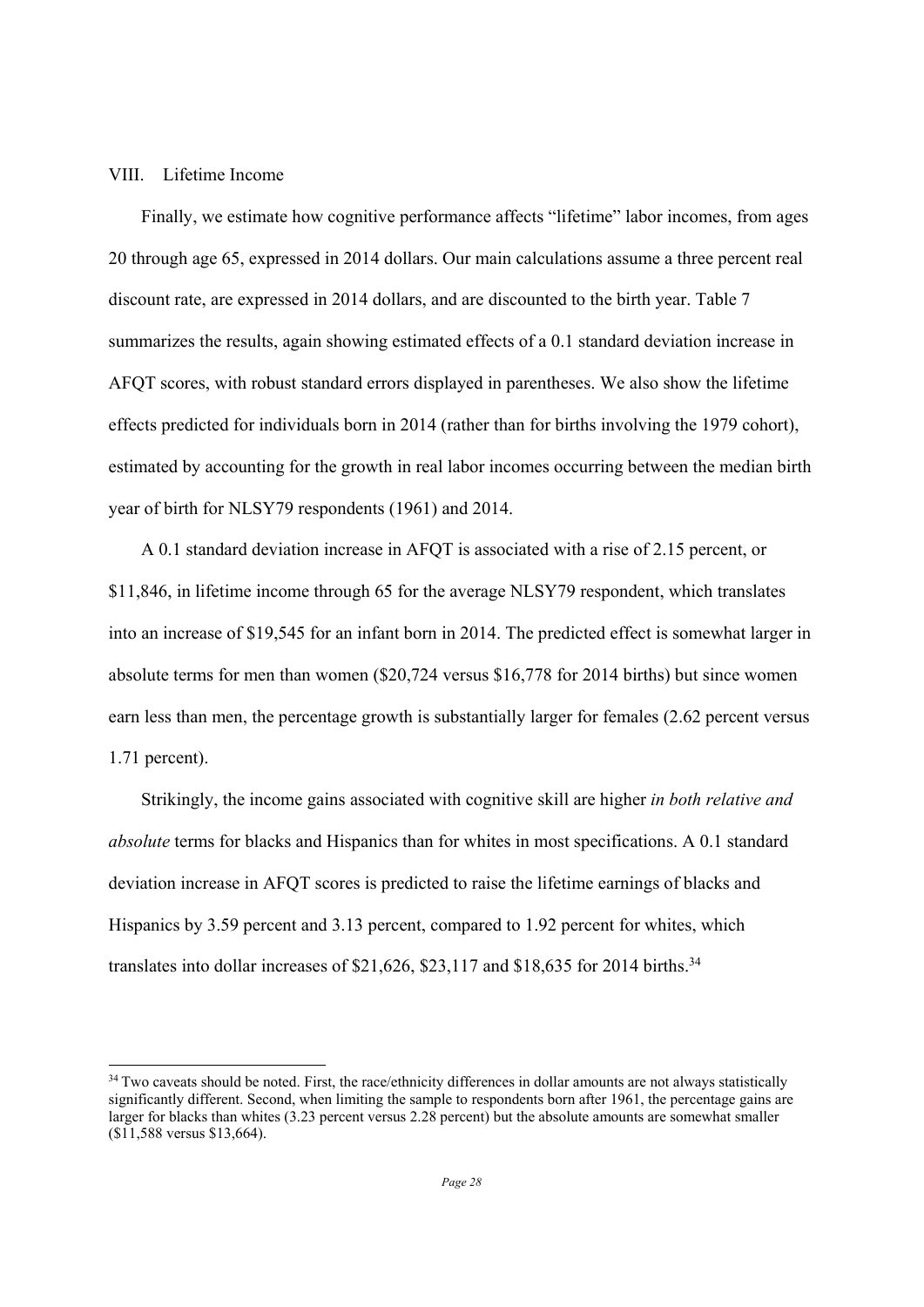We also estimate effects on lifetime earnings using five and seven percent (rather than three percent) real discount rates (see Appendix Tables A.5 and A.6). Higher discount rates imply lower returns to cognitive skill, given that the positive income effects occur in future years. However, the results in percentage terms are not particularly sensitive to the discount rate. For example, the 0.1 standard deviation increase in AFQT scores increases average lifetime incomes by 2.15, 2.03 and 1.89 percent using a three, five and seven percent annual real discount rates. Conversely, the absolute dollar amounts are much lower with a five or seven than three percent discount rate (\$8,436 and \$3,842 versus \$19,545), as expected since incomes first occur twenty years after the birth. However, the relative and absolute returns to cognitive performance for blacks or Hispanics continue to exceed those for whites when using our main specifications and any of these discount rates.35

#### IX. Discussion

 

Cognitive performance, as measured by AFQT scores at ages 16-23, yields substantial returns in terms of future labor market performance. While such a finding is not new to us, we improve on prior research in four ways. First, we provide the most comprehensive investigation to date of the role that confounding factors may play in influencing the estimated relationships. Even our "basic" set of individual and family background controls are more comprehensive than those contained in most prior studies. The inclusion of these plus a restricted set of time-varying characteristics attenuates the raw correlation of cognitive skills on future incomes by 25 percent to 30 percent. Non-cognitive characteristics have received considerable attention recently as

<sup>&</sup>lt;sup>35</sup> The results are also robust to a variety of alternative specifications including those that: add geographic place effects; allow for nonlinear effects by controlling for a quadratic in AFQT scores; or exclude extreme values by deleting the top and bottom five or ten percent of lifetime incomes from the analysis.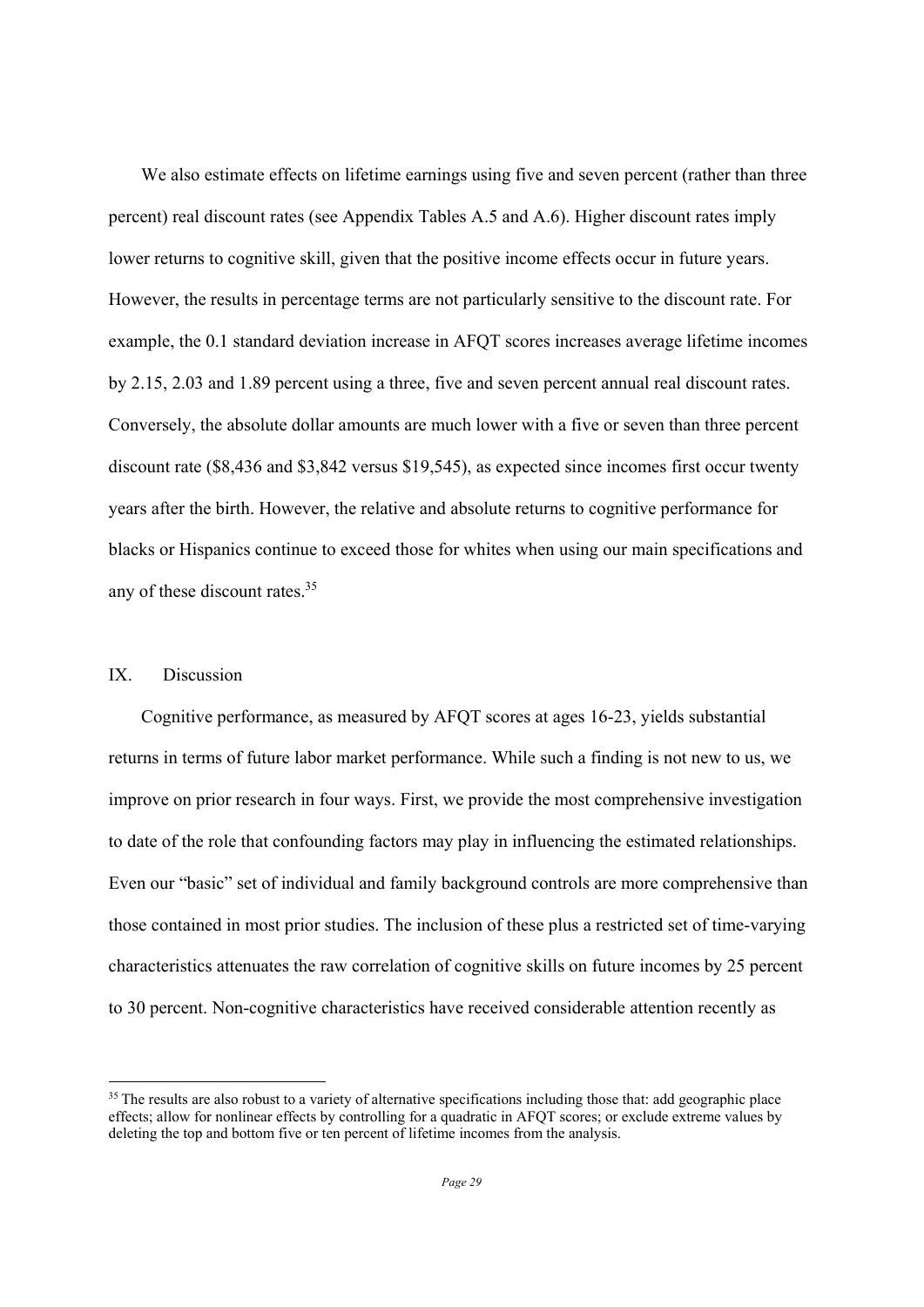determinants of adult outcomes, and our estimates indicate that controlling for these results in an additional 5 percent to 10 percent reduction of the predicted AFQT effect. However, our noncognitive controls are limited, raising the possibility that a fuller accounting for them would further diminish the estimated influence of cognitive performance. Conversely, we obtain no evidence that geographic place effects explain any of the returns to cognitive skill. This may be because our other regressors are sufficiently comprehensive to account for any impacts of the county characteristics or fixed-effects that we sometimes control for or because we do not control for other more localized geographic determinants (e.g., neighborhood characteristics).

Second, the labor market returns to cognitive performance rise rapidly with age for individuals in their early twenties and with slower growth thereafter. This has several implications. Most prior analyses, because they have focused on relatively young adults, have likely understated the lifetime returns to cognitive skill. Our investigation may continue to underestimate these benefits, although by less than earlier work, since we only observe individuals until around fifty years old. However, it is unclear what the AFQT-income relationship will look like at later ages. For instance, it could flatten since wage growth tends to slow as retirement approaches, or steepen if higher cognitive performance is associated with delayed retirement. The age profiles we do observe are consistent with models emphasizing selfproductivity or dynamic complementarity, whereby initial skills beget future skills.

Third, whereas most earlier studies have focused on income or hourly wages, we show that AFQT impacts on work hours are also important. They explain one-quarter to one-third of the income effect and contribute to the greater returns experienced by females, Hispanics or blacks compared to males or whites. Although these results presumably reflect some combination of preferences and constraints, we suspect that the latter may be of particular importance, with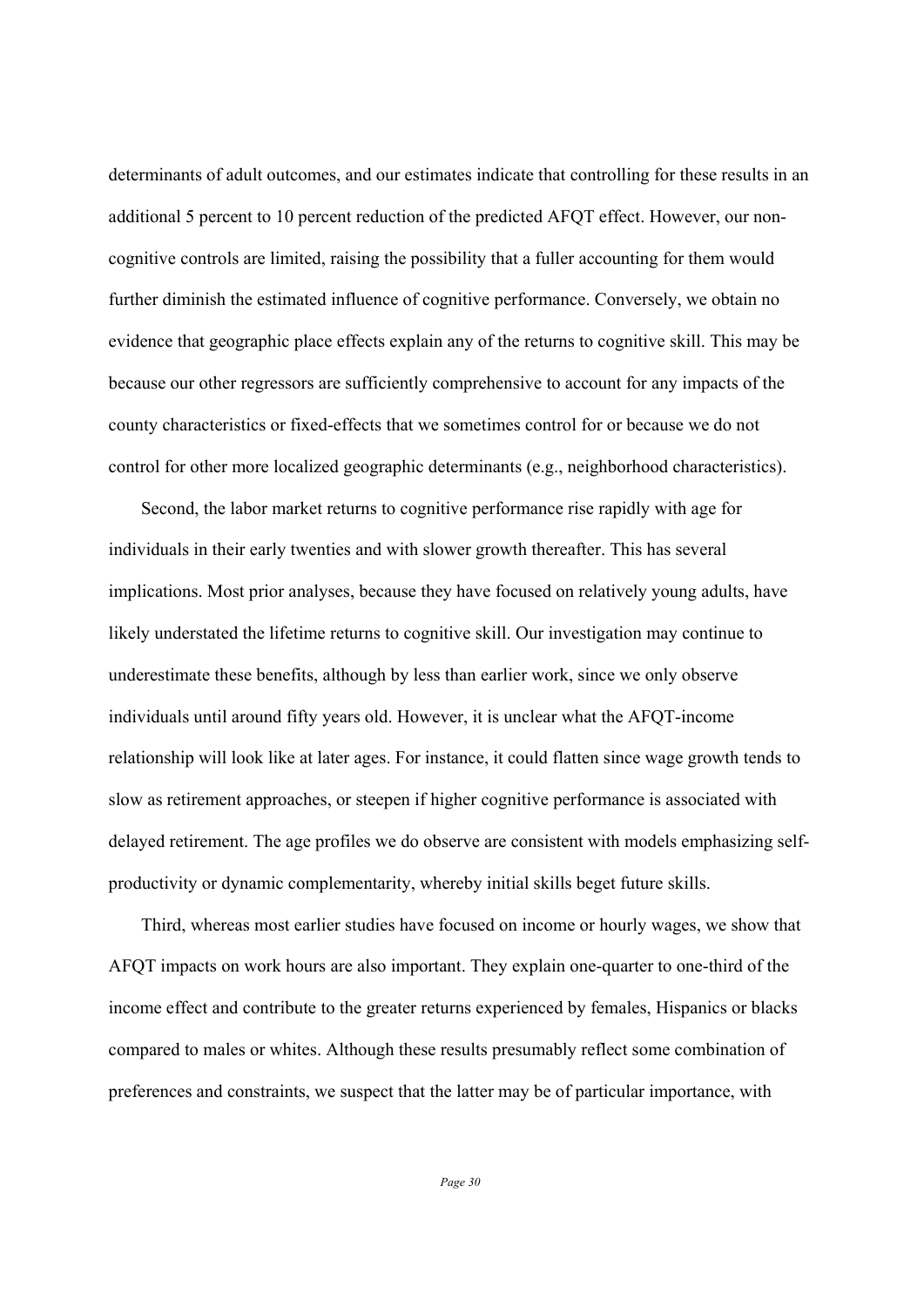higher cognitive performance providing women and minorities with additional protection against the possibility of being unable to work the desired number of hours.

Fourth, we develop estimates that incorporate alternative discount rates. A one-tenth standard deviation gain in AFQT scores boosts predicted discounted lifetime earnings by 2.15 percent, 2.03 percent, and 1.89 percent at discount rates of 3 percent, 5 percent and 7 percent. These roughly correspond to effects per IQ point of 1.43 percent, 1.35 percent, and 1.26 percent.36 We express our estimates in dollar terms for a 2014 birth cohort by adjusting for real growth in earnings per worker between the average birth year for our respondents and 2014. It is useful to compare the resulting estimates to those used for policy implementation. For example, in its analysis of possible revisions to national standards for airborne lead levels the EPA estimated the lifetime income effects of one increase in IQ point to be between \$8,760 and \$12,512 (Environmental Protection Agency 2008).<sup>37</sup> Converting these figures to 2014 dollars, using the CPI-U, and discounting them from age 3 to birth (at 3 percent) gives \$9,456 and \$13,506, respectively. Thus our preferred estimate of \$13,030 per IQ point is slightly less than the greater of EPA's previous estimates, using a three percent discount rate.<sup>38</sup> Our estimates are also applicable to a broad variety of policy interventions that may improve cognitive performance, such as interventions to reduce exposure to lead or other neurotoxicants, to improve children's nutrition (e.g., Black 2003), increase breastfeeding (e.g. Victora et al. 2016), or to promote early childhood development (e.g., Stoltzfus 2015, and Karoly et al. 2005).

<sup>&</sup>lt;sup>36</sup> Since the standard deviation of IQ is 15 points, we convert our AFQT estimates to effects per IQ point by multiplying by 10/15.

<sup>&</sup>lt;sup>37</sup> The lower estimate was derived from Schwartz (1994) and the higher one from Salkever (1995). Both estimates use a 3 percent discount rate to discount earnings back to age 3.

<sup>&</sup>lt;sup>38</sup> EPA's estimate also accounts for additional schooling cost savings that accrue if reductions in lead exposure reduce the need for special education classes, which are beyond the scope of our project. EPA also applied estimates of the percentage effects of IQ to the present value of lifetime earnings derived (largely) from data from the Current Population Survey (CPS). We do not use CPS data here but Hafstead and Lutter (2016) pursue such an approach.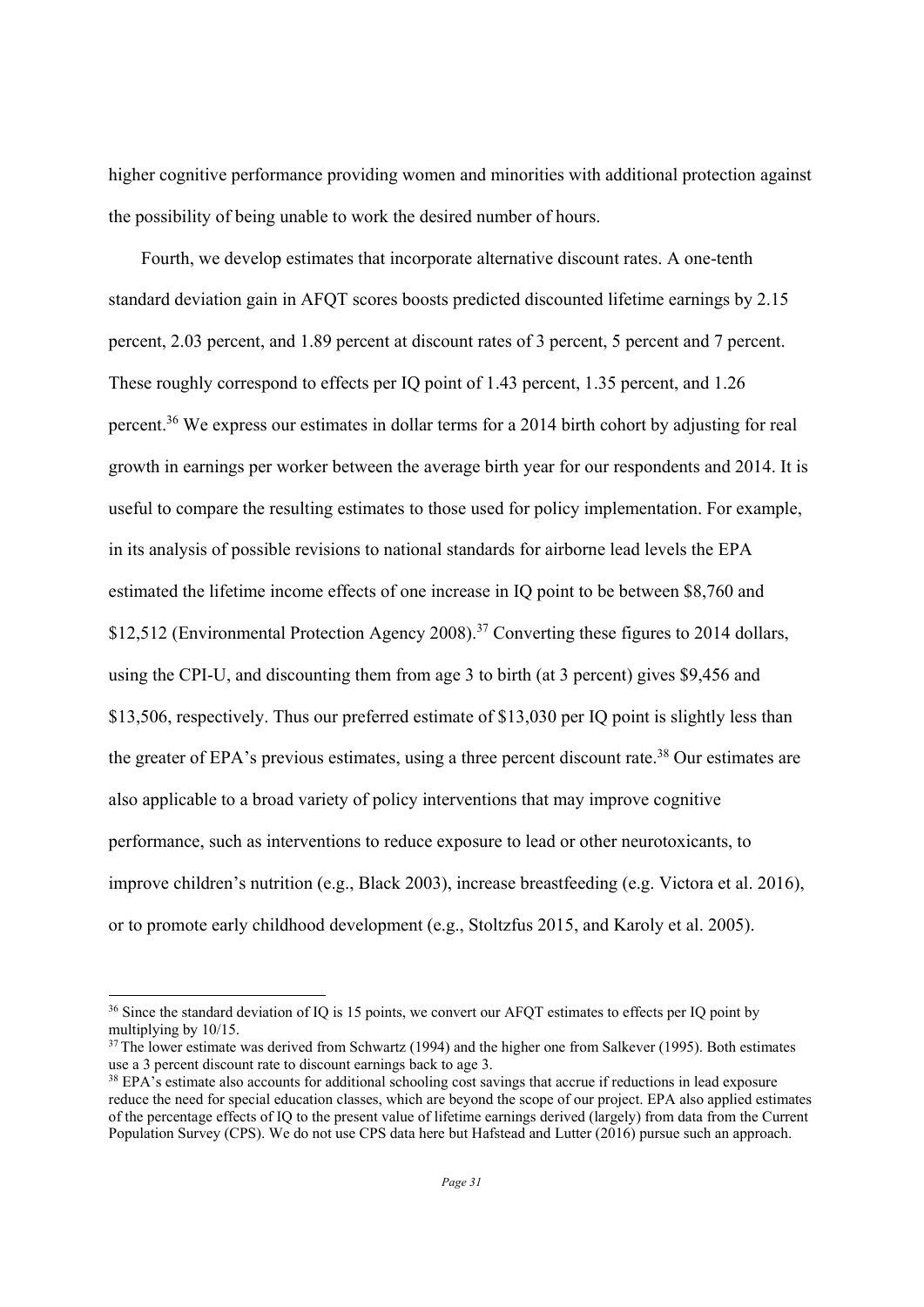The estimated returns to cognitive skill are larger for non-Hispanic blacks and Hispanics than for non-Hispanic whites, in both percent and absolute terms, in almost all specifications. This matters in multiple policy arenas including interventions to improve cognitive performance such as early childhood education (e.g., the U.S. Department of Education's program Race to the Top—Early Learning Challenge) or programs to promote breastfeeding (e.g., Victora et al. 2016). Advocates for focusing such interventions on disadvantaged populations often argue that such targeting will improve equity by reducing disparities. Our results suggest an additional efficiency argument. Specifically, if the rewards to increased cognitive skills are greater for minorities than whites, and the incremental costs of improving such skills are similar across groups, the net benefits from interventions targeted toward disadvantaged groups will exceed those from more general interventions.

Our findings may also matter for environmental policy because of continuing concerns about environmental lead, a legacy of lead-based paint and leaded gasoline, which have both been federally banned for decades, and lead in drinking water distribution systems.<sup>39</sup> Our work generally updates and improves on prior estimates of the value of IQ gains from reducing exposure to lead but may also be relevant for federal programs promoting environmental justice (e.g., President Obama 2014), because of concerns about disparate impacts of pollution. In particularly, our research suggests that reducing exposure to environmental toxins among African American and Hispanic children may bring about gains in cognitive performance that have larger effects on future earnings than would equivalent comparable gains in cognitive skill

<sup>&</sup>lt;sup>39</sup> Problems with drinking water containing elevated levels of lead from older lead pipes are well-known, following reports from Flint, Michigan, but Olson and Fedinick (2016) show that such problems may affect millions of Americans beyond Flint.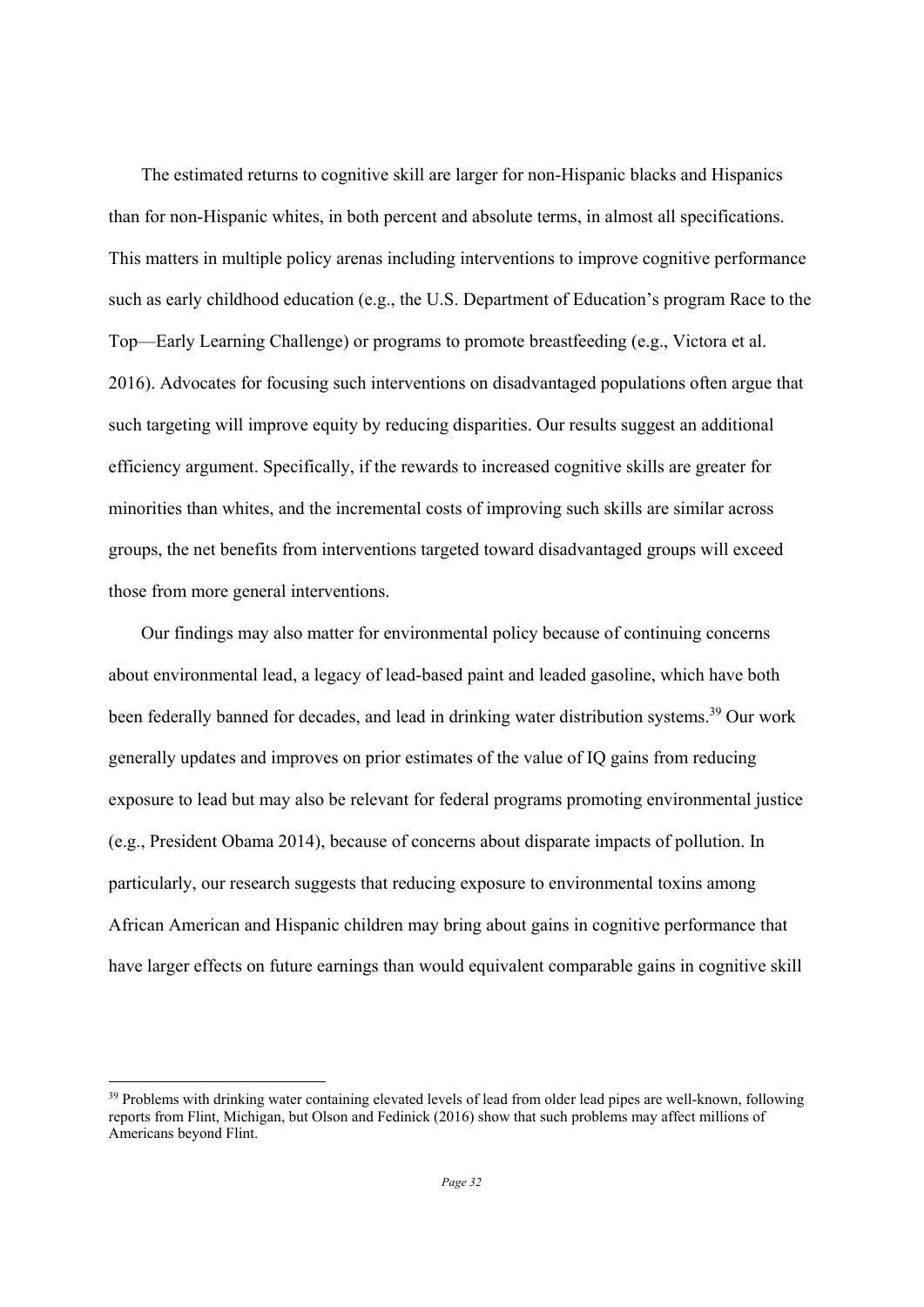for non-Hispanic whites, again providing a potential efficiency argument for focusing environmental interventions on these groups.

Although cognitive performance is an important determinant of labor incomes, we note that it is not the primary source of earnings inequality, which has received a great deal of recent attention (e.g. Freedman, 2016). To demonstrate this, we calculate the variance as well as the  $10^{th}$ ,  $25^{th}$ ,  $75^{th}$  and  $90^{th}$  percentiles of both actual discounted lifetime incomes and an adjusted measure of counterfactual incomes predicted to occur if all individuals had average (rather than their actual) AFQT scores. Specifically, the adjusted lifetime incomes are:

(9) 
$$
Y'_{i} = \hat{\alpha} + \hat{\beta}_{1}X_{i} + \hat{\beta}_{2}Z_{i} + \hat{\gamma}\overline{AFQT} + \hat{\mu}_{i},
$$

where  $\hat{\alpha}$ ,  $\hat{\beta}_1$ , and  $\hat{\beta}_2$  are regression coefficients, and  $\hat{\mu}$  the regression residual, obtained from estimating equation (8), with  $\overline{AFQT}$  representing the sample mean cognitive test score.<sup>40</sup> The adjustment has the effect of lowering (raising) the predicted lifetime labor incomes of persons with high (low) cognitive skill because  $\hat{\gamma} > 0$ .

The variance of adjusted income is 86.5% of the variance of the unadjusted measure, indicating that differences in AFQT scores explain around 14% of the total variation in lifetime labor incomes. The adjusted 75-25 and 90-10 income ratios are 84.8% and 64.4% as large as the unadjusted ratios, with most of the change occurring because the adjustments substantially increase incomes at the bottom of the distribution.<sup>41</sup> In combination, these results suggest that differences in cognitive performance around the time of labor market entry are likely to explain

<sup>&</sup>lt;sup>40</sup> Although the mean AFQT z-score has been normalized to zero, for the slightly restricted sample containing the data needed to calculate lifetime labor income, the average is 0.02 standard deviations above zero. <sup>41</sup> The unadjusted 10<sup>th</sup>, 25<sup>th</sup>, 75<sup>th</sup> and 90<sup>th</sup> percentiles of lifetime income are \$109,019, \$235,015, \$710,373 and \$1,056,191. Adjusted incomes at these same percentiles are: \$160,718, \$270,701, \$694,248 and \$1,002,334.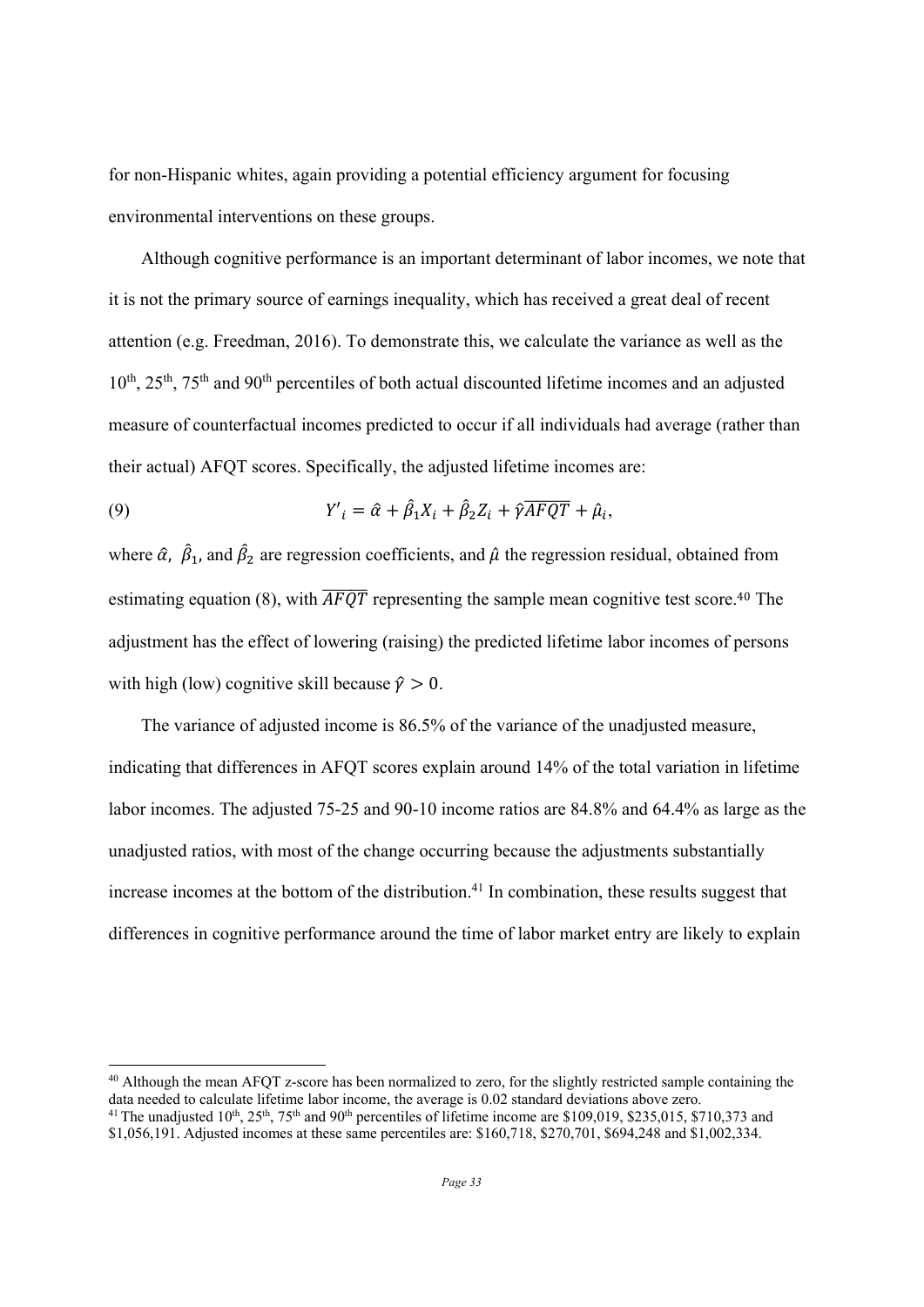somewhere between one-seventh and one-third of the heterogeneity in discounted lifetime labor incomes<sup>42</sup>

We conclude by noting two related areas where we perform a preliminary investigation, but where additional research would be worthwhile. First, we examine the extent to which the observed AFQT effects operate through educational attainment, whereby more cognitively skilled individuals obtain more schooling which, in turn, leads to increases in adult wages and work hours.43 To do so, we estimate our preferred specifications with and without covariates for education  $(12, 12-15, 16, 16)$  years). Controlling for years of schooling attenuates the estimated AFQT effect on incomes by around 50 percent at most ages (see Appendix Figure B.4), suggesting that this is a mechanism for approximately half of the cognitive performance effect.

Second, our analysis treats cognitive performance as a unified measure, whereas different components may yield disparate returns, as noted, for example, by Cawley et al. (1997) and Murnane et al. (2001). To provide some indication of this heterogeneity, we conduct a preliminary analysis that divides cognitive scores into math and verbal performance measures. The estimates suggest larger returns to math than verbal skills, as well as steeper age-gradients in these returns. We plan to investigate this issue in future research.

<sup>&</sup>lt;sup>42</sup> We emphasize that these results are illustrative only, rather than definitive because, for example, we have not examined differentials at other income percentiles and since cognitive performance may influence some variables (e.g. marital status) included in our prediction equation.

 $43$  In specifications with controls for cross-round and time-varying effects, as well as non-cognitive test scores, a 0.1 standard deviation increase in AFQT scores predicts a 0.12 year increase in schooling.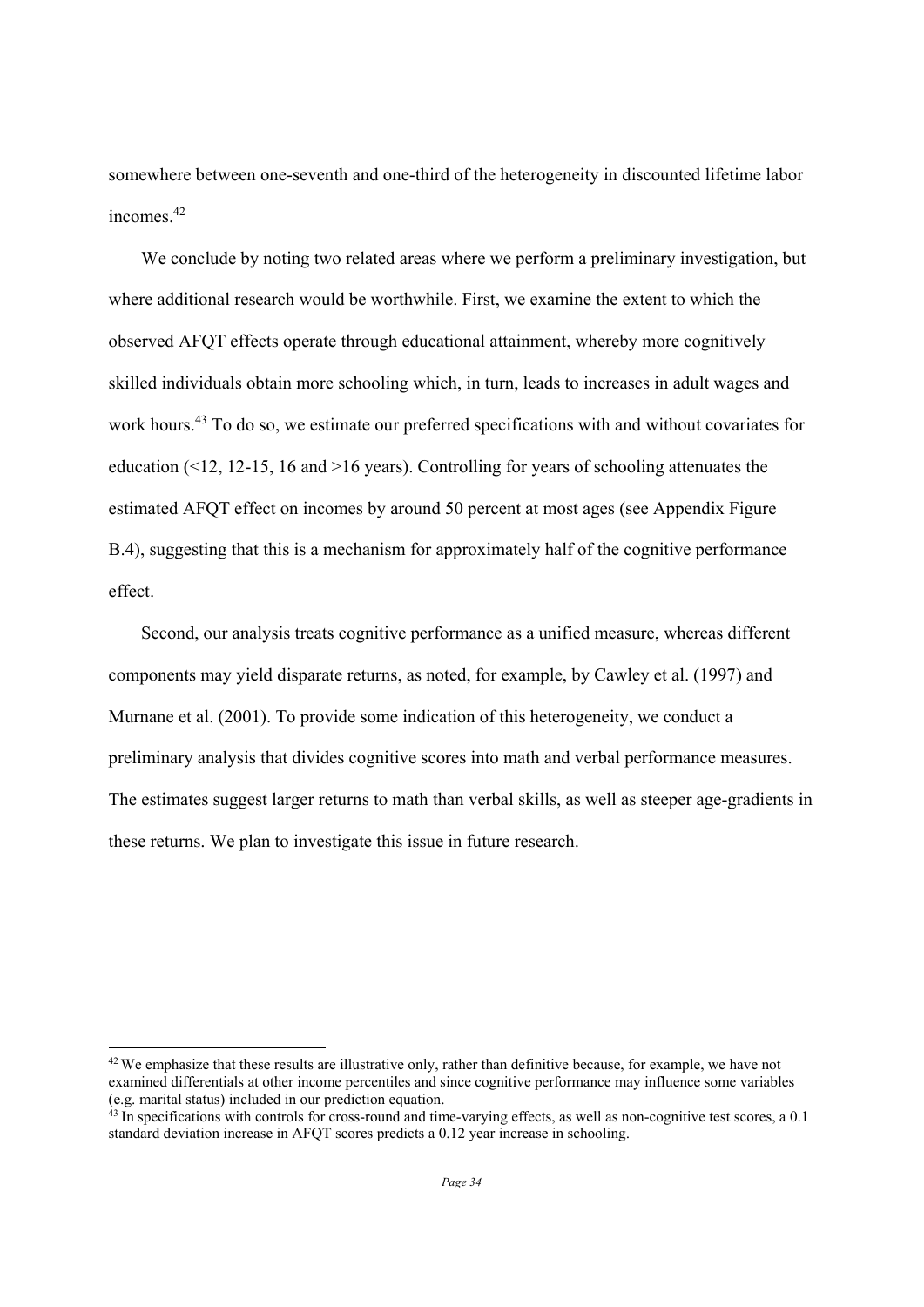#### References

- Altonji, Joseph G. and Charles R. Pierret. 2001. "Employer Learning and Statistical Discrimination." *Quarterly Journal of Economics* 116(1): 313-350.
- Aneja, Abhay, J. John III, and Alexandria Zhang. 2011. "The Impact of Right-to-Carry Laws and the NRC Report: Lessons for the Empirical Evaluation of Law and Policy." *American Law and Economics Review* 13(2): 565-631.
- Black, Maureen M. 2003. "Micronutrient Deficiencies and Cognitive Functioning." *The Journal of Nutrition* 133(11): 3927S-3931S.
- Borghans, Lex, Angela Lee Duckworth, James J. Heckman, and Bas Ter Weel. 2008. "The Economics and Psychology of Personality Traits." *Journal of Human Resources* 43(4): 972- 1059.
- Bound, John, Zvi Griliches and Bronwyn Hall. 1986. "Wages, Schooling and IQ of Brothers and Sisters: Do Family Factors Differ." *International Economic Review* 27(1): 77-105.
- Cawley, John, Karen Conneely, James Heckman and Vytlacil, Edward. "Cognitive Ability, Wages, and Meritocracy." In Devlin, Bernie, Stephen Fienberg, Daniel Resnick and Kathryn Roeder, eds. *Intelligence, Genes, and Success: Scientists Respond to the Bell Curve*. Springer Verlag, New York, 1997.
- Chetty, Raj, John N. Friedman, Nathaniel Hilger, Emmanuel Saez, Diane Whitmore Schanzenbach, and Danny Yagan. 2011. "How Does Your Kindergarten Classroom Affect Your Earnings? Evidence from Project Star." *Quarterly Journal of Economics* 126 (4): 1593-1660.
- Chetty, Raj, and Nathaniel Hendren. 2015. "The Impacts of Neighborhoods on Intergenerational Mobility Childhood Exposure Effects and County-Level Estimates.". Unpublished. Available at http://equality-of-opportunity.org/images/nbhds\_paper.pdf.
- Chetty, Raj, Nathaniel Hendren and Lawrence F. Katz. 2016. "The Effects of Exposure to Better Neighborhoods on Children: New Evidence from the Moving to Opportunity Experiment." *American Economic Review* 106(4): 855-902.
- Chetty, Raj, Michael Stepner, Sarah Abraham, Shelby Lin, Benjamin Scuderi, Nicholas Turner, Augustin Bergeron and David Cutler. 2016. "The Association Between Income and Life Expectancy in the United States, 2001-2014." *Journal of the American Medical Association* 315(16):1750-1766.
- Ceci, Stephen J., and Wendy M. Williams. "Schooling, Intelligence, and Income." *American Psychologist* 52(10): 1051-1058.
- Cunha, Flavio, and James Heckman. 2007. "The Technology of Skill Formation." *American Economic Review* 97(2): 31-47.
- Cunha, Flavio, Fatih Karahan and Ilton Soares. 2011. "Returns to Skills and the College Premium." *Journal of Money, Credit and Banking* 43(s1): 39-86.
- Currie, Janet. 2011. "Inequality at Birth: Some Causes and Consequences." *American Economic Review*, *101*(3): 1-22.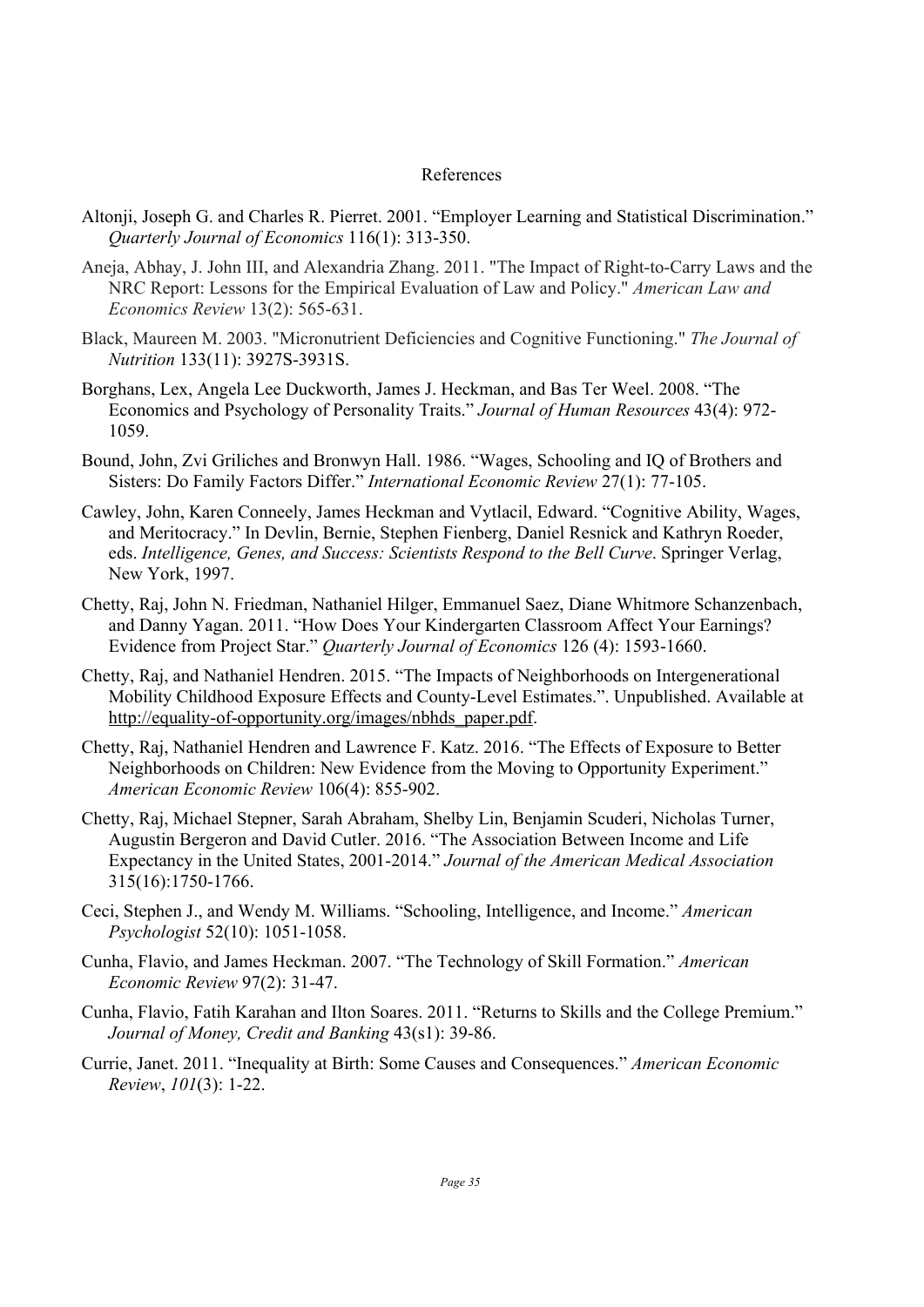- Duncan, Greg J. and Daniel H. Hill. .1985. "An Investigation of the Extent and Consequences of Measurement Error in Labor-Economic Survey Data." *Journal of Labor Economics* 3(4): 508- 532.
- Environmental Protection Agency. 1997. The Benefits and Costs of the Clean Air Act, 1970-1990, Retrospective Study. Available at http://www.epa.gov/clean-air-act-overview/benefits-and-costsclean-air-act-1970-1990-retrospective-study.
- Environmental Protection Agency. 2008. Regulatory Impact Analysis of the Proposed Revisions to the National Ambient Air Quality Standards for Lead; Chapter 5, Benefits Analysis Approach and Results. Available at http://www.epa.gov/ttnecas1/regdata/RIAs/finalpbriach5.pdf.
- Environmental Protection Agency. 2011. Regulatory Impact Analysis for the Final Mercury and Air Toxics Rule, EPA-452/R-11-011. Available at https://www3.epa.gov/ttn/ecas/regdata/RIAs/matsriafinal.pdf.
- Flynn, James R. 1987. "Massive IQ gains in 14 nations: What IQ tests really measure." *Psychological Bulletin* 101(2): 171–191.
- Flynn, James R. "IQ Trends Over Time: Intelligence, Race, and Meritocracy." In Kenneth Arrow, Samuel Bowles, and Steven Durlaf, eds. *Meritocracy and Economic Inequality.* Princeton University Press, Princeton, NJ, 2000.
- Food and Drug Administration. 2014. "A Quantitative Assessment of the Net Effects on Fetal Neurodevelopment from Eating Commercial Fish (As Measured by IQ and also by Early Age Verbal Development)." Available at http://www.fda.gov/downloads/Food/FoodborneIllnessContaminants/Metals/UCM396785.pdf.
- Freedman, David, 2016, "The War on Stupid People", *The Atlantic*, July / August 2016, http://www.theatlantic.com/magazine/archive/2016/07/the-war-on-stupid-people/485618/
- Ganzach, Yoav. 2011. "A Dynamic Analysis of the Effects of Intelligence and Socioeconomic Background on Job Market Success." *Intelligence* 39(2): 120-129.
- Gould, Elise. 2009. "Childhood Lead Poisoning: Conservative Estimates of the Social and Economic Benefits of Lead Hazard Control. *Environmental Health Perspective* 117(7): 1162–1167.
- Griliches, Zvi, and William M. Mason. 1972. "Education, Income, and Ability." *Journal of political Economy* 80(3): S74-S103.
- Hall, Bronwyn H., Jacques Mairesse and Laure Turner. 2007. "Identifying Age, Cohort and Period Effects in Scientific Research Productivity: Discussion and Illustration Using Simulated and Actual Data on French Physicists" *Economics of Innovation and New Technology* 16(2): 159- 177.
- Hafstead, Marc, and Randall Lutter. 2016. "What Is the Economic Value of Improved Labor Market Outcomes from Infant Nutrition? The Case of Breastfeeding in the United States", Resources for the Future, Discussion Paper 2016abc.
- Heckman, James. 1995. "Lessons from the Bell Curve." *Journal of Political Economy* 103(5): 1091- 1120.

Heckman, James J. 2000. "Policies to Foster Human Capital." *Research in Economics* 54(1): 3-56.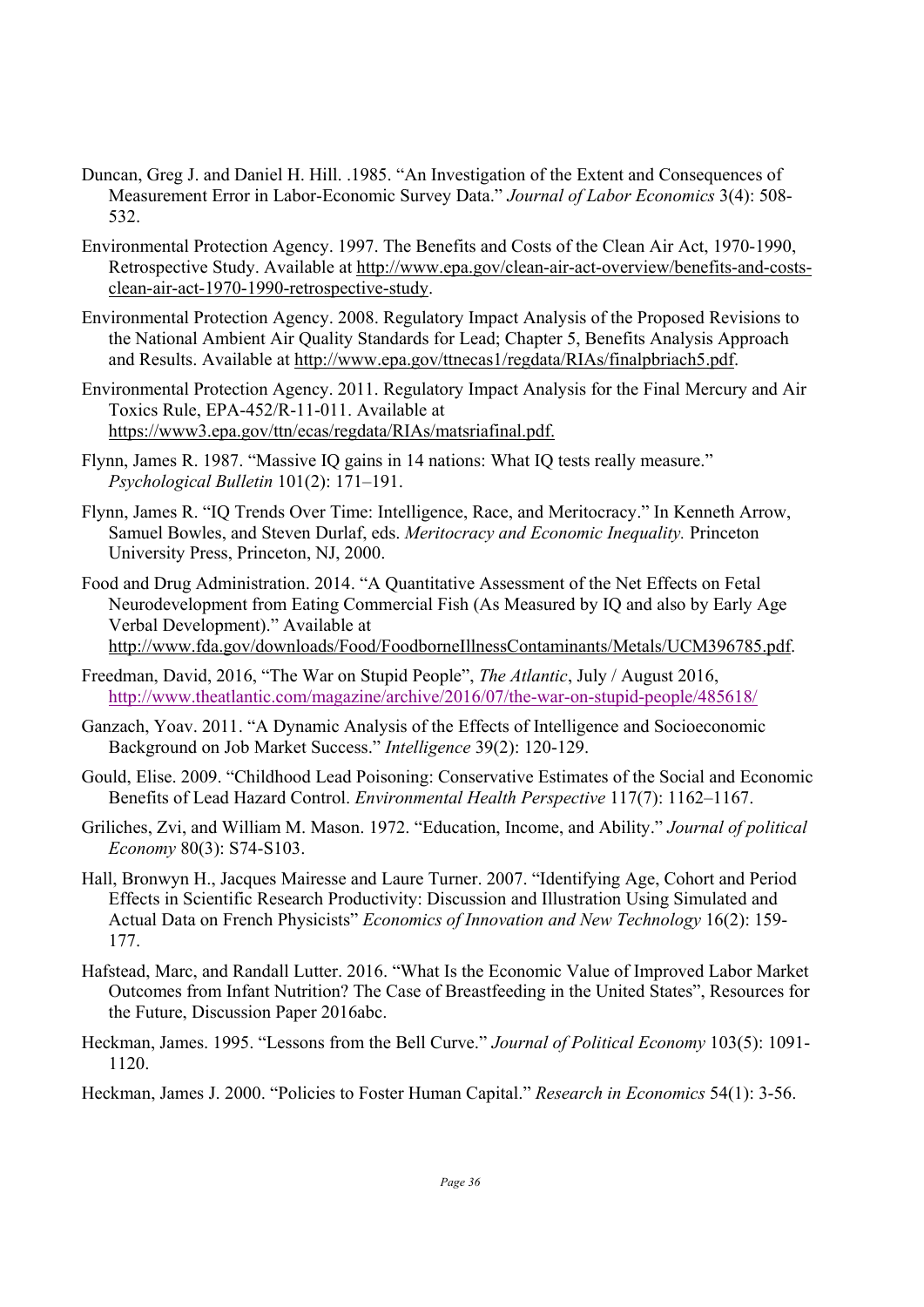- Heckman, James J., Yona Rubinstein. 2001. "The Importance of Non-Cognitive Skills: Lessons from the GED Testing Program." *American Economic Review* 91(2): 145-149.
- Heckman, James J., Jora Stixrud, Sergio Urzua. 2006. "The Effects of Cognitive and Non-Cognitive Abilities on Labor Market Outcomes and Social Behavior." *Journal of Labor Economics* 24(3): 411-482.
- Heckman, James J. 2007. "The Economics, Technology, and Neuroscience of Human Capability Formation." *Proceedings of the national Academy of Sciences* 104(33): 13250-13255.
- Herrnstein, Richard J., and Charles A. Murray. 1994. *The Bell Curve: Intelligence and Class Structure in American Life.* New York: Free Press.
- Horta, Bernardo L., and Cesar G. Victora. 2013. "Long-term effects of breastfeeding-a systematic review." World Health Organization. ISBN 978 92 4 150530 7. Available at http://apps.who.int/iris/bitstream/10665/79198/1/9789241505307\_eng.pdf.
- Karoly, Lynn A., M. Rebecca Kilburn and Jill S. Cannon. 2005. "Proven Benefits of Early Childhood Interventions." Santa Monica, CA: RAND Corporation. Available at http://www.rand.org/pubs/research\_briefs/RB9145.html.
- Kahn, Shulamit, and Kevin Lang. 1992. "Constraints on the Choice of Work Hours: Agency vs. Specific Human Capital." *Journal of Human Resources* 27(4): 661-678.
- Kiker, B.F. and C.M. Condon. 1981. "The Influence of Socioeconomic Background on the Earnings of Young Men." *Journal of Human Resources* 16(1): 94-105.
- Lang, Kevin, and Michael Manove. 2011. "Education and Labor Market Discrimination." *The American Economic Review* 101(4): 1467-1496.
- Lange, Fabian. 2007. "The Speed of Employer Learning." *Journal of Labor Economics* 25(1): 1-35.
- Levin, Ronnie. 1986. "Reducing Lead in Drinking Water: A Benefits Analysis." EPA, EPA-230- 09—86-019, Washington, D.C.
- Lutter, Chessa K., and Randall Lutter. 2012. "Fetal and Early Childhood Undernutrition, Mortality, and Lifelong Health." *Science* 337(6101): 1495-1499.
- Murnane, Richard J., John B. Willett, and Frank Levy. 1995. "The Growing Importance of Cognitive Skills in Wage Determination." *Review of Economics and Statistics* 77(2): 251-266.
- Murnane, Richard J., John B. Willet, M. Jay Braatz and Yves Duhaldeborde. 2001. "Do Different Dimensions of Male High School Student's Skills Predict Labor Market Success a Decade Later? Evidence from the NLSY." *Economics of Education Review* 20(4): 311-320.
- Neal, Derek A., and William R. Johnson. 1996. "The Role of Premarket Factors in Black-White Wage Differences." *Journal of Political Economy* 104(5): 869-895.
- Nielsen, Francois, and Arthur S. Alderson. 1997. "The Kuznets Curve and the Great U-Turn: Income Inequality in US Counties, 1970 to1990." *American Sociological Review* 62(1): 12-33.
- Olson, Erik, and Kristi Pullen Fedinick. 2016. "What's in Your Water? Flint and Beyond: An Analysis of EPA Data Reveals Widespread Lead Crisis Potentially Affecting Millions of Americans", Natural Resources Defense Council, https://www.nrdc.org/sites/default/files/whatsin-your-water-flint-beyond-report.pdf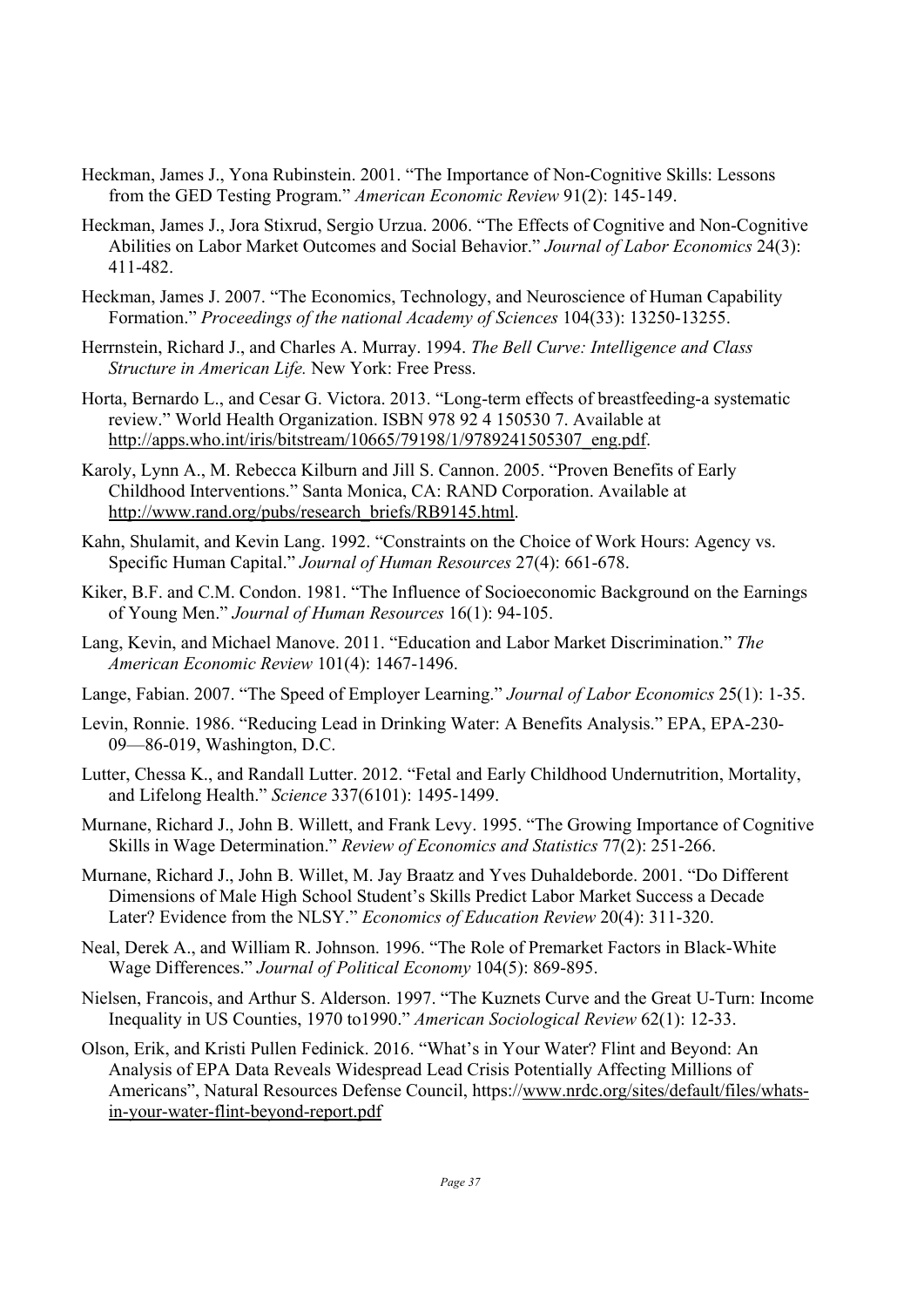- President Barack Obama. 2014. "Presidential Proclamation—20<sup>th</sup> Anniversary of Executive Order 12898 on Environmental Justice." Office of the Press Secretary, White House, Washington, DC (February 10).
- Persico, Claudia, David Figlio, and Jeffrey Roth. 2016. "Inequality Before Birth: The Developmental Consequences of Environmental Toxicants." National Bureau of Economic Research Working Paper No. 22263.
- Rheinberger, Christoph M., and Hammitt, James. 2014. "The Welfare Value of FDA's Mercury in Fish Advisory, A Dynamic Reanalysis." *Journal of Health Economics* 37(5): 113-122.
- Ruhm, Christopher J. 1997. "Is High School Employment Consumption or Investment", *Journal of Labor Economics* 15(4): 735-776.
- Salkever, David S. 1995. "Updated estimates of earnings benefits from reduced exposure of children to environmental lead." *Environmental Research* 70(1): 1-6.
- Schwartz, Joel. 1994. "Societal benefits of reducing lead exposure." *Environmental Research* 66(1): 105-124.
- Shimshack, Jay P. and Ward, Michael B. 2010. "Mercury Advisories and Household Health Tradeoffs*." Journal of Health Economics* 29(5): 674-685.
- Stoltzfus, Emilie. 2015. "Child Welfare: An Overview of Federal Programs and Their Current Funding", Congressional Research Service, R43458, www.fas.org/sgp/crs/misc/R43458.pdf
- Victora, Cesar G., Bernardo Lessa Horta, Christian Loret de Mola, Luciana Quevedo, Ricardo Tavares Pinheiro, Denise P. Gigante, Helen Gonçalves, and Fernando C. Barros. 2015. "Association between Breastfeeding and Intelligence, Educational Attainment, and Income at 30 Years of Age: A Prospective Birth Cohort Study from Brazil." *The Lancet Global Health* 3(4): e199-e205.
- Victora, Cesar G., Rajiv Bahl, Aluísio JD Barros, Giovanny VA França, Susan Horton, Julia Krasevec, Simon Murch et al., 2016. "Breastfeeding in the 21st Century: Epidemiology, Mechanisms, and Lifelong Effect." *The Lancet*, *387*(10017): 475-490.
- Zax, Jeffrey S., and Daniel I. Rees. 2002. "IQ, Academic Performance, Environment and Earnings." *Review of Economics and Statistics* 84(4): 600–616.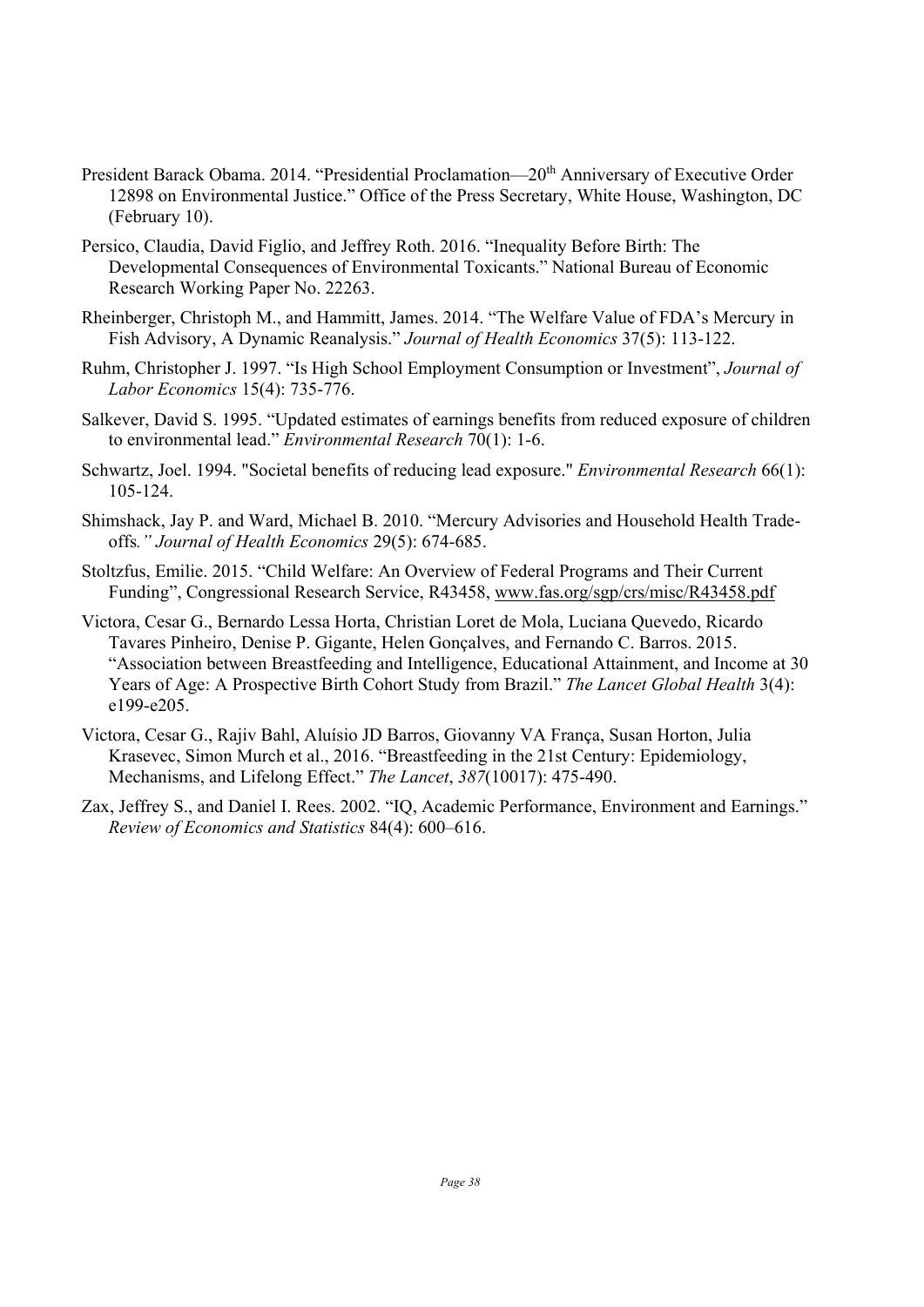| Variable                      | Mean            | <b>Standard</b> | Mean    | Standard        |
|-------------------------------|-----------------|-----------------|---------|-----------------|
|                               |                 | Deviation       |         | Deviation       |
| Time-varying                  | 28-29 Year Olds |                 |         | 48-49 Year Olds |
| Annual Income (\$)            | 31,942          | 27,714          | 51,548  | 65,556          |
| Annual Earnings (\$)          | 31,090          | 25,280          | 49,594  | 62,197          |
| Hourly Wages (\$)             | 1,5.81          | 1.72            | 20.55   | 2.02            |
| <b>Annual Hours</b>           | 1,703           | 952             | 1,754   | 1,029           |
|                               | through 48-49   |                 |         | through 65      |
| NPV of Lifetime Income $(\$)$ | 383,292         | 304,382         | 550,351 | 481,945         |

Table 1: Descriptive Statistics for Outcome Variables at Selected Ages

Note: Data are from the nationally representative NLSY79 sample. Hourly earnings refer to the CPS job. For time-varying outcome variables, the sample contains 5,311 28-29 year olds and 4,406 48-49 year olds. Sample sizes are 5,016, 5,016, 4,223 and 5,169 for incomes, earnings, wages and work hours of 28-29 year olds. For 48-49 year olds, the corresponding sample sizes are 4,264, 4,264, 3,237 and 4,322. The sample size for the computation of lifetime incomes is 3,950. Values are in 2014 dollars and, for lifetime incomes, obtained using a 3 percent discount rate.

| Age                     | $\left(1\right)$ | (2)        | (3)                         | $\left( 4\right)$                             |
|-------------------------|------------------|------------|-----------------------------|-----------------------------------------------|
| 28                      | 0.027            | 0.020      | 0.019                       | 0.017                                         |
|                         | (0.001)          | (0.001)    | (0.001)                     | (0.001)                                       |
| 38                      | 0.035            | 0.027      | 0.026                       | 0.024                                         |
|                         | (0.002)          | (0.002)    | (0.002)                     | (0.002)                                       |
| 48                      | 0.042            | 0.032      | 0.030                       | 0.026                                         |
|                         | (0.002)          | (0.002)    | (0.002)                     | (0.002)                                       |
| <b>Other Covariates</b> | None             | Background | Background,<br>Time-Varying | Background,<br>Time-Varying,<br>Non-cognitive |

Table 2: Estimated AFQT "Effects" on Annual Labor Income

Note: Table shows estimated effects of a 0.1 standard deviation increase in AFQT score for the representative NLSY79 sample, with robust standard errors in parentheses. The ages are two-year groupings beginning with the age listed (e.g., 28 refers to 28-29 year olds). Estimates are obtained from the coefficient on the computed AFQT Z-score regressed on annual incomes (including zeros). These estimates are then divided by the dependent variable mean at the specified age. Multiplying these estimates by 100% gives percentage changes. Supplementary characteristics (other than AFQT) are shown at the bottom of the table. Models (2) through (4) also include survey year fixed-effects.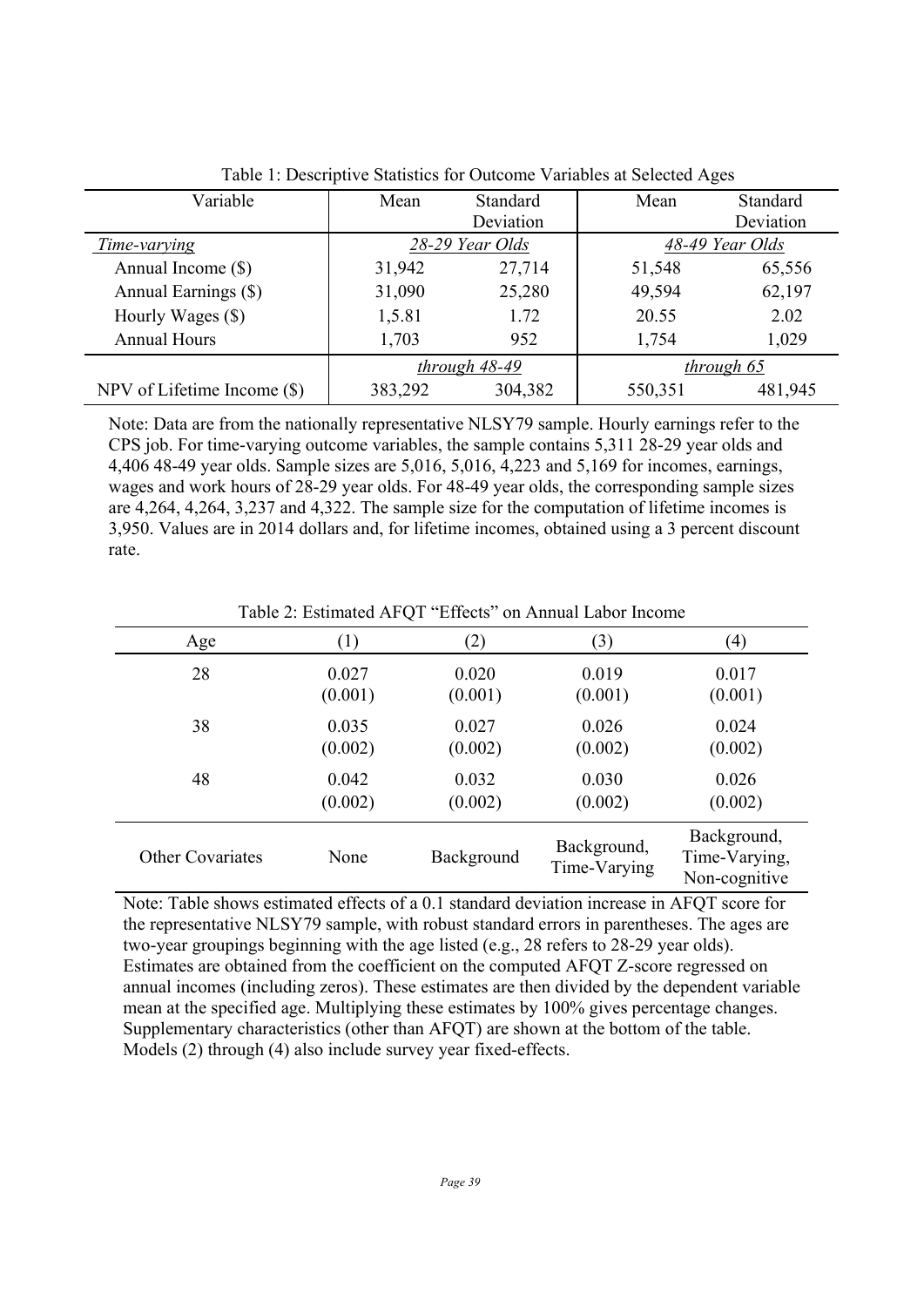|               | Sample with Data on County<br>Characteristics |         | Counties with Five or More<br>Respondents |         |  |
|---------------|-----------------------------------------------|---------|-------------------------------------------|---------|--|
| Age           | (1a)                                          | (1b)    | (2a)                                      | (2b)    |  |
| 28            | 0.019                                         | 0.019   | 0.018                                     | 0.018   |  |
|               | (0.002)                                       | (0.002) | (0.002)                                   | (0.002) |  |
| 38            | 0.026                                         | 0.026   | 0.024                                     | 0.025   |  |
|               | (0.002)                                       | (0.002) | (0.002)                                   | (0.002) |  |
| 48            | 0.029                                         | 0.030   | 0.027                                     | 0.026   |  |
|               | (0.003)                                       | (0.003) | (0.002)                                   | (0.003) |  |
| Place Effects | No                                            | Yes     | N <sub>0</sub>                            | Yes     |  |

Table 3: Estimated AFQT "Effects" on Annual Labor Income with Controls for Place Effects

Note: Table shows estimated effects of a 0.1 standard deviation increase in AFQT score for the representative NLSY79 sample, at different ages, with robust standard errors in parentheses. See note on Table 2 for additional details. All models control for background and time-varying characteristics, non-cognitive scores and survey year fixed-effects. Model (1b) adds controls for county-characteristics measured during the respondent's childhood and model (2b) controls for county fixed-effects. The samples in models (1a) and (1b) are those for which county characteristics are available; sample sizes are 4,736, 4,240 and 4,030 at ages 28, 38 and 48. The samples in models (2a) and (2b) are counties with data available for five or more NLSY79 respondents, and sample sizes are 4,395, 3,952 and 3,736 for ages 28, 38 and 48.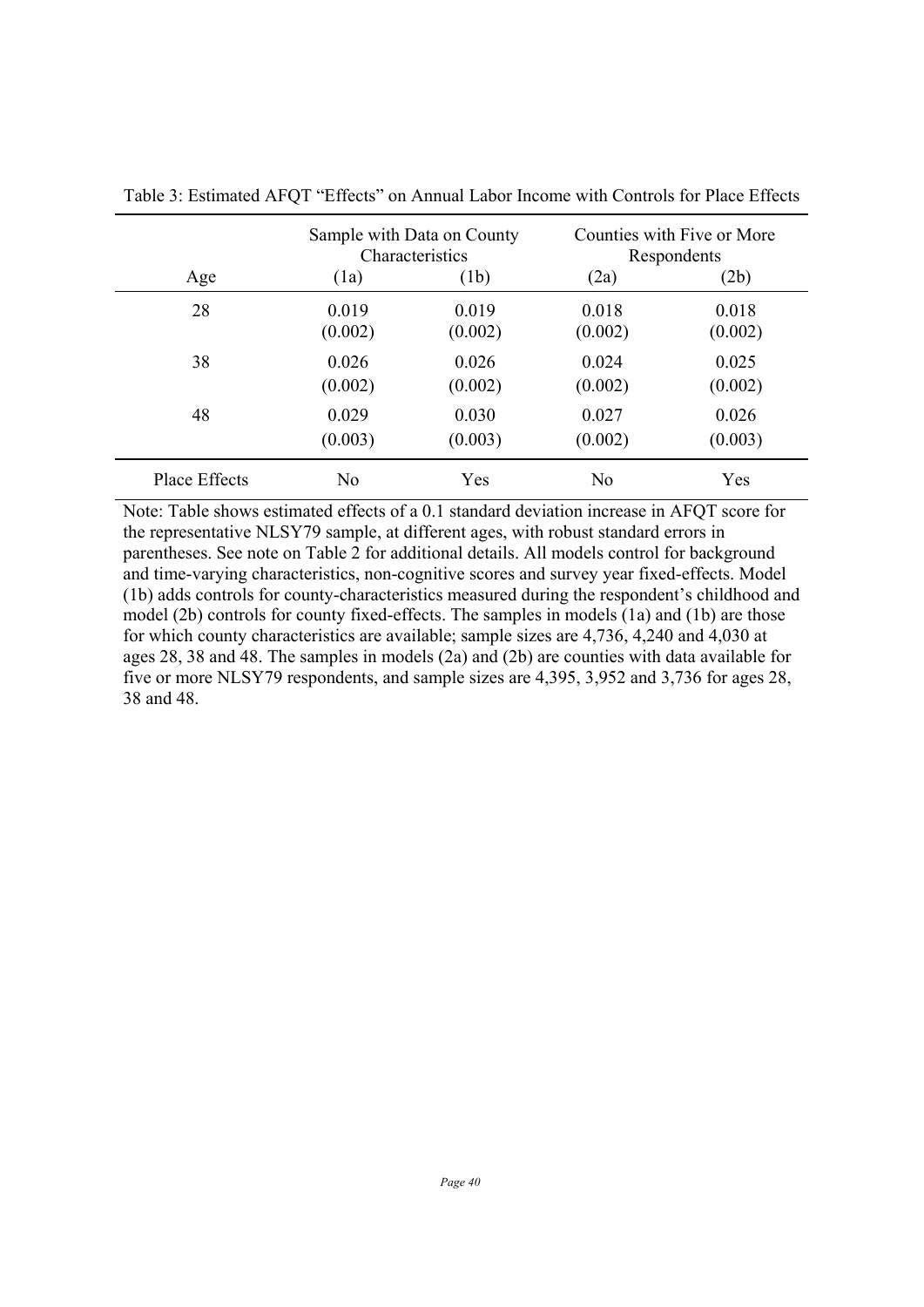| Age | Annual Labor<br>Income | Annual<br>Earnings | Hourly Wages | <b>Annual Hours</b> |
|-----|------------------------|--------------------|--------------|---------------------|
|     | (1)                    | (2)                | (3)          | $\left( 4\right)$   |
| 28  | 0.017                  | 0.018              | 0.013        | 0.007               |
|     | (0.001)                | (0.001)            | (0.001)      | (0.001)             |
| 38  | 0.024                  | 0.024              | 0.016        | 0.006               |
|     | (0.002)                | (0.002)            | (0.001)      | (0.001)             |
| 48  | 0.026                  | 0.028              | 0.018        | 0.009               |
|     | (0.002)                | (0.002)            | (0.001)      | (0.001)             |

Table 4: Cognitive Performance Effects on Various Labor Market Outcomes

Note: See note on Table 2. Table shows estimated effects of a 0.1 standard deviation increase in AFQT score for the representative NLSY79 sample, at different ages, with robust standard errors in parentheses. In addition to AFQT scores, models control for background, age-varying, and non-cognitive characteristics and survey year fixed-effects. Dependent variables are average annual values of incomes, earnings, and work hours, as well as the log of hourly wages on the reference week job. For the annual outcomes, estimates are obtained from the coefficient on the computed AFQT Z-score regressed on annual incomes (including zeros). These estimates are then converted to percentage changes by dividing the estimated effect by the dependent variable mean at the specified age.

| Table 5: Cognitive Performance Effects by Gender |                           |                  |                  |                           |                  |                  |  |  |
|--------------------------------------------------|---------------------------|------------------|------------------|---------------------------|------------------|------------------|--|--|
|                                                  |                           | Men              |                  |                           | Women            |                  |  |  |
| Age                                              | Annual<br>Labor<br>Income | Hourly<br>Wages  | Annual<br>Hours  | Annual<br>Labor<br>Income | Hourly<br>Wages  | Annual<br>Hours  |  |  |
|                                                  | (1a)                      | (2a)             | (3a)             | (1b)                      | (2b)             | (3b)             |  |  |
| 28                                               | 0.010<br>(0.002)          | 0.011<br>(0.001) | 0.002<br>(0.001) | 0.029<br>(0.002)          | 0.015<br>(0.001) | 0.014<br>(0.002) |  |  |
| 38                                               | 0.019<br>(0.002)          | 0.014<br>(0.002) | 0.002<br>(0.001) | 0.028<br>(0.003)          | 0.018<br>(0.002) | 0.011<br>(0.002) |  |  |
| 48                                               | 0.022<br>(0.003)          | 0.017<br>(0.002) | 0.006<br>(0.001) | 0.029<br>(0.003)          | 0.019<br>(0.002) | 0.012<br>(0.002) |  |  |

Note: See notes on Tables 2 and 4. Table shows estimated effects of a 0.1 standard deviation increase in AFQT score for the representative NLSY79 sample, at different ages, with robust standard errors in parentheses.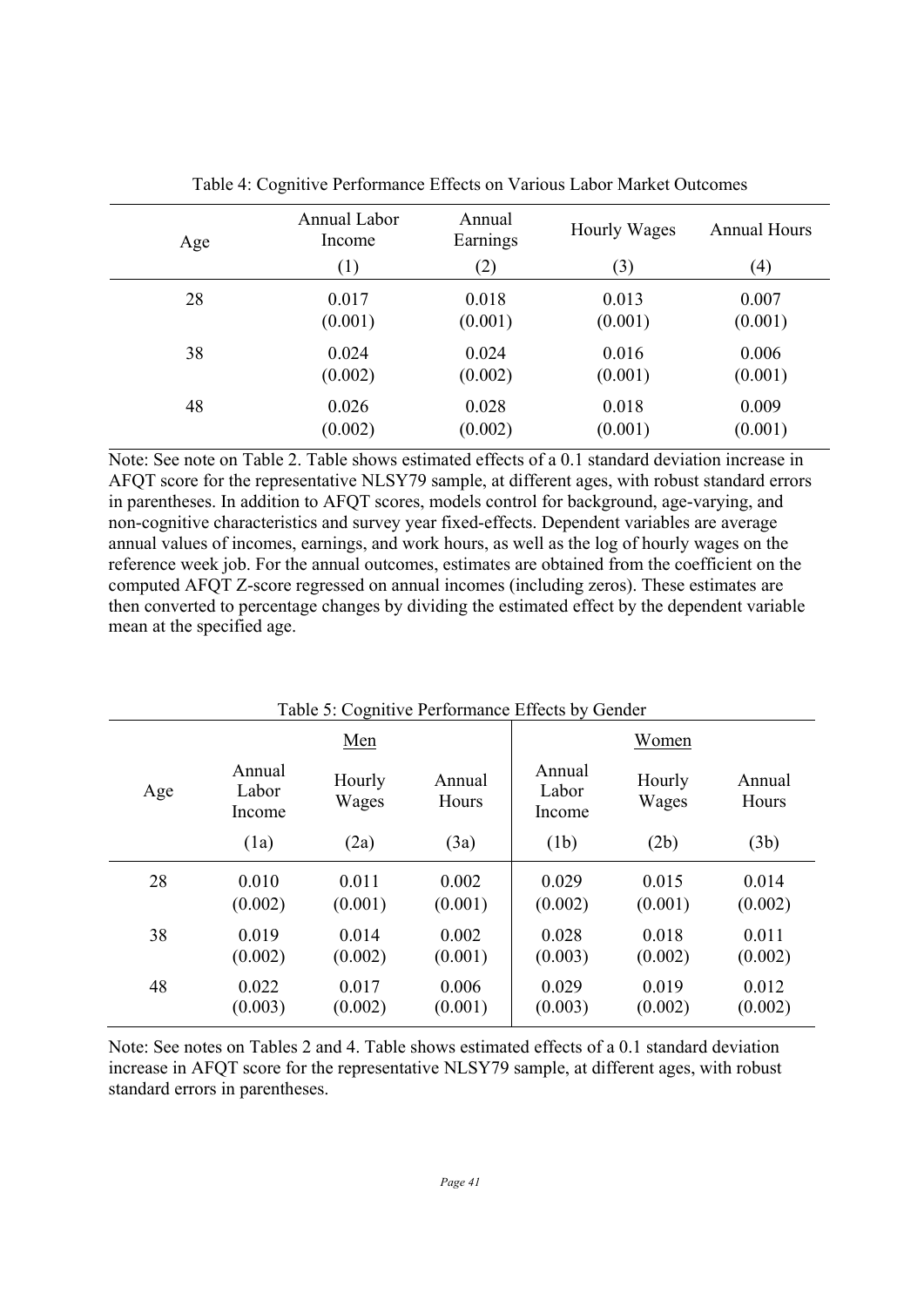| Non-Hispanic Whites |                           |                 | Non-Hispanic Blacks |                           |                 | <b>Hispanics</b> |                           |                 |                 |
|---------------------|---------------------------|-----------------|---------------------|---------------------------|-----------------|------------------|---------------------------|-----------------|-----------------|
| Age                 | Annual<br>Labor<br>Income | Hourly<br>Wages | Annual<br>Hours     | Annual<br>Labor<br>Income | Hourly<br>Wages | Annual<br>Hours  | Annual<br>Labor<br>Income | Hourly<br>Wages | Annual<br>Hours |
|                     | (1a)                      | (2a)            | (3a)                | (1b)                      | (2b)            | (3b)             | (1c)                      | (2c)            | (3c)            |
| 28                  | 0.014                     | 0.012           | 0.004               | 0.030                     | 0.015           | 0.014            | 0.024                     | 0.010           | 0.014           |
|                     | (0.002)                   | (0.001)         | (0.001)             | (0.003)                   | (0.002)         | (0.002)          | (0.003)                   | (0.002)         | (0.002)         |
| 38                  | 0.021                     | 0.015           | 0.005               | 0.040                     | 0.024           | 0.012            | 0.032                     | 0.017           | 0.013           |
|                     | (0.002)                   | (0.001)         | (0.001)             | (0.003)                   | (0.002)         | (0.002)          | (0.004)                   | (0.002)         | (0.002)         |
| 48                  | 0.023                     | 0.018           | 0.009               | 0.042                     | 0.020           | 0.012            | 0.040                     | 0.026           | 0.012           |
|                     | (0.003)                   | (0.002)         | (0.001)             | (0.004)                   | (0.002)         | (0.002)          | (0.005)                   | (0.003)         | (0.002)         |

Table 6: Cognitive Performance Effects by Race/Ethnicity

Note: See notes on Tables 2 and 4. Table shows estimated effects of a 0.1 standard deviation increase in AFQT score at different ages, with robust standard errors in parentheses. Non-Hispanic whites in the representative NLSY79 sample are analyzed in models 1a, 2a and 3a, with the oversamples of non-Hispanic Blacks and Hispanics also incorporated in the remaining models.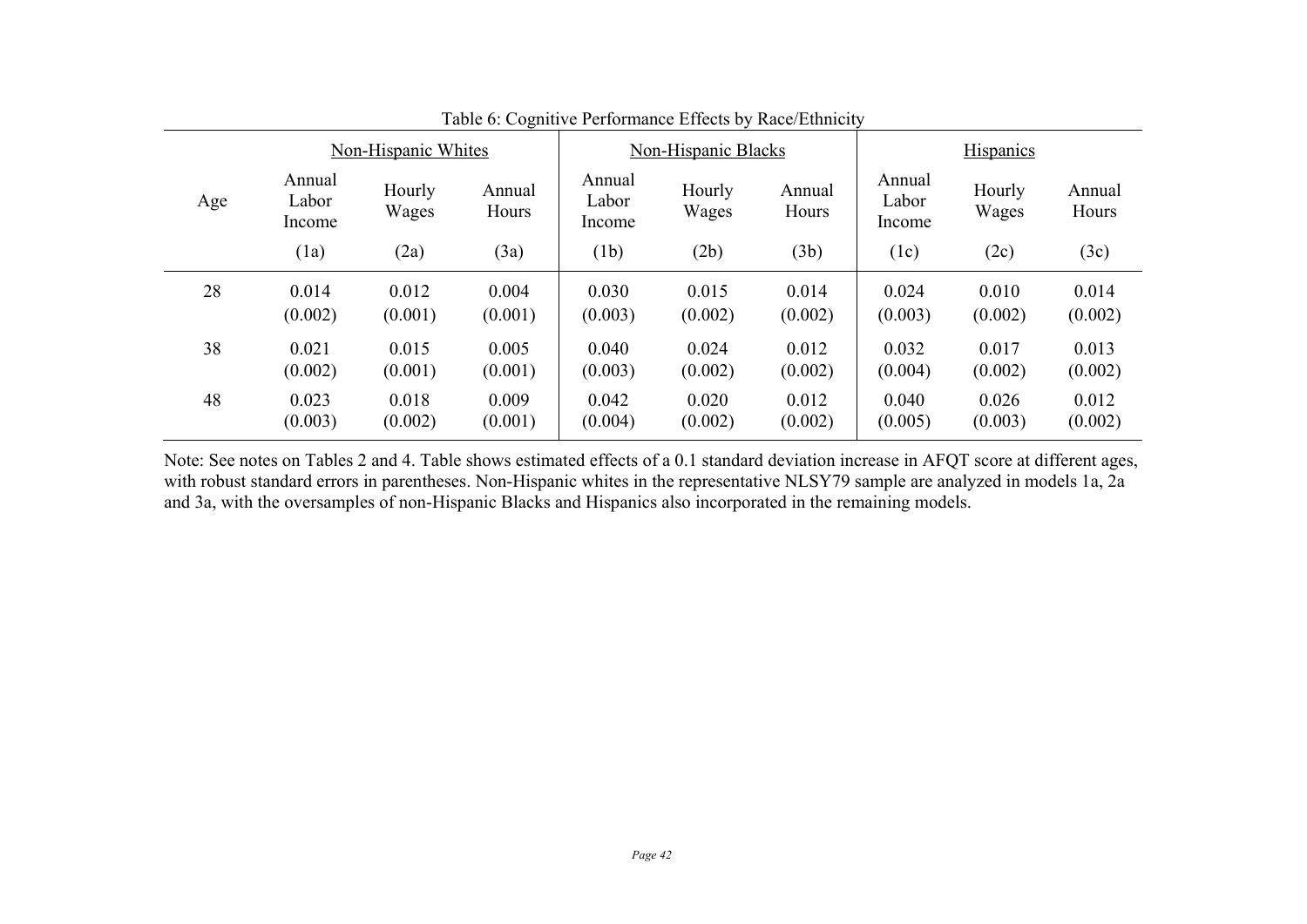|                                   | All                 | Men                 | Women                  | Non-<br>Hispanic<br>White | Non-<br>Hispanic<br><b>Black</b> | Hispanic            |
|-----------------------------------|---------------------|---------------------|------------------------|---------------------------|----------------------------------|---------------------|
| Percentage<br>Change              | 2.15%<br>$(0.16\%)$ | 1.71%<br>$(0.21\%)$ | $2.62\%$<br>$(0.24\%)$ | 1.92%<br>$(0.17\%)$       | 3.59%<br>$(0.28\%)$              | 3.13%<br>$(0.31\%)$ |
| Lifetime Incomes<br>NLSY79 Cohort | \$11,846<br>(886)   | \$12,560<br>(1489)  | \$10,168<br>(905)      | \$11,294<br>(1004)        | \$13,107<br>(1027)               | \$14,010<br>(1361)  |
| Lifetime Incomes<br>2014 Births   | \$19,545            | \$20,724            | \$16,778               | \$18,635                  | \$21,626                         | \$23,117            |
| N                                 | 3,950               | 1,860               | 2,090                  | 3,206                     | 1,892                            | 1,177               |

Table 7: Cognitive Performance Effects on Lifetime Labor Income through Age 65

Note: See notes on Tables 2, 5 and 6. Table shows estimated effects of a 0.1 standard deviation increase in AFQT score for the representative NLSY79 sample as a percentage or dollar amount change on the net present value of the sum of annual labor income from age 20 through age 65 for the specified population group. Incomes are discounted to the birth year using an annual real discount rate of three percent and are expressed in 2014-year dollars. For Americans born in 2014, the estimates are inflated by the growth in real earnings occurring from 1961 to 2014. For all individuals, men and women, data are from the nationally representative NLSY79 sample. The race/ethnicity estimates use the full sample, including the supplementary samples of blacks and Hispanics. "Whites" refer to non-black non-Hispanics. In addition to AFQT scores, the models control for background, age-varying, and non-cognitive characteristics and survey year fixed-effects. Robust standard errors are shown in parentheses.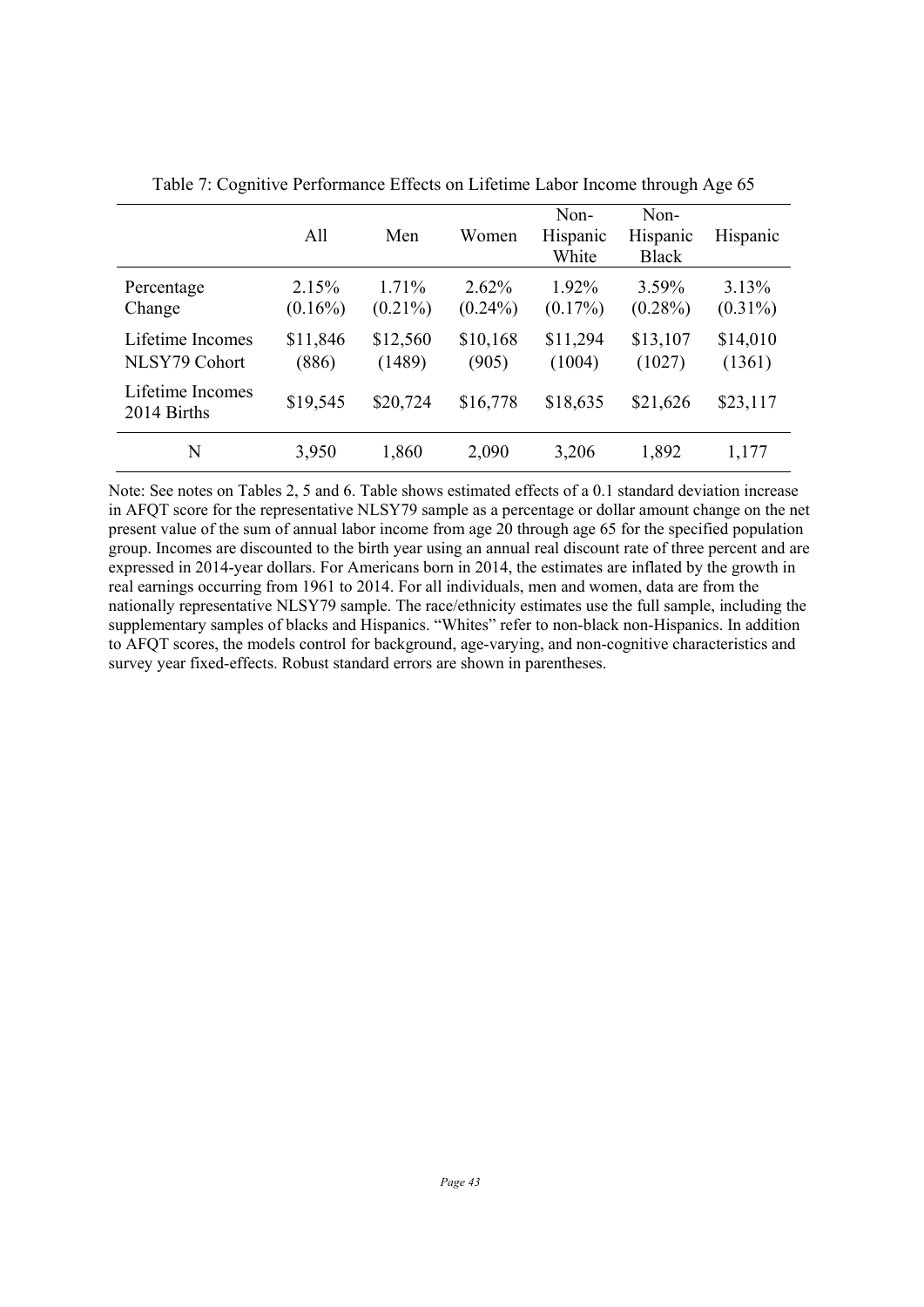

Fig 1: Estimated AFQT "Effects" on Annual Labor Income

Note: Figure shows estimated effects of 0.1 standard deviation change in AFQT score for representative NLSY79 sample. Horizontal axis shows results for two-year age groupings beginning with age listed (e.g., 30 refers to 30-31 year olds). Estimates are obtained from the coefficient on the computed AFQT Zscore regressed on annual labor incomes (including zeros). These are converted to percentage changes by dividing the estimated effect by the dependent variable mean at the specified age. Background covariates include: gender, race/ethnicity (black, Hispanic vs. Non-Black Non-Hispanics), magazines, library cards and newspapers in home at age 14 (3 variables), urban residence at 14, respondent and respondent's parents foreign born (3 variables), mother and father's education (< high school graduate, some college, college graduate vs. high school graduate), number of siblings  $(0, 1, 2, 3, 4, \ge 5)$ , older siblings  $(0, 1, 2, 3, \ge 5)$ ≥4) and survey year dummy variables. Time-varying covariates include values of: marital status (currently married, divorced/separated widowed vs. never married), urban residence, census region (north central, south, west vs. northeast). Non-cognitive variables refer to Rotter, and Rosenberg scales measured in 1979 and 1980, and self-assessed sociability personality (extremely shy to extremely outgoing) at age 6, collected in 1985.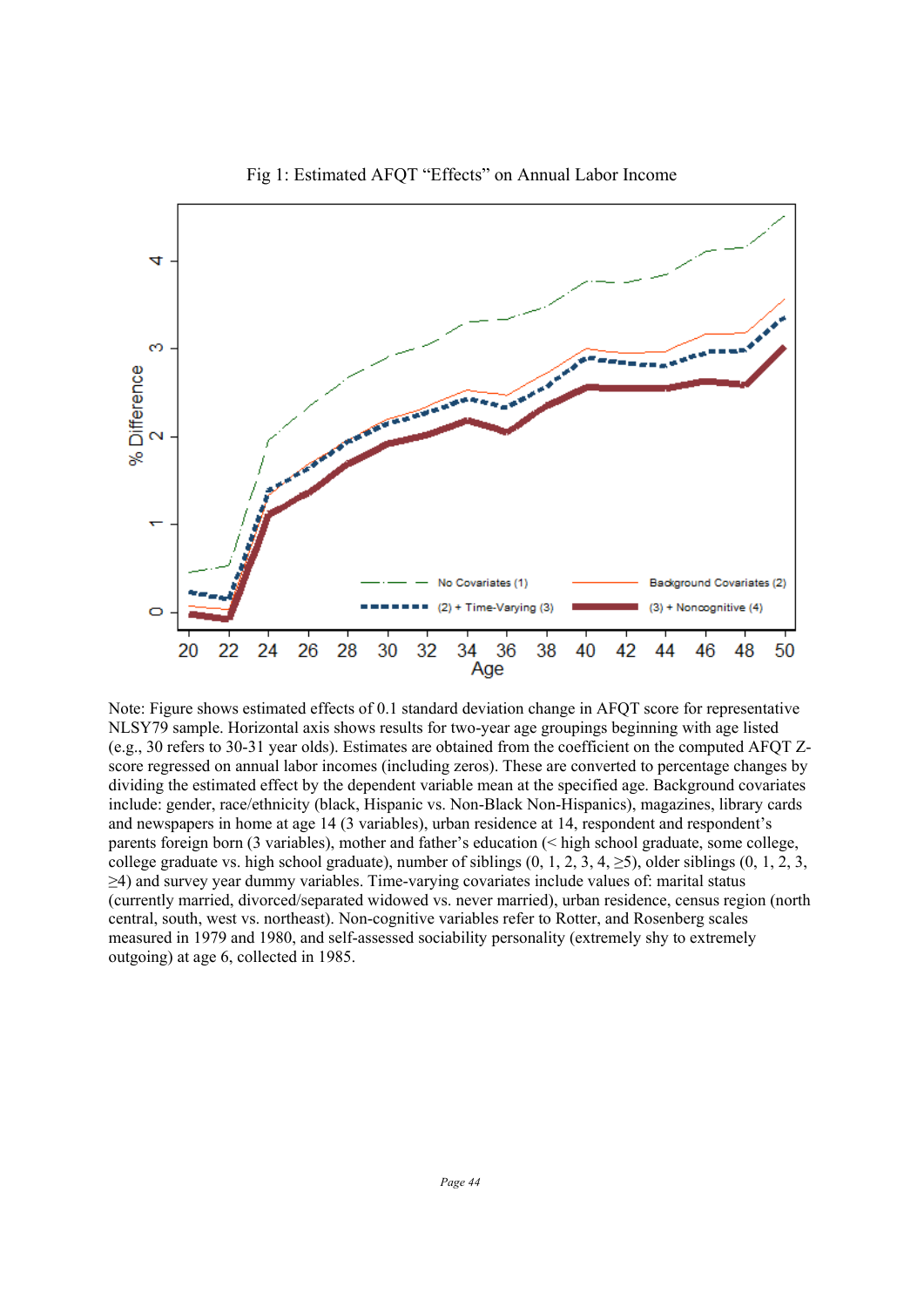

Fig 2: AFQT "Effects" on Annual Labor Income using Alternative Samples

 Note: See note on Figure 1. Base specification includes background and time-varying covariates as well as non-cognitive test scores. "Balanced" sample is restricted to respondents with income information provided at age 48. The analysis including oversamples is for all NLSY respondents, including the supplementary samples of nonwhites.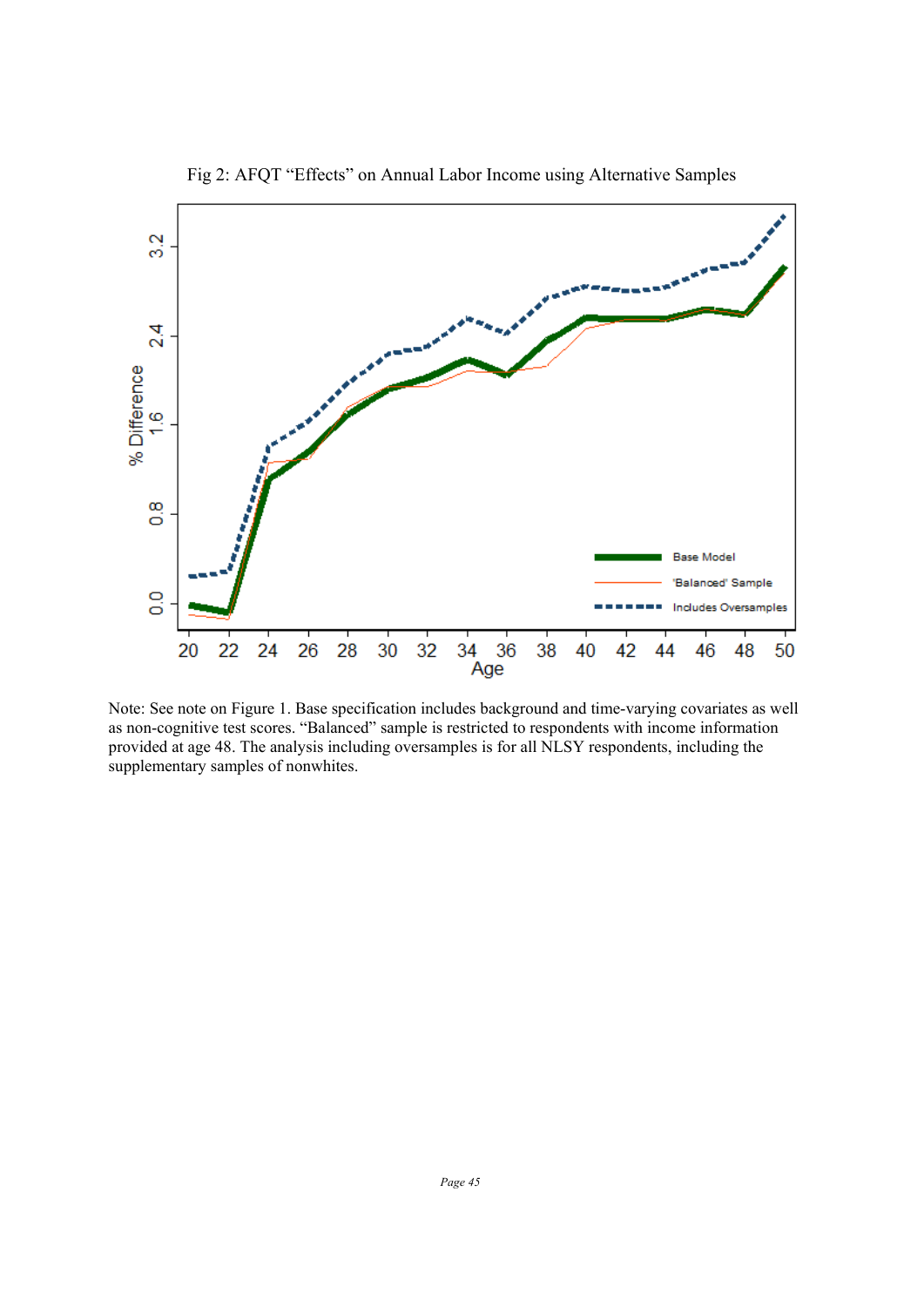

Fig 3: AFQT "Effects" on Annual Incomes using Data from NLSY79 and NLSY97 Cohorts

Note: See note on Figures 1 and 2. This figure shows results for common specifications for 20-29 year olds using data from the NLSY79 and NLSY97 cohorts.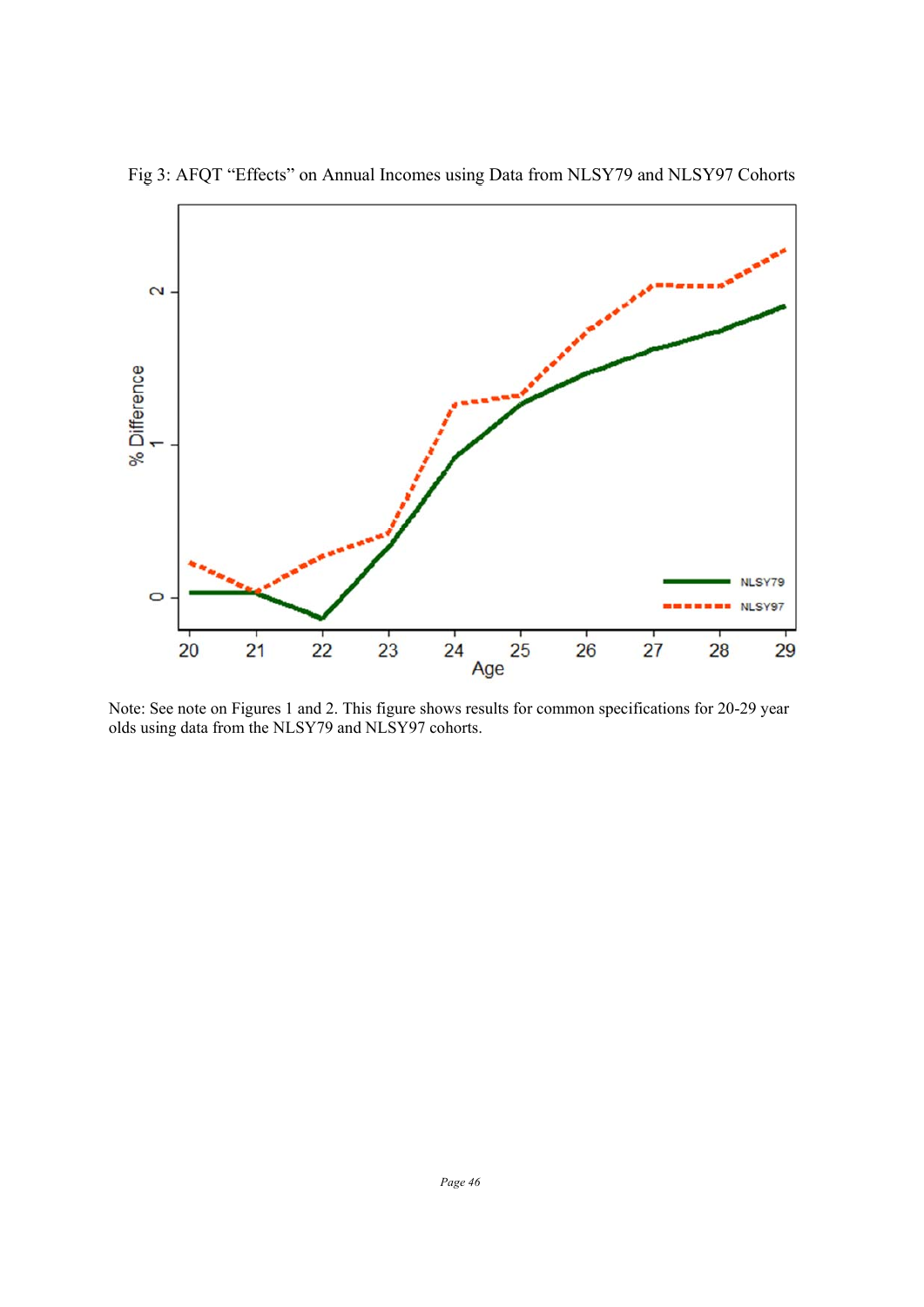

Fig 4: AFQT "Effects" on Alternative Labor Market Outcomes

Note: See note on Figure 1. Specifications include background and time-varying covariates as well as non-cognitive test scores. Data are for the NLSY79 nationally representative sample and refer to annual values, except for log hourly wages based on the main (reference) job in the week prior to the survey. Wages are restricted to the range \$1 to \$1,000 per hour and work hours to ≤5200/year.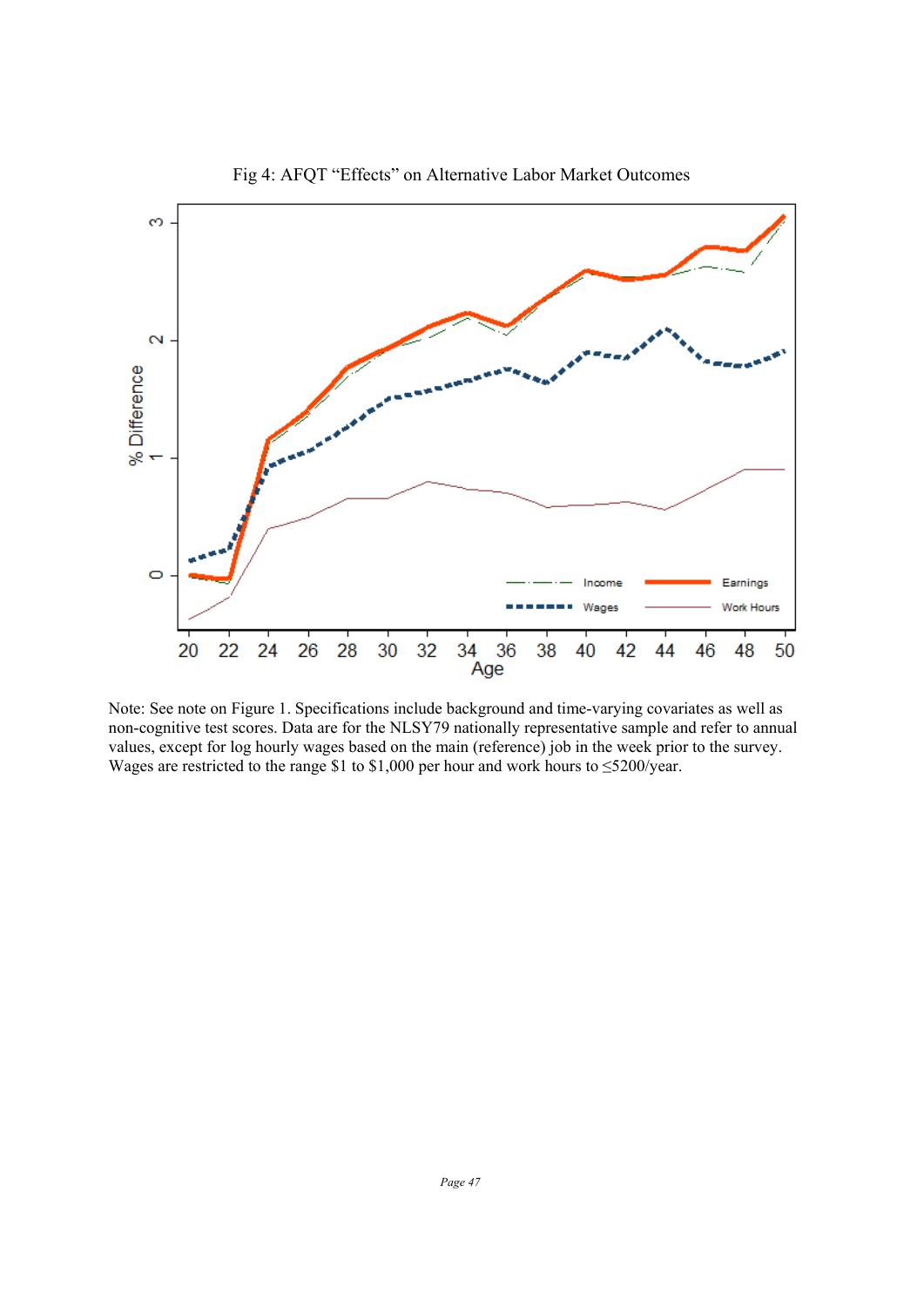

Figure 5: Estimated AFQT "Effects" by Gender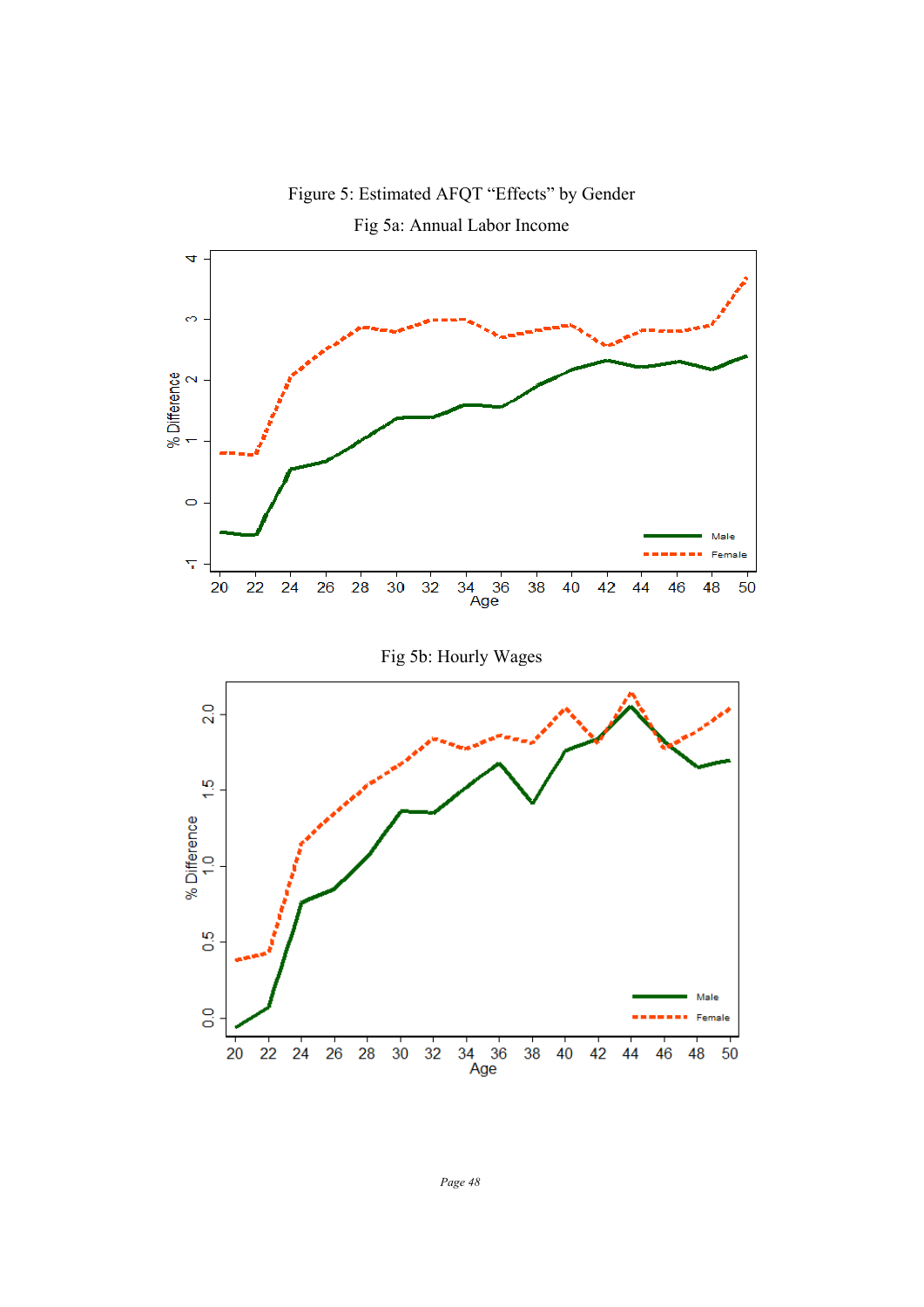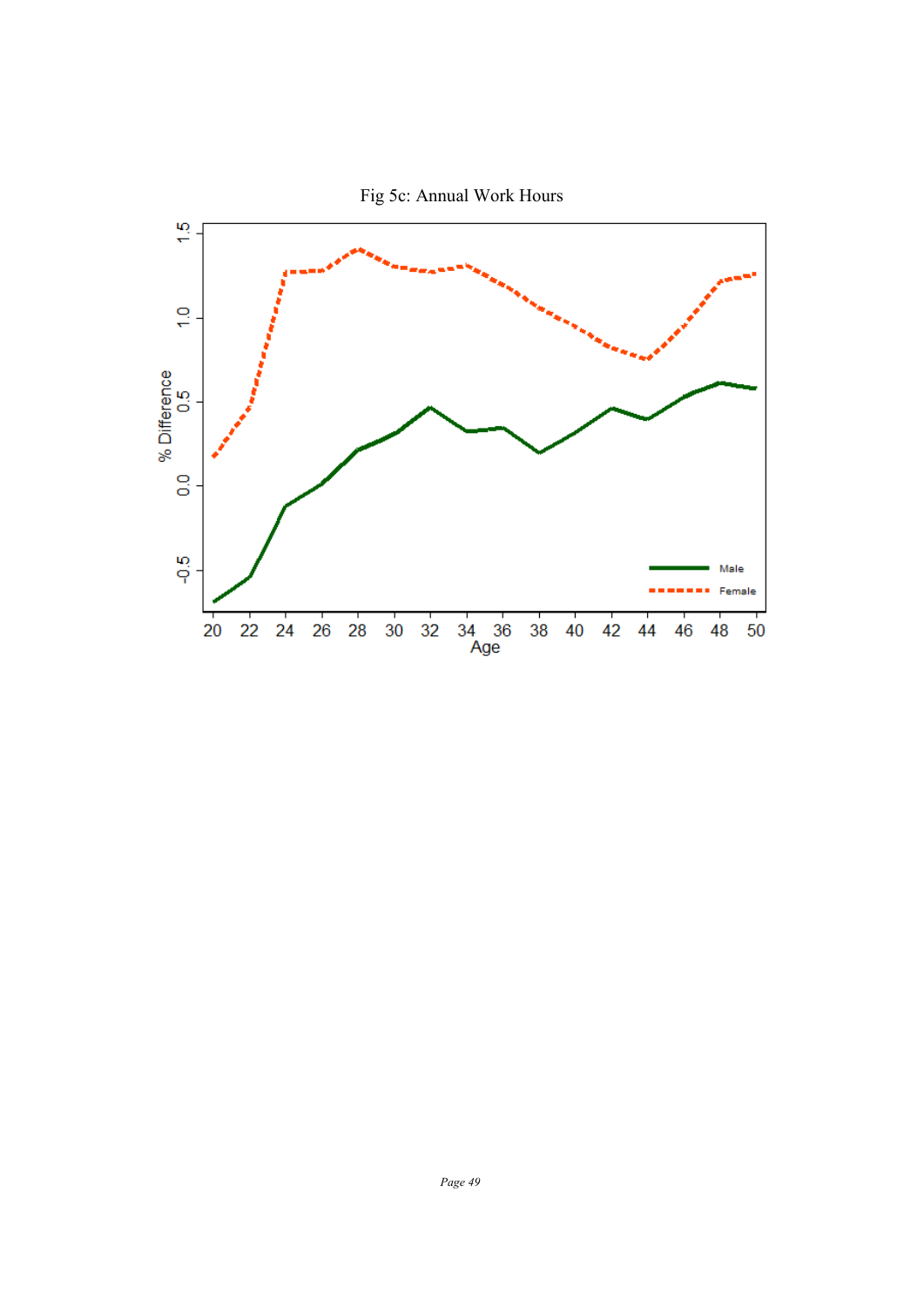

Figure 6: Estimated AFQT "Effects" by Race/Ethnicity

*Page 50*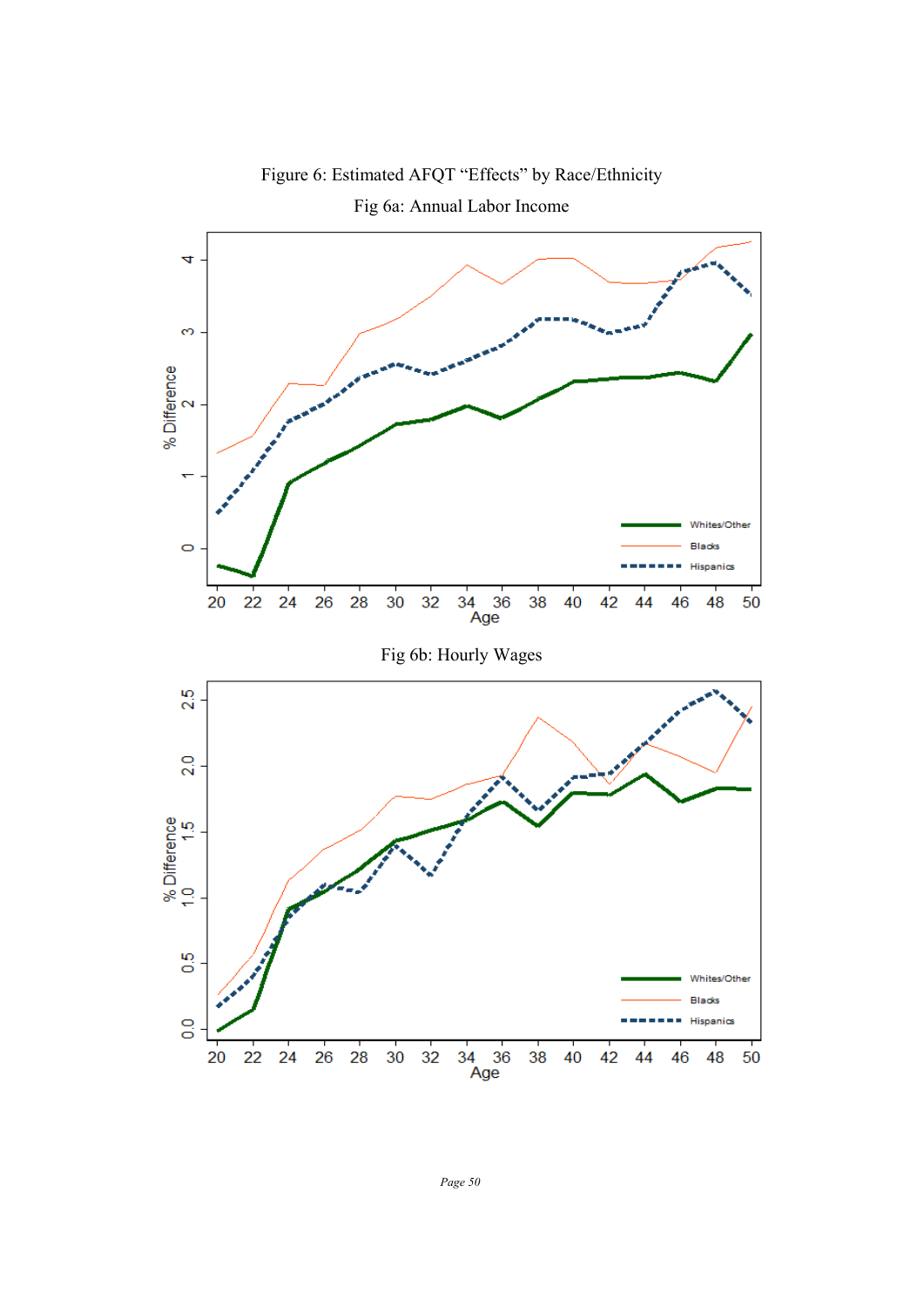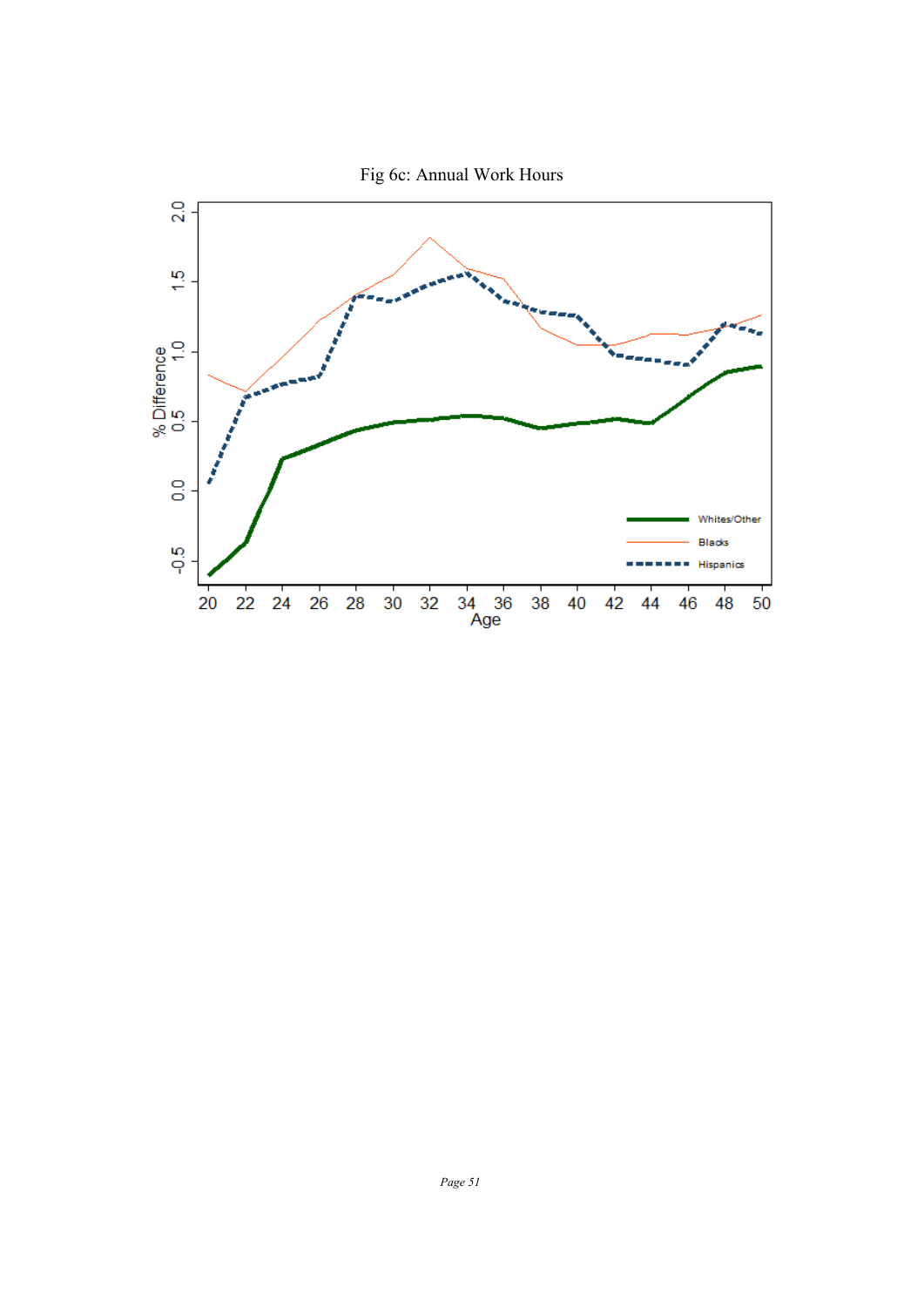### Appendix A

|                             |         | $\ldots$<br>Representative Sample |         | Full Sample |
|-----------------------------|---------|-----------------------------------|---------|-------------|
|                             | Mean    | Standard                          | Mean    | Standard    |
| Variable                    |         | Deviation                         |         | Deviation   |
| <b>AFQT</b>                 | $-0.02$ | 1.02                              | $-0.31$ | 1.03        |
| Demographics                |         |                                   |         |             |
| Hispanic                    | 0.07    | 0.26                              | 0.19    | 0.39        |
| <b>Black</b>                | 0.12    | 0.33                              | 0.30    | 0.46        |
| Female                      | 0.51    | 0.50                              | 0.51    | 0.50        |
| Foreign Born                | 0.04    | 0.20                              | 0.07    | 0.26        |
| Foreign Born Mother         | 0.07    | 0.26                              | 0.11    | 0.31        |
| Foreign Born Father         | 0.06    | 0.24                              | 0.10    | 0.30        |
| Childhood                   |         |                                   |         |             |
| Foreign Language in Home    | 0.14    | 0.35                              | 0.23    | 0.42        |
| Magazines in Home           | 0.65    | 0.48                              | 0.55    | 0.50        |
| Newspapers in Home          | 0.83    | 0.38                              | 0.74    | 0.44        |
| Library Card in Home        | 0.75    | 0.44                              | 0.70    | 0.46        |
| Urban Residence at 14       | 0.77    | 0.42                              | 0.79    | 0.41        |
| # Siblings                  |         |                                   |         |             |
| $\boldsymbol{0}$            | 0.03    | 0.18                              | 0.03    | 0.17        |
| 1                           | 0.16    | 0.36                              | 0.13    | 0.33        |
| $\overline{2}$              | 0.23    | 0.42                              | 0.20    | 0.40        |
| $\overline{\mathbf{3}}$     | 0.21    | 0.41                              | 0.19    | 0.39        |
| $\overline{4}$              | 0.14    | 0.34                              | 0.14    | 0.35        |
| $5+$                        | 0.23    | 0.42                              | 0.31    | 0.46        |
| <b>Fraction Missing</b>     | 0.00    | 0.03                              | 0.00    | 0.04        |
| # Older Siblings            |         |                                   |         |             |
| $\boldsymbol{0}$            | 0.21    | 0.41                              | 0.20    | 0.40        |
| 1                           | 0.25    | 0.43                              | 0.23    | 0.42        |
| $\overline{2}$              | 0.19    | 0.40                              | 0.18    | 0.38        |
| 3                           | 0.12    | 0.33                              | 0.13    | 0.33        |
| $4+$                        | 0.16    | 0.36                              | 0.20    | 0.40        |
| <b>Fraction Missing</b>     | 0.07    | 0.25                              | 0.06    | 0.24        |
| Mother's Education          |         |                                   |         |             |
| <b>Below High School</b>    | 0.31    | 0.46                              | 0.40    | 0.49        |
| <b>High School Graduate</b> | 0.44    | 0.50                              | 0.37    | 0.48        |
| Some College                | 0.10    | 0.30                              | 0.09    | 0.28        |
| College Graduate            | 0.10    | 0.29                              | 0.07    | 0.26        |
| Missing                     | 0.05    | 0.22                              | 0.06    | 0.24        |

Table A.1: Descriptive Statistics for Age-Invariant Control Variables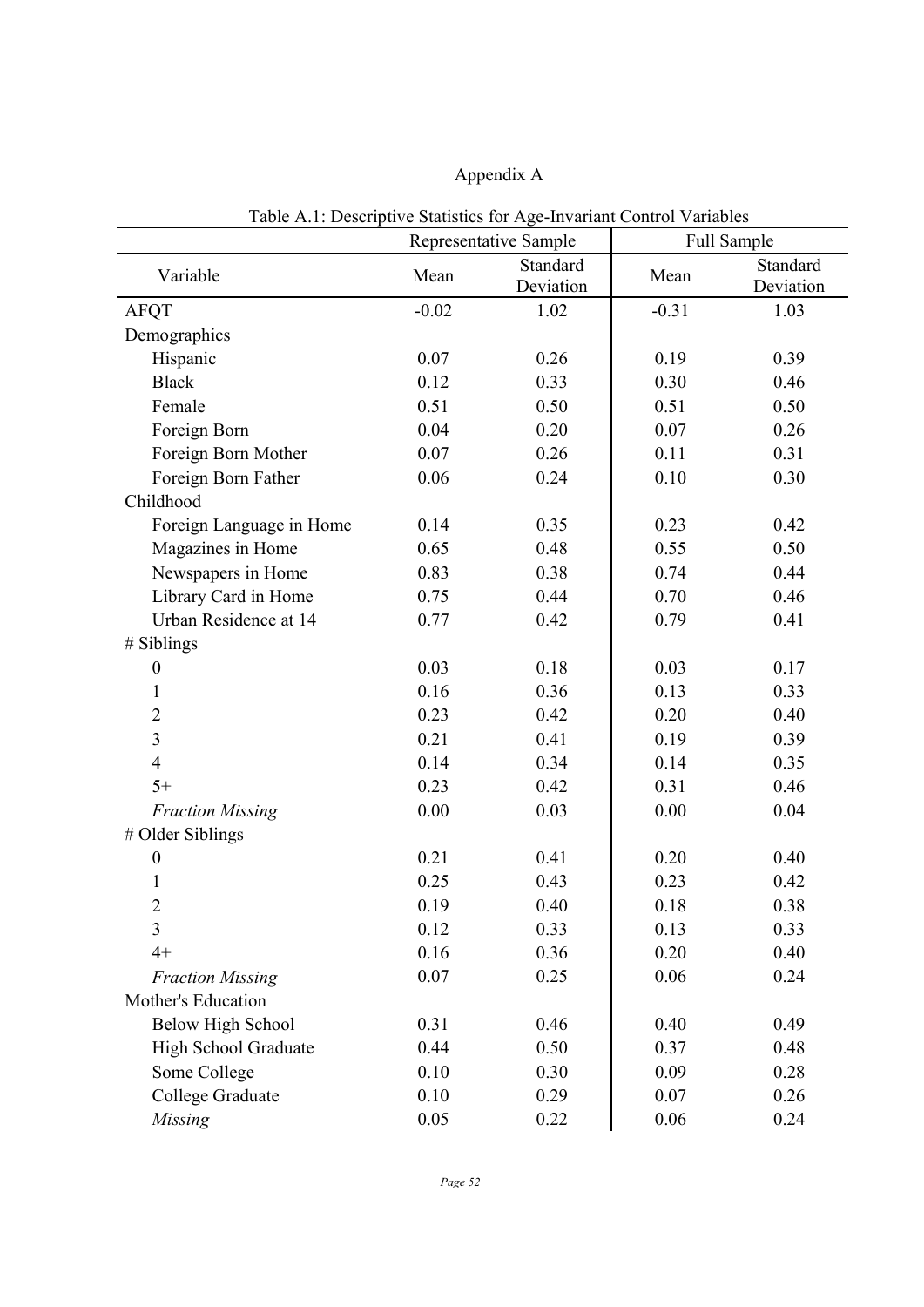| <b>Father's Education</b> |         |      |         |      |
|---------------------------|---------|------|---------|------|
| Below High School         | 0.30    | 0.46 | 0.36    | 0.48 |
| High School               | 0.33    | 0.47 | 0.29    | 0.45 |
| Some College              | 0.10    | 0.30 | 0.08    | 0.27 |
| College Graduate          | 0.17    | 0.37 | 0.12    | 0.33 |
| Missing                   | 0.10    | 0.30 | 0.15    | 0.36 |
| Non-cognitive Scores      |         |      |         |      |
| Rotter Score              | $-0.01$ | 1.00 | $-0.08$ | 1.00 |
| <b>Fraction Missing</b>   | 0.01    | 0.09 | 0.01    | 0.10 |
| Rosenberg Score           | 0.00    | 0.99 | $-0.05$ | 0.99 |
| <b>Fraction Missing</b>   | 0.02    | 0.16 | 0.03    | 0.16 |
| Sociability at Age 6      |         |      |         |      |
| <b>Extremely Shy</b>      | 0.16    | 0.37 | 0.18    | 0.38 |
| Shy                       | 0.41    | 0.49 | 0.41    | 0.49 |
| Outgoing                  | 0.25    | 0.43 | 0.24    | 0.43 |
| <b>Extremely Outgoing</b> | 0.13    | 0.33 | 0.12    | 0.32 |
| Missing                   | 0.05    | 0.21 | 0.05    | 0.22 |

Note: Data in the first two columns refer to the national representative sample (n=5,766) and in the next two columns to the full sample, which includes oversamples of blacks and Hispanics  $(n=9,213)$ .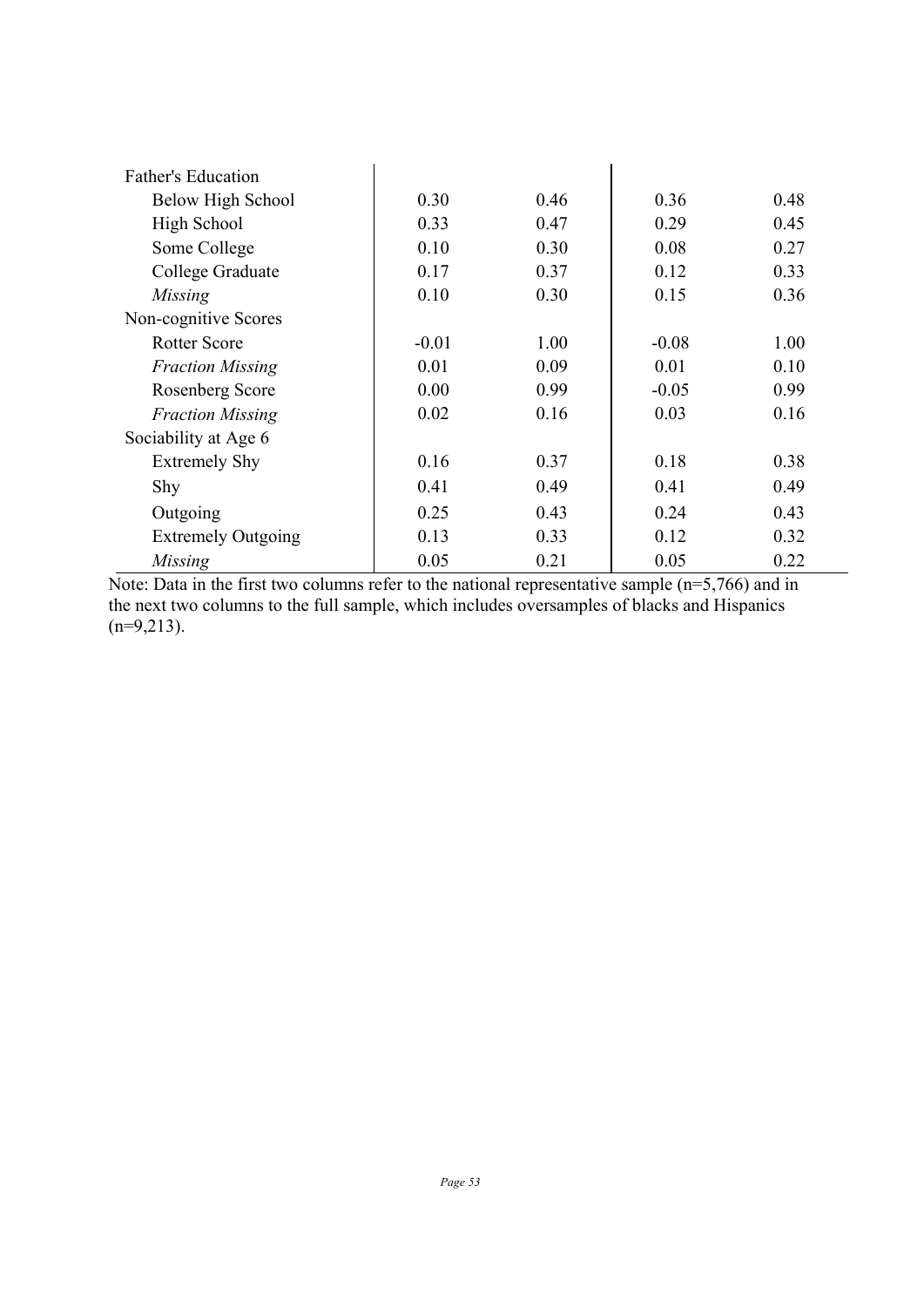|                            |      | 28-29 Year Olds       | 48-49 Year Olds |                       |
|----------------------------|------|-----------------------|-----------------|-----------------------|
| Variable                   | Mean | Standard<br>Deviation | Mean            | Standard<br>Deviation |
| <b>Marital Status</b>      |      |                       |                 |                       |
| Never Married              | 0.32 | 0.47                  | 0.12            | 0.33                  |
| <b>Currently Married</b>   | 0.55 | 0.50                  | 0.61            | 0.49                  |
| Divorced/Separated/Widowed | 0.14 | 0.34                  | 0.27            | 0.44                  |
| Missing                    | 0.00 | 0.01                  | 0.00            | 0.02                  |
| Urban/Rural Residence      |      |                       |                 |                       |
| Urban                      | 0.76 | 0.43                  | 0.66            | 0.47                  |
| Rural                      | 0.20 | 0.40                  | 0.27            | 0.44                  |
| Missing                    | 0.04 | 0.20                  | 0.07            | 0.25                  |
| Region                     |      |                       |                 |                       |
| Northeast                  | 0.18 | 0.39                  | 0.16            | 0.36                  |
| North Central              | 0.29 | 0.45                  | 0.29            | 0.45                  |
| South                      | 0.35 | 0.48                  | 0.38            | 0.48                  |
| West                       | 0.17 | 0.38                  | 0.17            | 0.37                  |
| Missing                    | 0.01 | 0.09                  | 0.01            | 0.08                  |
| Education                  |      |                       |                 |                       |
| Below High School          | 0.13 | 0.33                  | 0.08            | 0.27                  |
| High School Graduate       | 0.44 | 0.50                  | 0.42            | 0.49                  |
| Some College               | 0.22 | 0.41                  | 0.23            | 0.42                  |
| College Graduate           | 0.22 | 0.42                  | 0.27            | 0.44                  |

Table A.2: Descriptive Statistics for Age-Varying Control Variables

Note: Data are from the nationally representative NLSY79 sample.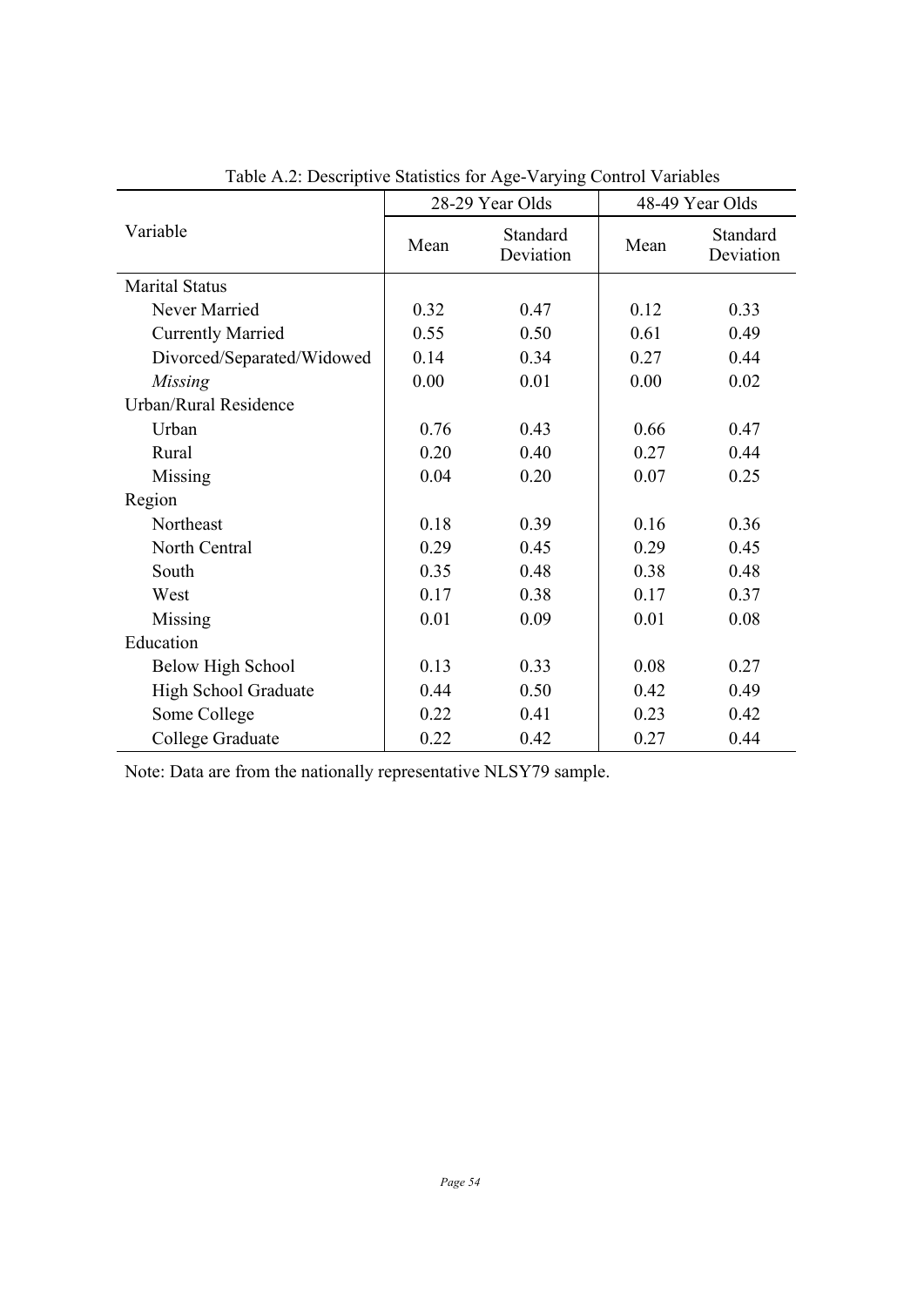|                                                             | <b>Summary Statistics</b> |                       |  |  |
|-------------------------------------------------------------|---------------------------|-----------------------|--|--|
| County Characteristic                                       | Mean                      | Standard<br>Deviation |  |  |
| Demographic Characteristics (1970)                          |                           |                       |  |  |
| Population density (people/sq. km)                          | 668                       | 2200                  |  |  |
| Share of black residents                                    | 0.11                      | 0.12                  |  |  |
| Share of families in poverty                                | 0.11                      | 0.08                  |  |  |
| Share of children with both parents                         | 0.82                      | 0.06                  |  |  |
| Income per capita (1970 dollars)                            | 3971                      | 922                   |  |  |
| Gini coefficient on family income                           | 35.28                     | 3.87                  |  |  |
| <i>Educational Attainment (<math>\geq</math>25, 1970)</i>   |                           |                       |  |  |
| Share Less than high school                                 | 0.48                      | 0.11                  |  |  |
| Share High School Graduate                                  | 0.32                      | 0.06                  |  |  |
| <b>Share Some College</b>                                   | 0.10                      | 0.03                  |  |  |
| <b>Share College Graduate</b>                               | 0.10                      | 0.04                  |  |  |
| Violent crime rate (per 100,000 residents, 1977)            |                           |                       |  |  |
| Rape                                                        | 8.76                      | 8.37                  |  |  |
| Murder                                                      | 28.16                     | 22.15                 |  |  |
| Robbery                                                     | 164.46                    | 204.37                |  |  |
| Assault                                                     | 232.50                    | 161.78                |  |  |
| <i>Property crime rate (per 100,000 residents,</i><br>1977) |                           |                       |  |  |
| <b>Burglary</b>                                             | 1342.49                   | 715.46                |  |  |
| Larceny                                                     | 2671.53                   | 1465.06               |  |  |
| Auto-theft                                                  | 412.32                    | 337.59                |  |  |

Table A.3: County Level Measures

Note: Demographic characteristics refer to 1970 and were obtained from the National Historic Geographic Information System (NGIS), except for per capita incomes, which are shown in 1970 dollars and were obtained from the Bureau of Economic Analysis, and Gini coefficients, which were from Nielsen and Alderson (1977). Education attainment refers to persons 25 and older in 1970, and data were also obtained from the NGIS. Crime rates are per 100,000 residents in 1977 and were obtained from Aneja, Donhue and Zhang (2011).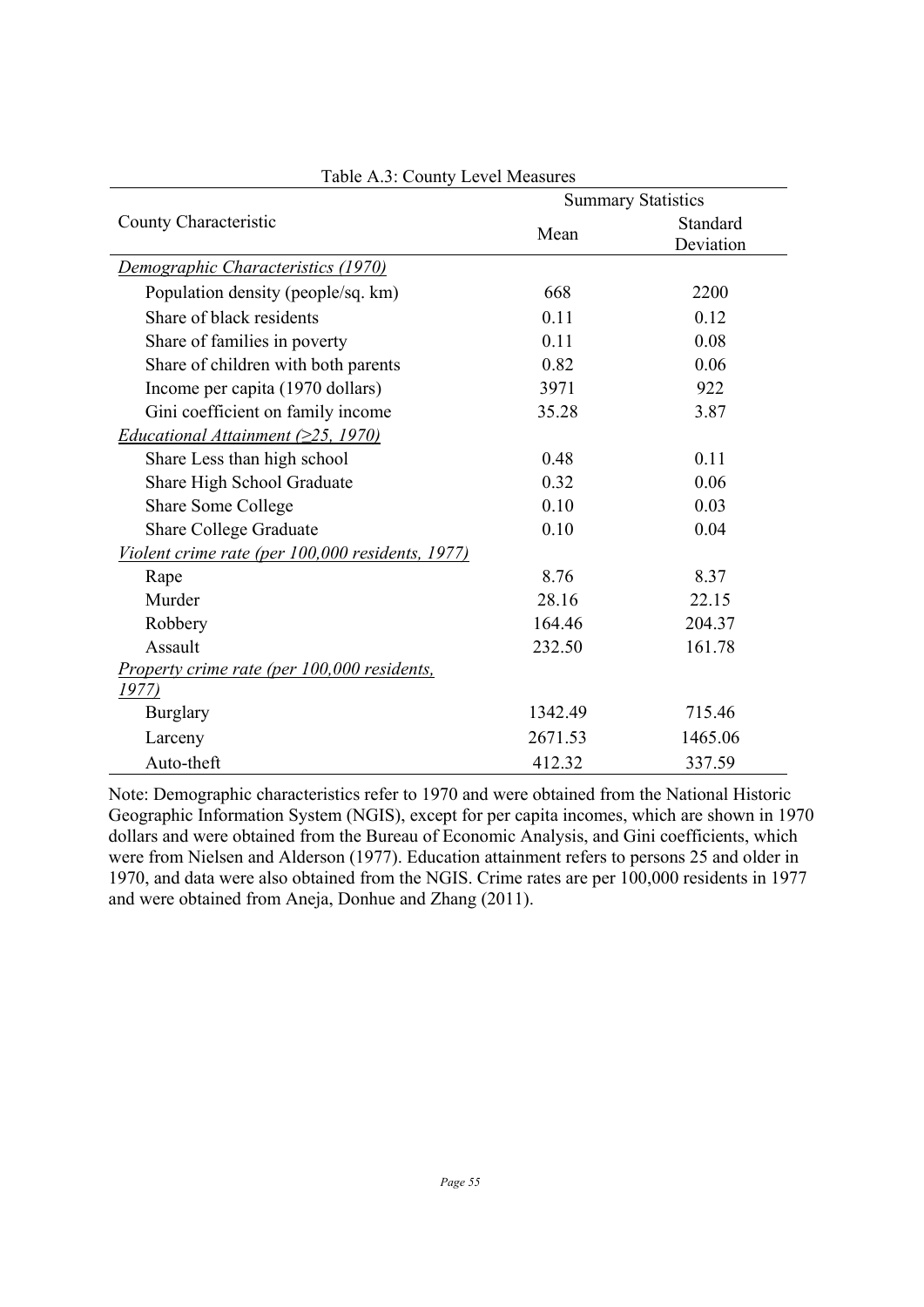|                          | <b>NLSY79</b> |                       | NLSY97       |                       |
|--------------------------|---------------|-----------------------|--------------|-----------------------|
| Variable                 | Mean          | Standard<br>Deviation | Mean         | Standard<br>Deviation |
| <b>AFQT</b>              | $-0.02$       | 1.02                  | 0.01         | 1.00                  |
| Demographics             |               |                       |              |                       |
| <b>Black</b>             | 0.12          | 0.33                  | 0.16         | 0.37                  |
| Hispanic                 | 0.07          | 0.26                  | 0.12         | 0.32                  |
| Female                   | 0.51          | 0.50                  | 0.49         | 0.50                  |
| Foreign Born             | 0.04          | 0.20                  | 0.04         | 0.21                  |
| Foreign Born Mother      | 0.07          | 0.26                  | 0.14         | 0.35                  |
| Foreign Born Father      | 0.06          | 0.24                  | 0.13         | 0.33                  |
| Childhood                |               |                       |              |                       |
| Foreign Language in Home | 0.14          | 0.35                  | 0.15         | 0.36                  |
| Urban Residence at 14    | 0.77          | 0.42                  | 0.68         | 0.47                  |
| # Siblings               |               |                       |              |                       |
| $\boldsymbol{0}$         | 0.03          | 0.18                  | 0.17         | 0.37                  |
| 1                        | 0.16          | 0.36                  | 0.41         | 0.49                  |
| $\overline{2}$           | 0.23          | 0.42                  | 0.27         | 0.44                  |
| $\overline{3}$           | 0.21          | 0.41                  | 0.10         | 0.31                  |
| $\overline{4}$           | 0.14          | 0.34                  | 0.03         | 0.17                  |
| $5+$                     | 0.23          | 0.42                  | 0.02         | 0.15                  |
| <b>Fraction Missing</b>  | 0.00          | 0.03                  | $\backslash$ | $\backslash$          |
| Mother's Education       |               |                       |              |                       |
| <b>Below High School</b> | 0.31          | 0.46                  | 0.32         | 0.47                  |
| High School Graduate     | 0.44          | 0.50                  | 0.15         | 0.36                  |
| Some College             | 0.10          | 0.30                  | 0.17         | 0.38                  |
| College Graduate         | 0.10          | 0.29                  | 0.21         | 0.41                  |
| Missing                  | 0.05          | 0.22                  | 0.15         | 0.36                  |
| Dad's Education          |               |                       |              |                       |
| <b>Below High School</b> | 0.30          | 0.46                  | 0.35         | 0.48                  |
| High School Graduate     | 0.33          | 0.47                  | 0.15         | 0.36                  |
| Some College             | 0.10          | 0.30                  | 0.24         | 0.43                  |
| College Graduate         | 0.17          | 0.37                  | 0.20         | 0.40                  |
| Missing                  | 0.10          | 0.30                  | 0.06         | 0.24                  |

Table A.4: Comparison of Descriptive Statistics for Age-Invariant Controls between Representative NLSY79 and NLSY97 Samples

Note: Data in the table are for representative NLSY79 and NLSY97 subsamples (n=5,766 and 5,361, respectively).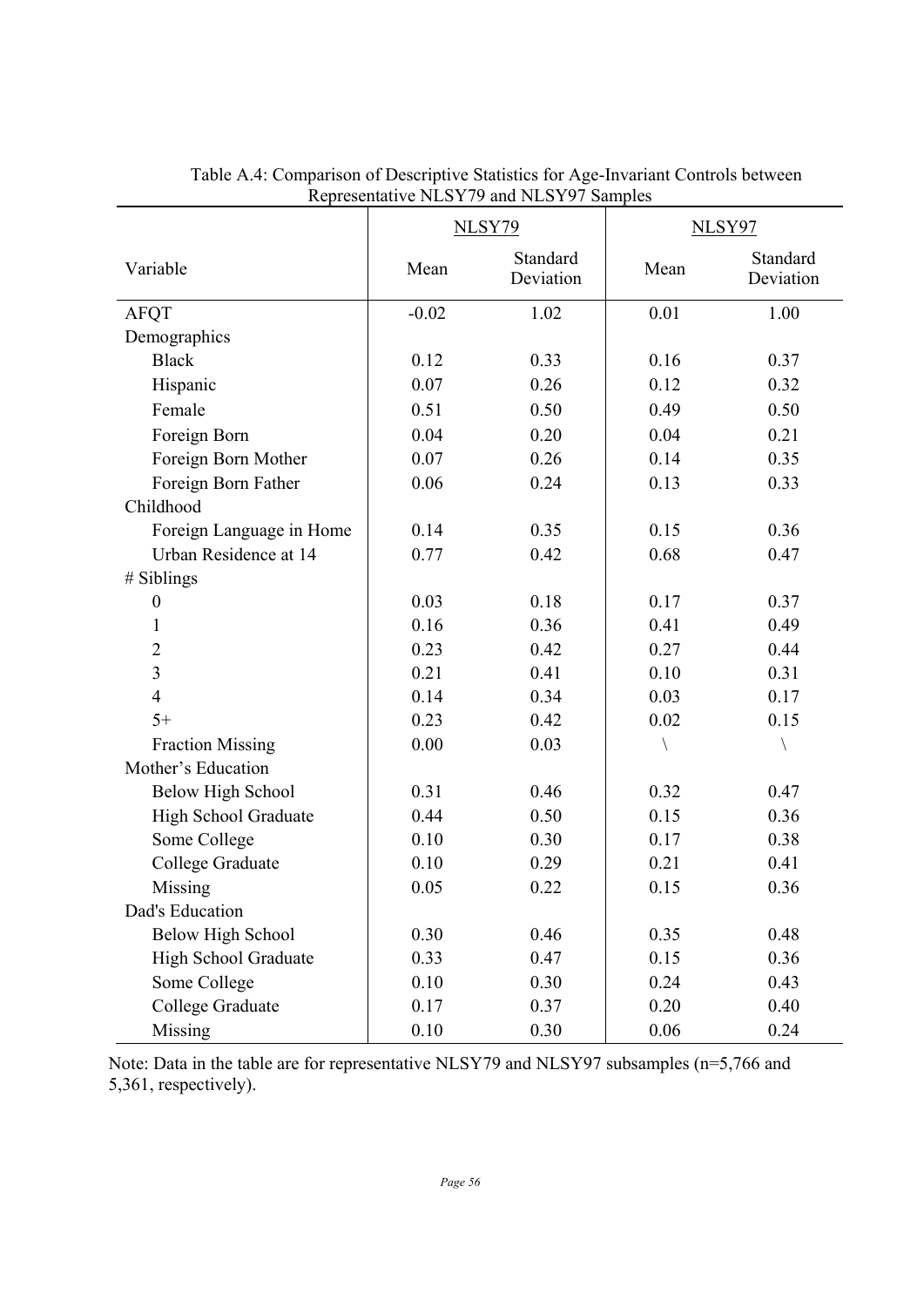|                                                  | All              | Men              | Women            | Non-<br>Hispanic<br>White | Non-<br>Hispanic<br><b>Black</b> | Hispanic         |
|--------------------------------------------------|------------------|------------------|------------------|---------------------------|----------------------------------|------------------|
| Percentage                                       | 2.03%            | 1.56%            | 2.58%            | 1.80%                     | 3.45%                            | 2.89%            |
| Change                                           | $(0.15\%)$       | $(0.19\%)$       | $(0.22\%)$       | $(0.16\%)$                | $(0.27\%)$                       | $(0.28\%)$       |
| Lifetime Income<br>NLSY79 Cohort                 | \$5,113<br>(378) | \$5,225<br>(631) | \$4,623<br>(392) | \$4,852<br>(426)          | \$5,801<br>(446)                 | \$5,975<br>(583) |
| Lifetime Income for<br>Americans born in<br>2014 | \$8,436          | \$8,621          | \$7,628          | \$8,006                   | \$9,571                          | \$9,858          |
| N                                                | 3,950            | 1,860            | 2,090            | 3,206                     | 1,892                            | 1,177            |

Table A.5: Cognitive Performance Effects on Lifetime Income through Age 65, with Five percent discount rate

Note: See note on Table 7. The only difference from Table 7 is that we use a discount factor of five percent when constructing the lifetime income variable.

|                                  |                     |                     | seven percent discount rate |                           |                                  |                     |
|----------------------------------|---------------------|---------------------|-----------------------------|---------------------------|----------------------------------|---------------------|
|                                  | All                 | Men                 | Women                       | Non-<br>Hispanic<br>White | Non-<br>Hispanic<br><b>Black</b> | Hispanic            |
| Percentage<br>Change             | 1.89%<br>$(0.14\%)$ | 1.40%<br>$(0.18\%)$ | 2.51%<br>$(0.21\%)$         | 1.67%<br>$(0.15\%)$       | 3.29%<br>$(0.25\%)$              | 2.67%<br>$(0.27\%)$ |
| Lifetime Income                  | \$2,329             | \$2,277             | \$2,220                     | \$2,196                   | \$2,710                          | \$2,713             |
| NLSY79 Cohort<br>Lifetime Income | (172)               | (286)               | (182)                       | (194)                     | (209)                            | (270)               |
| for Americans born<br>in 2014    | \$3,842             | \$3,757             | \$3,663                     | \$3,623                   | \$4,472                          | \$4,476             |
| N                                | 3,950               | 1,860               | 2,090                       | 3,206                     | 1,892                            | 1,177               |

Table A.6: Cognitive Performance Effects on Lifetime Income through Age 65, with Seven percent discount rate

Note: See note on Table 7. The only difference from Table 7 is that we use a discount factor of seven percent when constructing the lifetime income variable.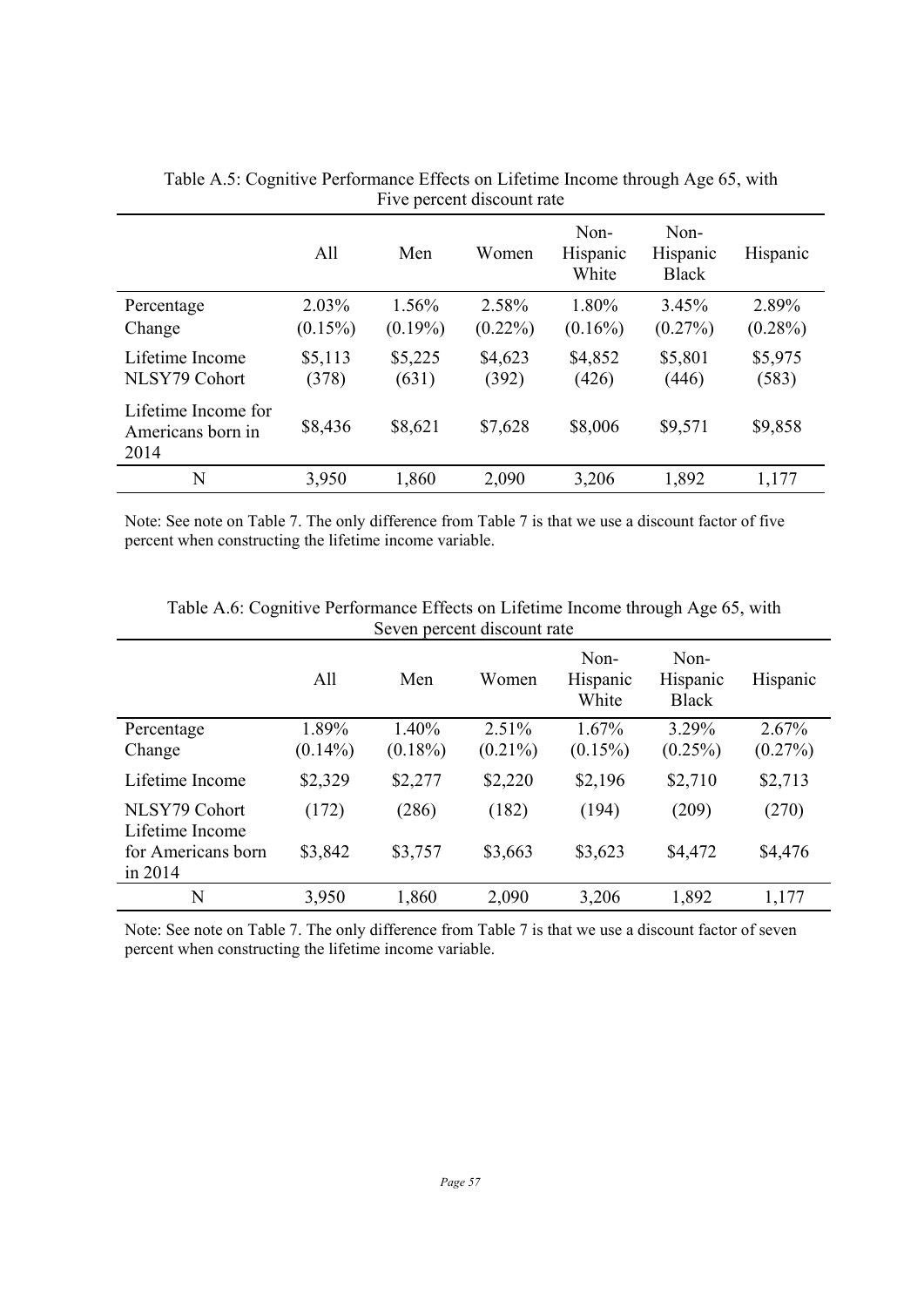Figure A.1: Estimated AFQT Effects on Probability of Having Infant/Young Child within Household for Women



Note: The estimates displayed are obtained from linear probability models with an indicator of: (1) presence of infant within household, (2) presence of a child younger than three within the household, (3) presence of a child younger than six within the household, as the outcome variable, respectively. For all ages, we include our preferred set of controls. See note to Table 1 for details.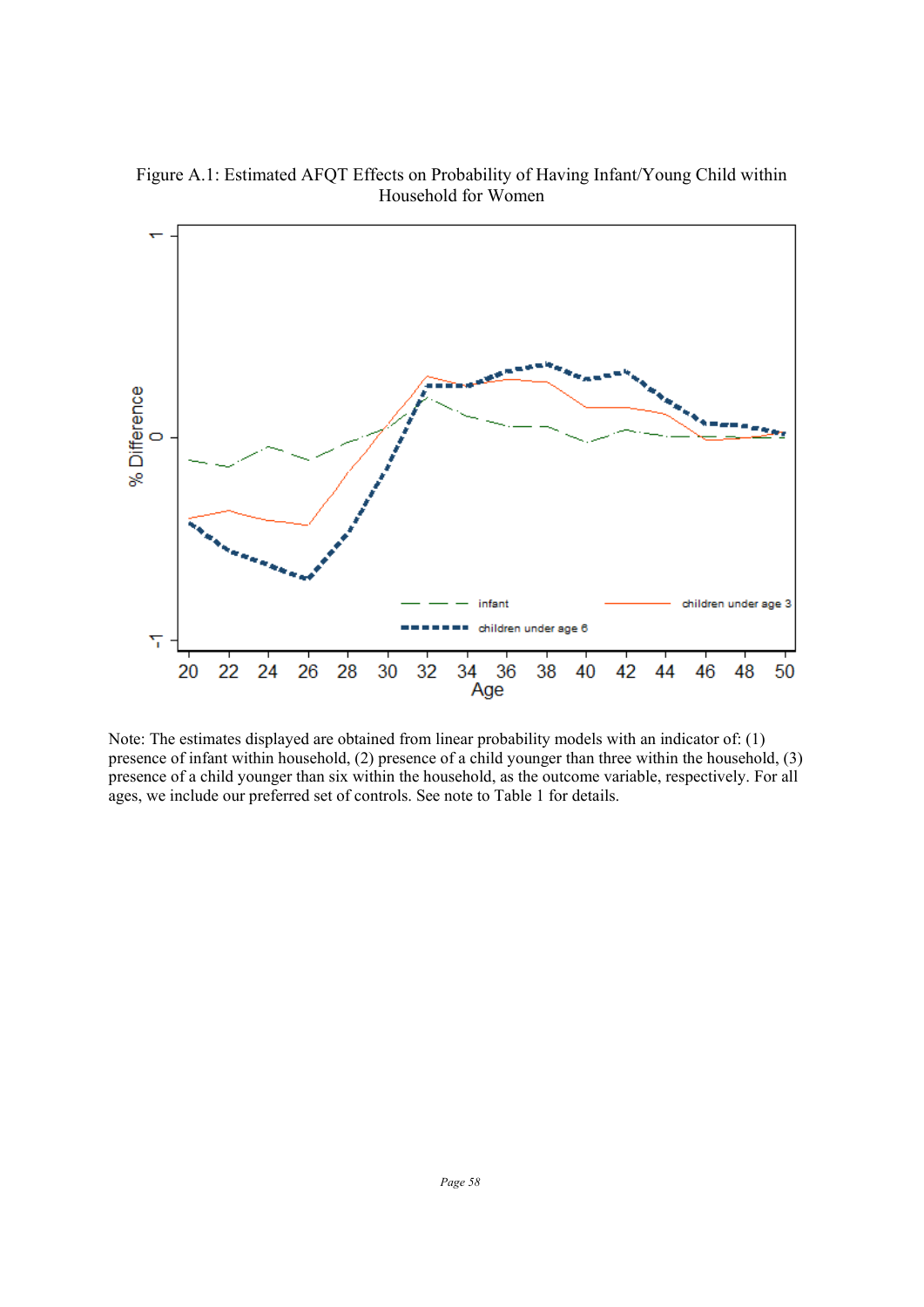### Appendix B

| Table B.1: Construction Details for Key Variables |                                                                                                                                                                                                                                                                          |                                                                                                                                                                                                                                                                                                                                                                                                                                                                                                                                                                                                                                                    |  |  |  |  |  |
|---------------------------------------------------|--------------------------------------------------------------------------------------------------------------------------------------------------------------------------------------------------------------------------------------------------------------------------|----------------------------------------------------------------------------------------------------------------------------------------------------------------------------------------------------------------------------------------------------------------------------------------------------------------------------------------------------------------------------------------------------------------------------------------------------------------------------------------------------------------------------------------------------------------------------------------------------------------------------------------------------|--|--|--|--|--|
| Variable                                          | Description                                                                                                                                                                                                                                                              | <b>Construction Details</b>                                                                                                                                                                                                                                                                                                                                                                                                                                                                                                                                                                                                                        |  |  |  |  |  |
| <b>Cross-Round Variables</b>                      |                                                                                                                                                                                                                                                                          |                                                                                                                                                                                                                                                                                                                                                                                                                                                                                                                                                                                                                                                    |  |  |  |  |  |
| Rotter-Locus of Control<br>Scale                  | Extent to which individuals believe they have<br>control over their lives through self-motivation or<br>self-determination (internal control) as opposed to<br>the extent that the environment (that is, chance,<br>fate, luck) controls their lives (external control). | Reverse scores, so that higher scores indicate higher self-<br>control. Then regress reversed scores on quadratic in age<br>(in months). Normalize residual to have mean of zero and<br>standard deviation of one, treating all observations as<br>coming from one cluster and applying sampling weights.                                                                                                                                                                                                                                                                                                                                          |  |  |  |  |  |
| Rosenberg Self-Esteem<br>Scale                    | Measure the self-evaluation of self-esteem that<br>individual makes and customarily maintains.                                                                                                                                                                           | Similar to adjusted Rotter score.                                                                                                                                                                                                                                                                                                                                                                                                                                                                                                                                                                                                                  |  |  |  |  |  |
| Present value of lifetime<br>through age 48       | Self-explanatory, two-year age intervals to<br>includes through age 48-49.                                                                                                                                                                                               | Use the constructed total earnings variables and compute<br>the sum of discounted present value of earnings through<br>age 48, assuming a discount factor of 0.03. Individuals are<br>excluded if they not have a valid total income at age 22 or<br>48, or have 4 or more years of earnings information<br>missing for other ages.<br>Missing values interpolated using information from<br>adjacent ages. Income data before age 20 is discarded<br>because of poor quality and since many respondents were<br>still in school. If valid income data were not available at<br>20 or 21, imputed income as a fraction of income at 22 is<br>used. |  |  |  |  |  |
| Present value of lifetime<br>through age 65       | Present value of lifetime income at birth, up to 65<br>years of age.                                                                                                                                                                                                     | Same as for income through 48. At older ages, income<br>assumed to be the same as the total income at 48.                                                                                                                                                                                                                                                                                                                                                                                                                                                                                                                                          |  |  |  |  |  |
| <b>Age-Specific Variables</b>                     |                                                                                                                                                                                                                                                                          |                                                                                                                                                                                                                                                                                                                                                                                                                                                                                                                                                                                                                                                    |  |  |  |  |  |
| Work flag                                         | An indicator for whether the respondent worked at<br>all during the year.                                                                                                                                                                                                | Variable equals one if respondent worked at least one<br>week in year.                                                                                                                                                                                                                                                                                                                                                                                                                                                                                                                                                                             |  |  |  |  |  |

| Table B.1: Construction Details for Key Variables |  |  |
|---------------------------------------------------|--|--|
|---------------------------------------------------|--|--|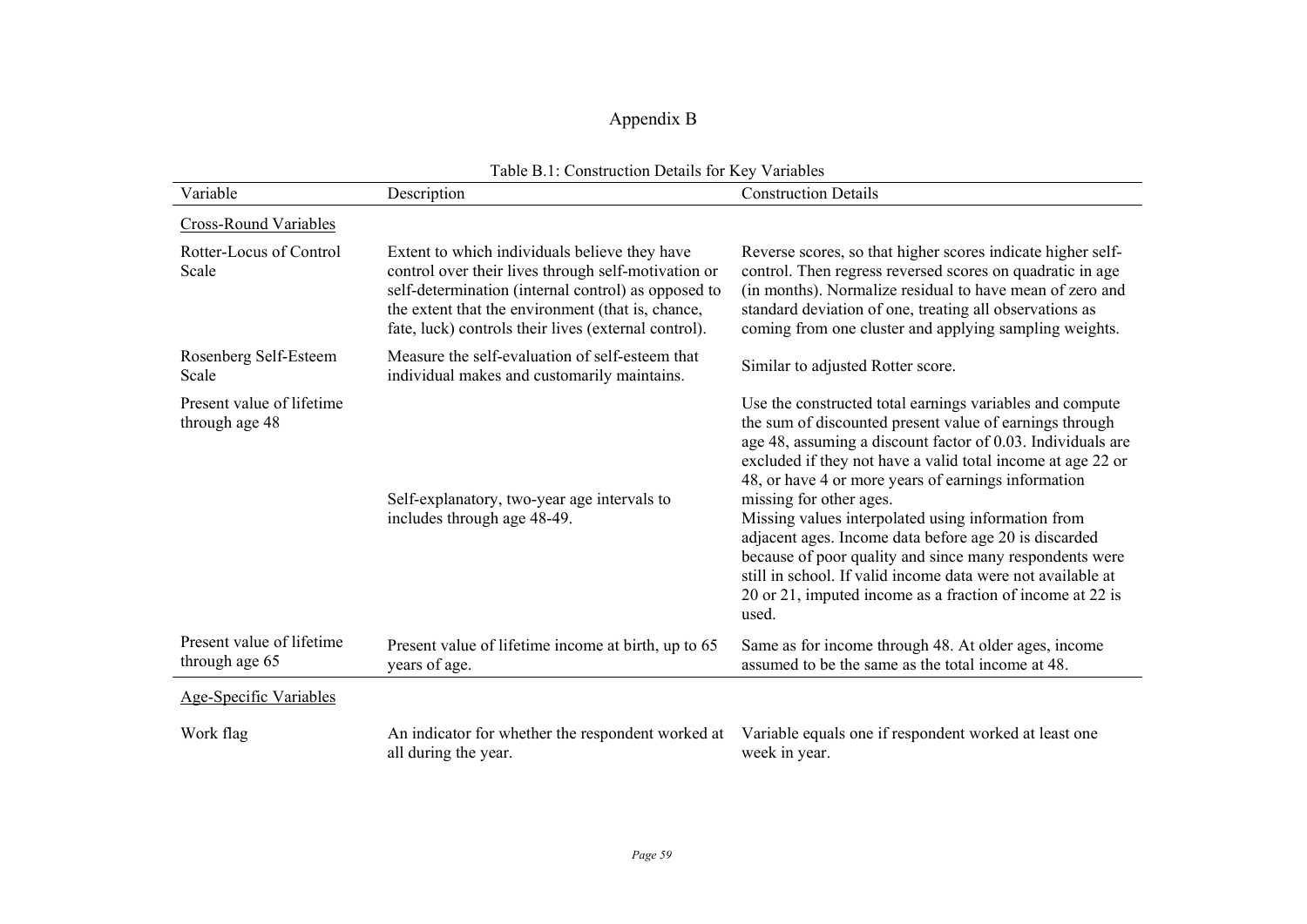| <b>Annual Earnings</b>     | Self-explanatory                              | Total earnings from wage/salary/tips constructed by<br>NLSY team. Valid skips (which take the value of -4)<br>recoded as zeros.                                                                                                                                                                                                             |  |  |
|----------------------------|-----------------------------------------------|---------------------------------------------------------------------------------------------------------------------------------------------------------------------------------------------------------------------------------------------------------------------------------------------------------------------------------------------|--|--|
| Annual Incomes             | Earnings plus incomes from farm/own business. | Combines earning information from two variables:<br>earnings from wage/salary/tips and income from farm/own<br>business. Valid skips (which take the value of -4) recoded<br>as zeros before summation. If farm/own business income<br>not available (due to refusals, don't knows or invalid<br>skips), zeros are used for this component. |  |  |
| Annual Weeks Worked        | Self-explanatory                              | Total number of weeks worked of a calendar year. For<br>observations with missing information, if less than or<br>equal to 10 percent of, work is interpolated using weeks<br>where information is available. Observations dropped if<br>more than 10 percent of the weeks contain missing data.                                            |  |  |
| <b>Annual Work Hours</b>   | Self-explanatory                              | Similar to weeks worked.                                                                                                                                                                                                                                                                                                                    |  |  |
| Hourly Wages (CPS job)     | Hourly wages in reference job.                | Variable constructed by the NLSY team without further<br>modifications.                                                                                                                                                                                                                                                                     |  |  |
| Hourly Wages (constructed) | Annual Earnings divided by annual hours       | Defined as the ratio between the annual income and annual<br>work hours, with components defined as described above.                                                                                                                                                                                                                        |  |  |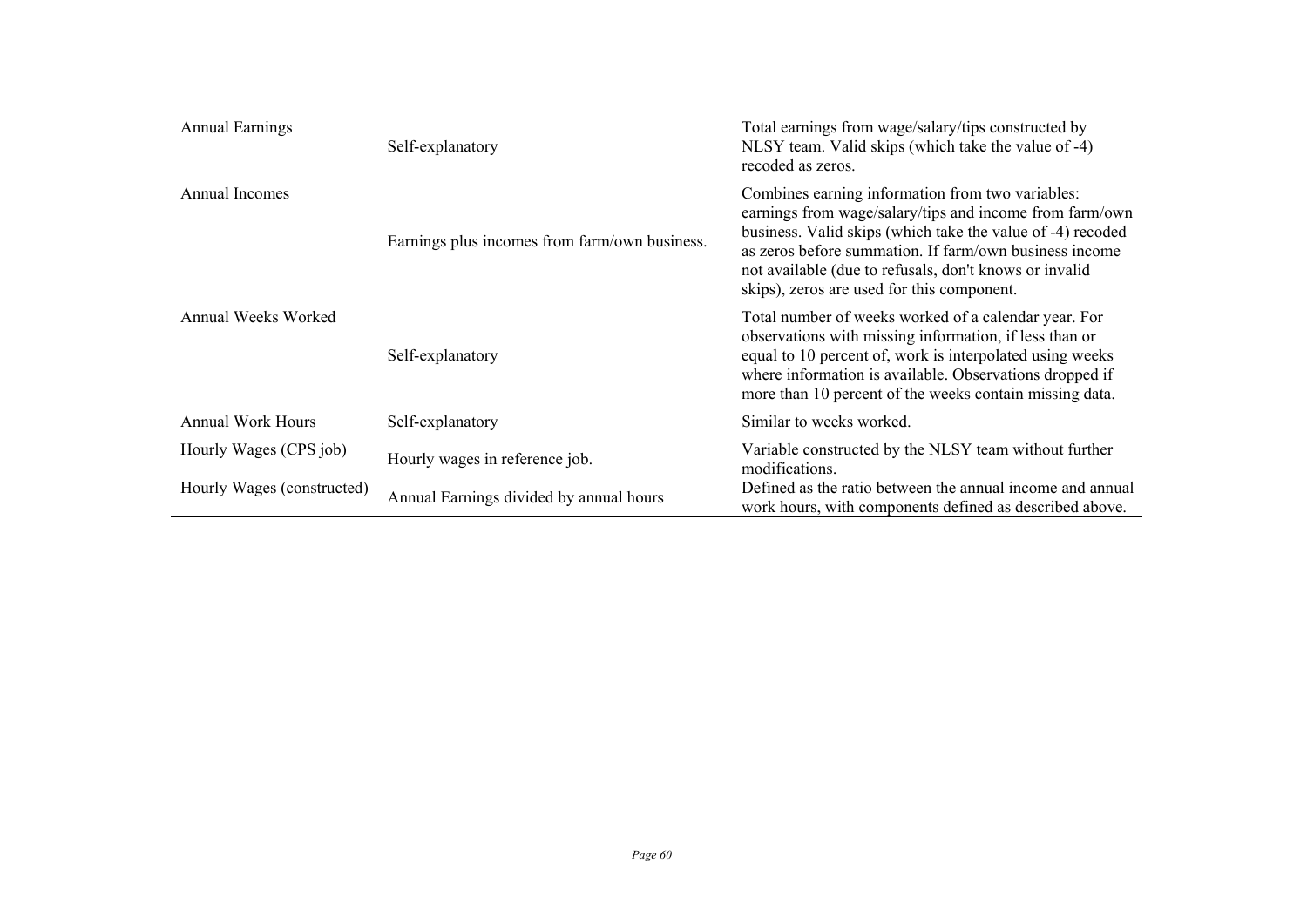|       | $\tilde{}$      |                          |
|-------|-----------------|--------------------------|
| Age   |                 | $\overline{2}$           |
| 28    | 0.015           | 0.021                    |
|       | (0.002)         | (0.002)                  |
| 38    | 0.024           | 0.023                    |
|       | (0.002)         | (0.003)                  |
| 48    | 0.022           | 0.032                    |
|       | (0.003)         | (0.004)                  |
| Group | Old Respondents | <b>Young Respondents</b> |

Table B.2: Estimated Cognitive Performance Effects on Annual Incomes

Note: See note on Table 2. Estimates correspond to column (4) in that table, except that the sample is divided into "old" respondents, born before 1962 and "young" respondents born after 1961. Sample sizes for old respondents at ages 28, 38, 48 are 3021, 2732, 2580 and young respondents at these ages they are 1995, 1761, 1684. Robust standard errors are in parentheses.

Table B.3: Cognitive Performance Effects on Lifetime Incomes, by Date of Birth, Three Percent Discount Rate

|                         | All        | Men        | Women      | Non-<br>Hispanic<br>White | Non-<br>Hispanic<br><b>Black</b> | Hispanic   |  |
|-------------------------|------------|------------|------------|---------------------------|----------------------------------|------------|--|
| Young (born after 1961) |            |            |            |                           |                                  |            |  |
| Percentage              | 2.61%      | 2.45%      | 2.56%      | 2.28%                     | 3.23%                            | $3.24\%$   |  |
| Change                  | $(0.27\%)$ | $(0.36\%)$ | $(0.38\%)$ | $(0.28\%)$                | $(0.43\%)$                       | $(0.51\%)$ |  |
| Lifetime Income         | \$14,520   | \$17,489   | \$10,111   | \$13,664                  | \$11,588                         | \$14,493   |  |
| NLSY79 Cohort           | (1,522)    | (2,547)    | (1,517)    | (1,693)                   | (1, 544)                         | (2,273)    |  |
| N                       | 1,553      | 780        | 773        | 1,245                     | 765                              | 485        |  |
| Old (born before 1962)  |            |            |            |                           |                                  |            |  |
| Percentage              | 1.85%      | 1.24%      | 2.63%      | 1.68%                     | 3.79%                            | 2.96%      |  |
| Change                  | $(0.20\%)$ | $(0.25\%)$ | $(0.30\%)$ | $(0.21\%)$                | $(0.37\%)$                       | $(0.38\%)$ |  |
| Lifetime Income         | \$10,123   | \$9,277    | \$10,051   | \$9,755                   | \$13,956                         | \$13,240   |  |
| NLSY79 Cohort           | (1,080)    | (1, 833)   | (1, 136)   | (1,230)                   | (1,357)                          | (1,698)    |  |
| N                       | 2,397      | 1,080      | 1,317      | 1,961                     | 1,127                            | 692        |  |

Note: See notes on Tables 2 and 4. Table shows estimated effects of an increase of 0.1 standard deviation in AFQT scores for the representative NLSY79 sample, as a percentage change or dollar amount change on the net present value of the sum of annual incomes from age 20 through age 65 for the specified population group. Lifetime income results are based on incomes discounted to the birth year using an annual discount rate of three percent and expressed in 2014 dollars. For all individuals, men and women, data are from the nationally representative NLSY79 sample. The race/ethnicity estimates use the full sample, including the supplementary samples of blacks and Hispanics. "Whites" refer to non-black non-Hispanics. In addition to AFOT scores, models control for background, age-varying, and non-cognitive characteristics and year fixedeffects. Robust standard errors are shown in parentheses.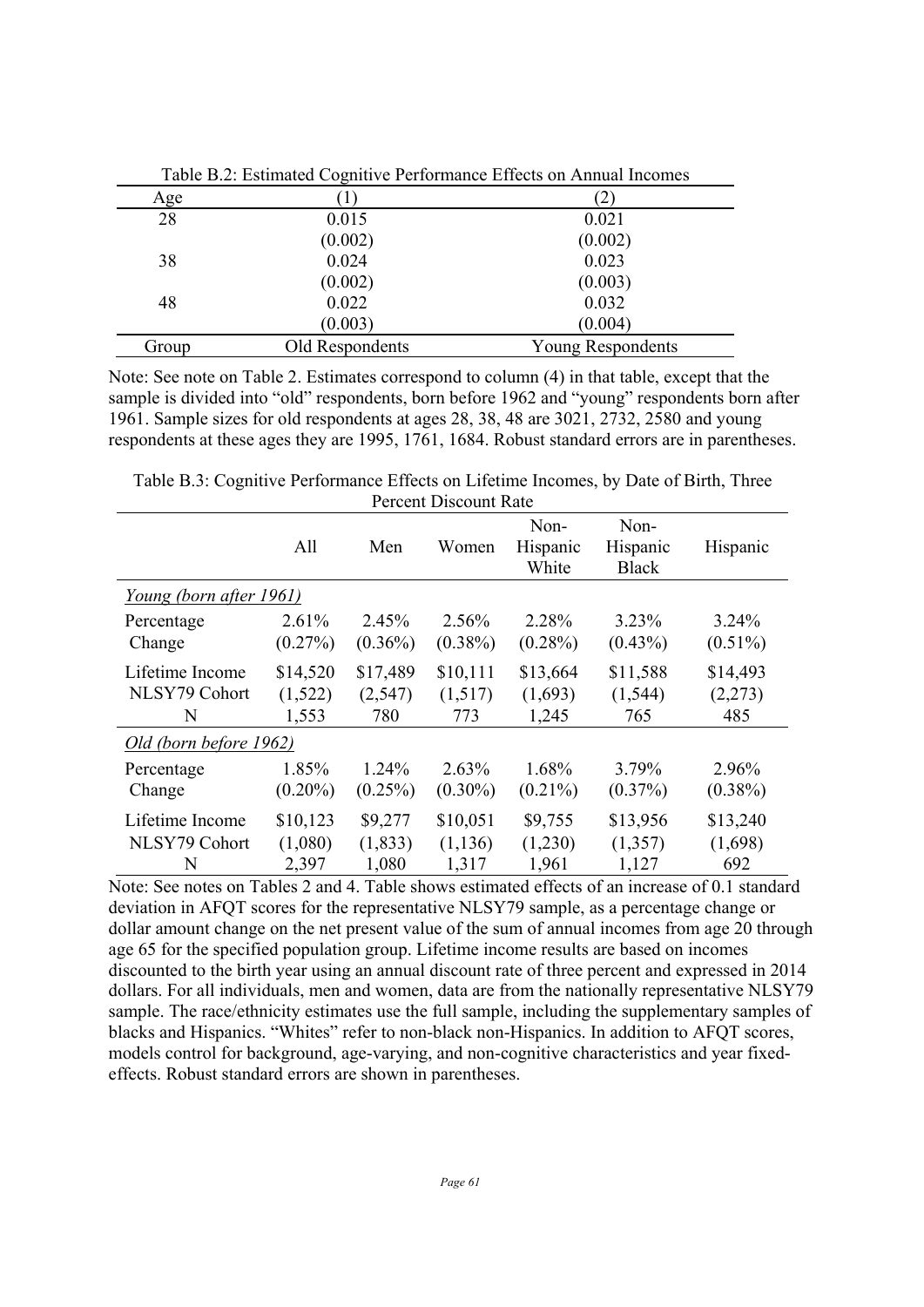|                         | All        | Men        | Women      | Non-<br>Hispanic<br>White | Non-<br>Hispanic<br><b>Black</b> | Hispanic   |
|-------------------------|------------|------------|------------|---------------------------|----------------------------------|------------|
| Young (born after 1961) |            |            |            |                           |                                  |            |
| Percentage              | 2.47%      | 2.27%      | 2.53%      | 2.15%                     | $3.13\%$                         | $3.06\%$   |
| Change                  | $(0.25\%)$ | $(0.33\%)$ | $(0.36\%)$ | $(0.26\%)$                | $(0.41\%)$                       | $(0.48\%)$ |
| Lifetime Income         | \$6,285    | \$7,364    | \$4,643    | \$5,884                   | \$5,177                          | \$6,316    |
| NLSY79 Cohort           | (647)      | (1078)     | (657)      | (719)                     | (677)                            | (983)      |
| N                       | 1,553      | 780        | 773        | 1,245                     | 765                              | 485        |
| Old (born before 1962)  |            |            |            |                           |                                  |            |
| Percentage              | 1.73%      | $1.11\%$   | 2.54%      | 1.56%                     | $3.60\%$                         | 2.71%      |
| Change                  | $(0.18\%)$ | $(0.23\%)$ | $(0.28\%)$ | $(0.19\%)$                | $(0.35\%)$                       | $(0.35\%)$ |
| Lifetime Income         | \$4,344    | \$3,793    | \$4,495    | \$4,161                   | \$6,109                          | \$5,604    |
| NLSY79 Cohort           | (459)      | (772)      | (490)      | (520)                     | (588)                            | (728)      |
| N                       | 2,397      | 1,080      | 1,317      | 1,961                     | 1,127                            | 692        |

Table B.4: Cognitive Performance Effects on Lifetime Incomes, by Date of Birth, Five Percent Discount Rate

Note: See note on Table B.4.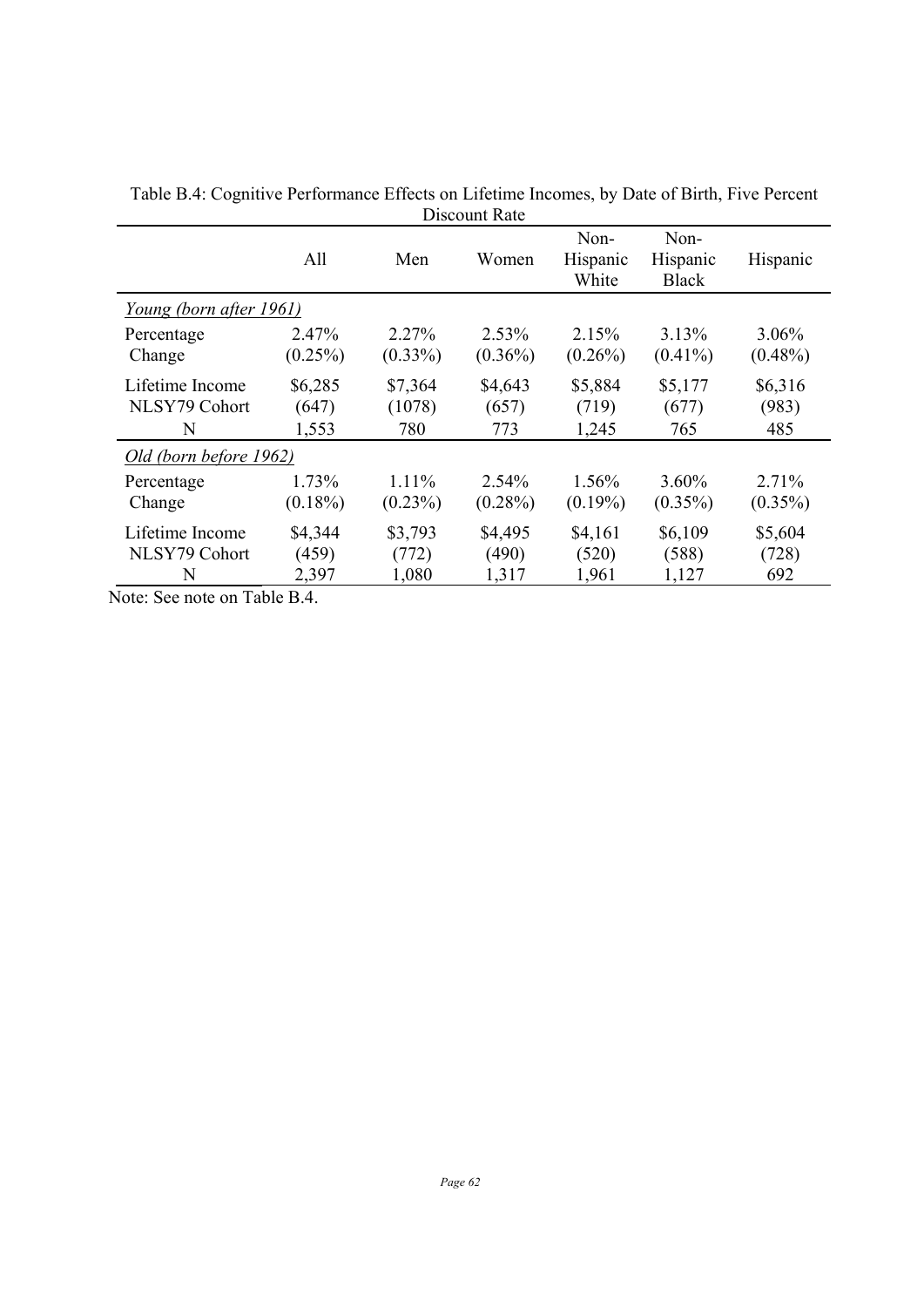

Figure B.1: Income Effects for Respondents by Age at Which AFQT Scores Were Measured

Note: Table shows predicted effect of 0.1 standard deviation increase in AFQT scores in a model that includes background and time-varying covariates, as well as non-cognitive test scores and year fixedeffects. "Old" respondents are those over 18 at the time of AFQT testing, with "young" respondents being 18 or less when tested.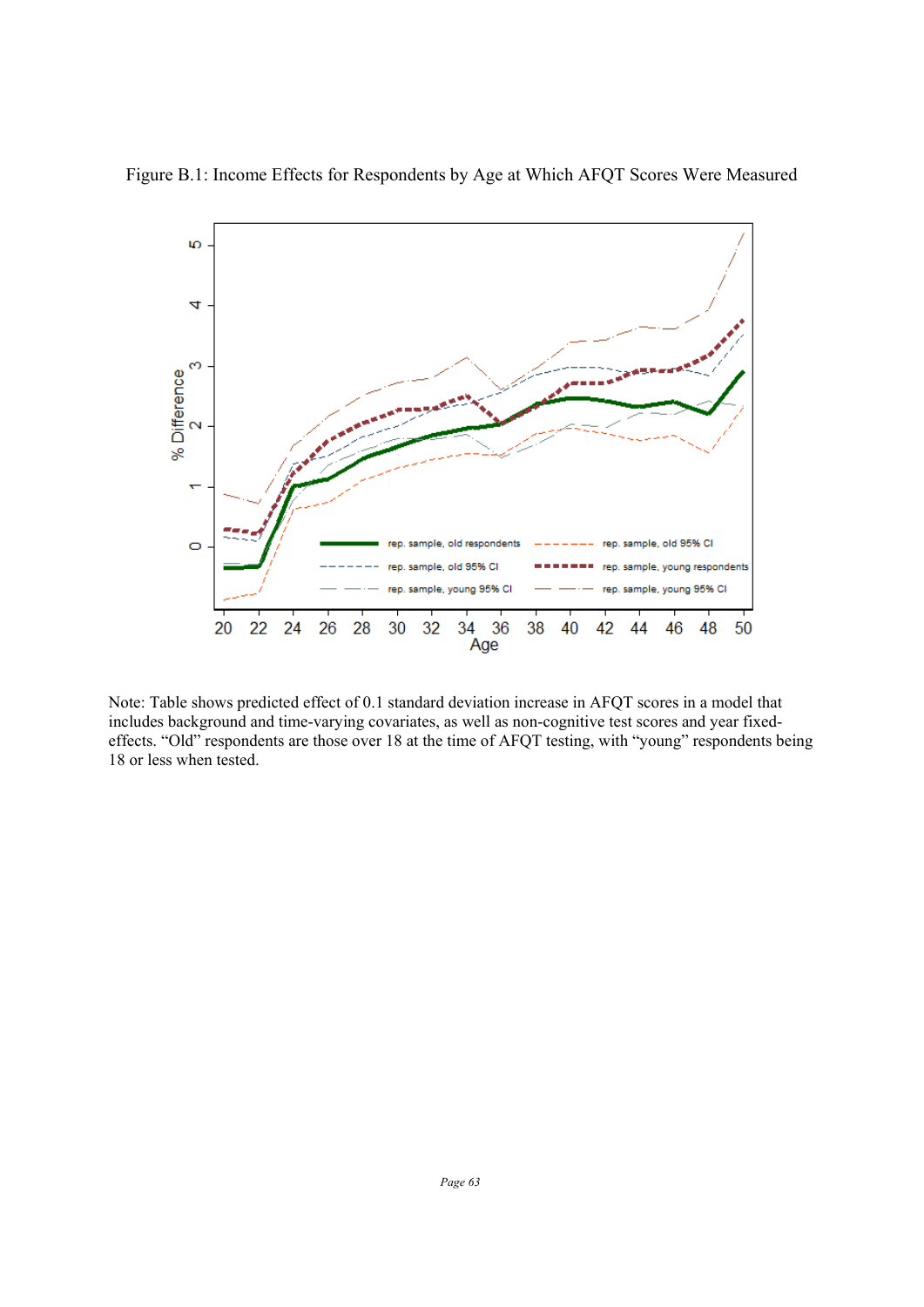

Figure B.2: Supplementary Wage Results